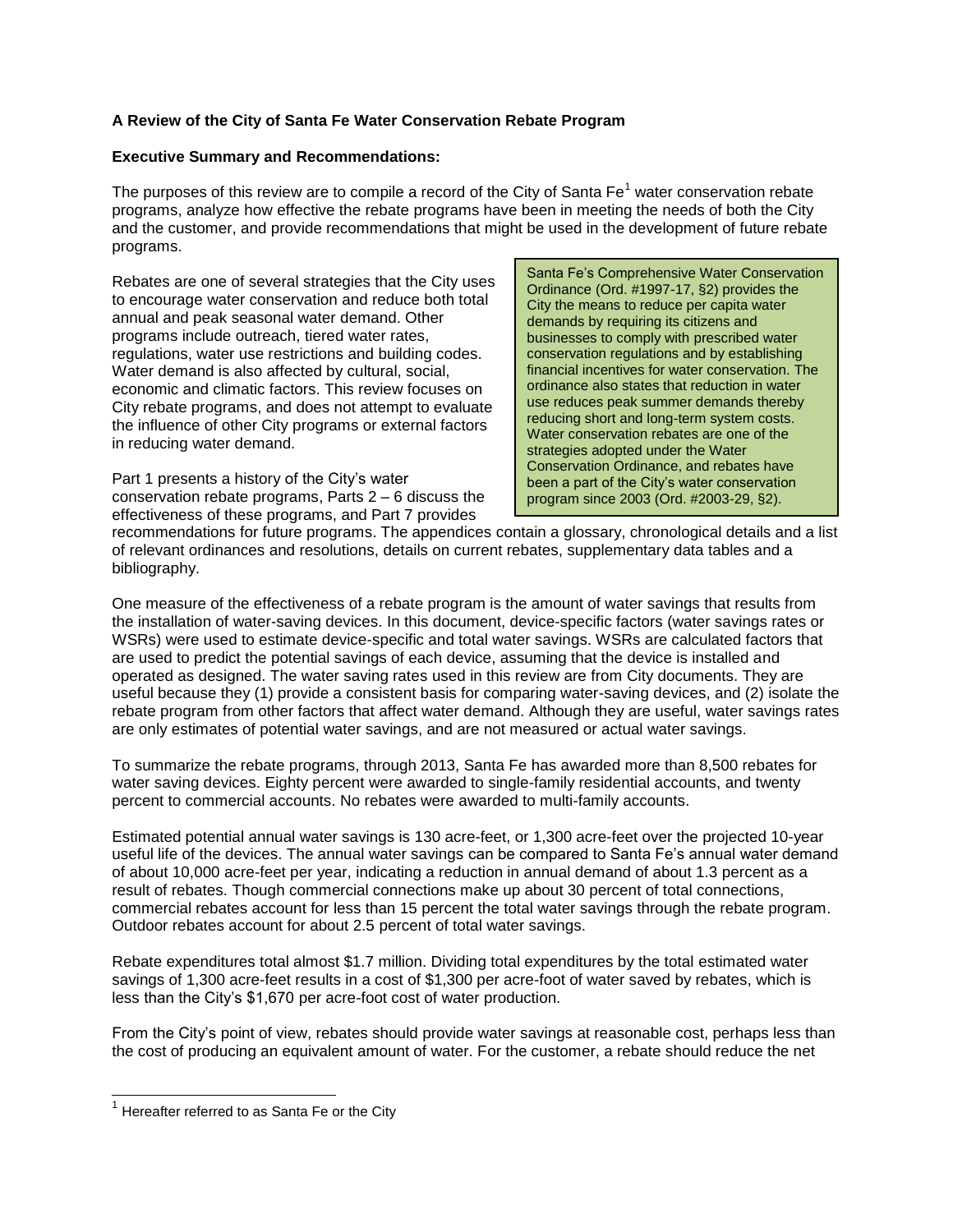purchase cost, and the water-saving device should provide ongoing utility cost savings and should not be too difficult or expensive to install.

This document uses simple payback to evaluate the economics of rebates. Payback is different for the City than for the customer. City payback depends on the rebate, the water savings rate, and the cost of water production. Customer payback depends on the net device cost (price minus rebate), the water savings rate, and the value of water and sewer savings.

Commercial and residential customers may be motivated by both economic and non-economic factors to reduce water consumption. Economic factors include net cost and customer payback. Non-economic factors include the effort required to install the device and the level and duration of City promotional activities.

For commercial customers, it appears that a combination of low net cost and short payback encourages rebate acceptance. For residential customers, a combination of active promotion, low net cost and short payback encourages rebate acceptance. For example, the highly promoted 2010 clothes washer rebate with a low net cost and short payback resulted in a large number of rebates (782 in 2010). In comparison, from 2004 to 2009, when clothes washer rebates were less heavily promoted and had a higher net cost and longer payback, rebates were awarded at a rate of about 400 per year, as detailed in Part 2 – 6 and the associated appendices.

With some notable exceptions, the City has set rebate amounts based on its internal economic considerations — generally the estimated lifetime water savings of the device in acre-feet times the City cost of water in dollars per acre-foot. For the customer, the economic interests associated with watersaving devices are different from those of the City, and those interests have historically not been a factor in the City's approach to determining rebate amounts.

Significant recommendations resulting from this review are as follows:

- Rebate programs combined with education and promotion should remain a significant component of an overall water conservation effort.
- Rebates should be available and promoted to include all customer classifications and water uses.
- Rebate programs need a constant, predictable funding source.
- Rebate programs should be ongoing; rebate amounts, water savings rates and education programs should be evaluated and adjusted on an ongoing basis.
- Mechanisms for modifying the program, particularly rebate amounts, should not be excessively difficult.
- Payback periods for both the City and the customer should be considered in determining rebate amounts. Excessively long payback periods for either should be avoided.
- Rebate amounts should be sufficient to provide an economic incentive to the customer.
- Heavy promotion of specific device rebates, coupled with rebates sufficient to provide an economic incentive, generates more rebates.
- Promotion efforts to commercial accounts should be focused on lifetime cost of water savings; whereas, promotion to residents should be focused on both economic and non-economic factors.

This review is a starting point for further investigations. Suggestions for further investigations are found in Part 7, Conclusions.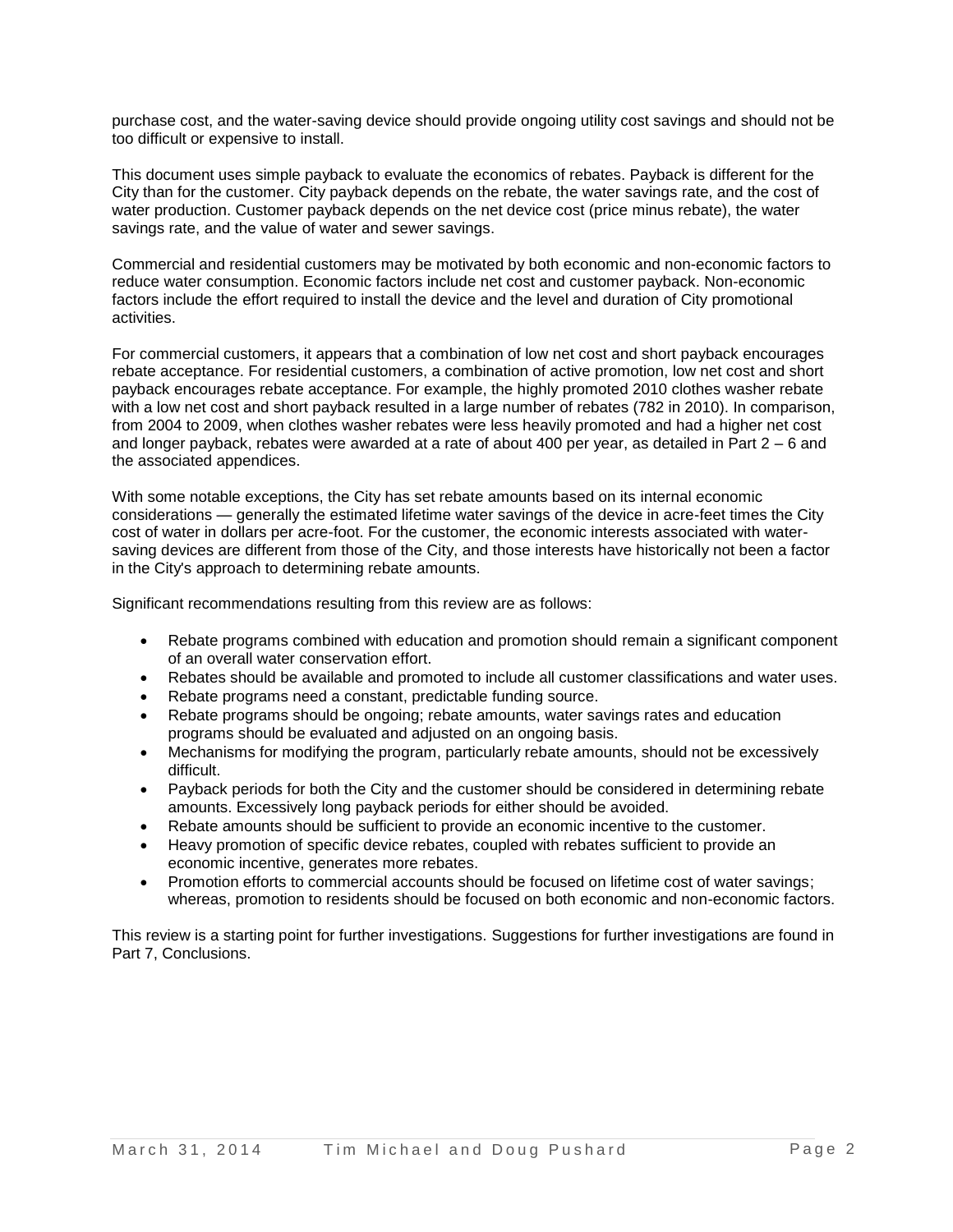### **Overview**

For the City of Santa Fe, both total annual water system production (acre-feet) and water use rate (gallons per capita per day) have declined by about 10 percent since 2003. During this time, the City has had a variety of water conservation rebate programs, and the City has awarded thousands of rebates to water utility customers. Although rising water prices, extended drought, increased public awareness, poor economic conditions and other factors have contributed to declining water consumption, the City's rebates programs have also been a factor. This review is an attempt to compile information about the rebate programs and investigate how well the programs have worked.

The purposes of this review are to:

- 1. compile a record of Santa Fe's water conservation rebate programs,
- 2. investigate how effective the rebate programs have been in meeting the needs of the City and the customer, and
- 3. provide recommendations that might be used in the development of future rebate programs.

This review is based primarily on information from the City of Santa Fe Annual Water Reports for the years of 2009 through 2012,<sup>2</sup> with some historical information taken from portions of the Water Conservation and Drought Management Plan. $3$  The annual reports include data back to 2004, and these data sets are the primary basis for this paper. Data from these reports and other sources has been assembled into spreadsheets. A portion of the data in the spreadsheets is included in tables in the body of the report and the appendices.

The report is divided into seven parts as follows:

**Part 1: Program History, Distribution by Population and Sector, Current Rebates, Summary Details, and Seasonal Use and Outdoor Rebates.** This part includes a history and description of the rebate programs and a table of current rebate amounts. It also includes details on the number of rebates awarded and the distribution among the residential and commercial sectors, the amount of the rebates as the rebate programs have changed through time, a table of the water savings rates and projected water savings for each device, and a discussion of seasonal use.

**Part 2. City Economic Factors.** This part addresses economic factors relating to the rebate program from the perspective of the City. It provides information on the total amounts that the City has awarded to customers based on the number of rebates and the amount provided for each rebate as indicated in Part 1. It includes a table that provides an estimate of the potential water savings as a result of the rebate programs, which results in economic savings to the City because this water will not have to be produced. Based on these savings, this section provides an estimate of the time in years that will be required for the City to recoup its investment in the rebates, and an estimate of the payback period to the City by device type.

**Part 3. Customer Economic Factors**. Beginning with a tabulation of the price of the devices, this part investigates potential water savings and economic benefits from the perspective of the customer. It discusses the net cost of devices, the value of water and sewer savings, and the customer payback periods.

**Part 4. Balanced Rebates.** This part evaluates the equilibrium between payback periods for the City and the customer. This balanced rebate approach could be used as a tool to evaluate rebate amounts in the future.

<sup>2&</sup>lt;br>[http://www.santafenm.gov/how\\_much\\_water\\_do\\_we\\_use\\_reports\\_and\\_studies](http://www.santafenm.gov/how_much_water_do_we_use_reports_and_studies)

<sup>&</sup>lt;sup>3</sup> [http://savewatersantafe.com/wp-content/uploads/2013/05/CitySF-Water-Conservation-and-Drought-Mangement-](http://savewatersantafe.com/wp-content/uploads/2013/05/CitySF-Water-Conservation-and-Drought-Mangement-Plan-2010.pdf)[Plan-2010.pdf](http://savewatersantafe.com/wp-content/uploads/2013/05/CitySF-Water-Conservation-and-Drought-Mangement-Plan-2010.pdf)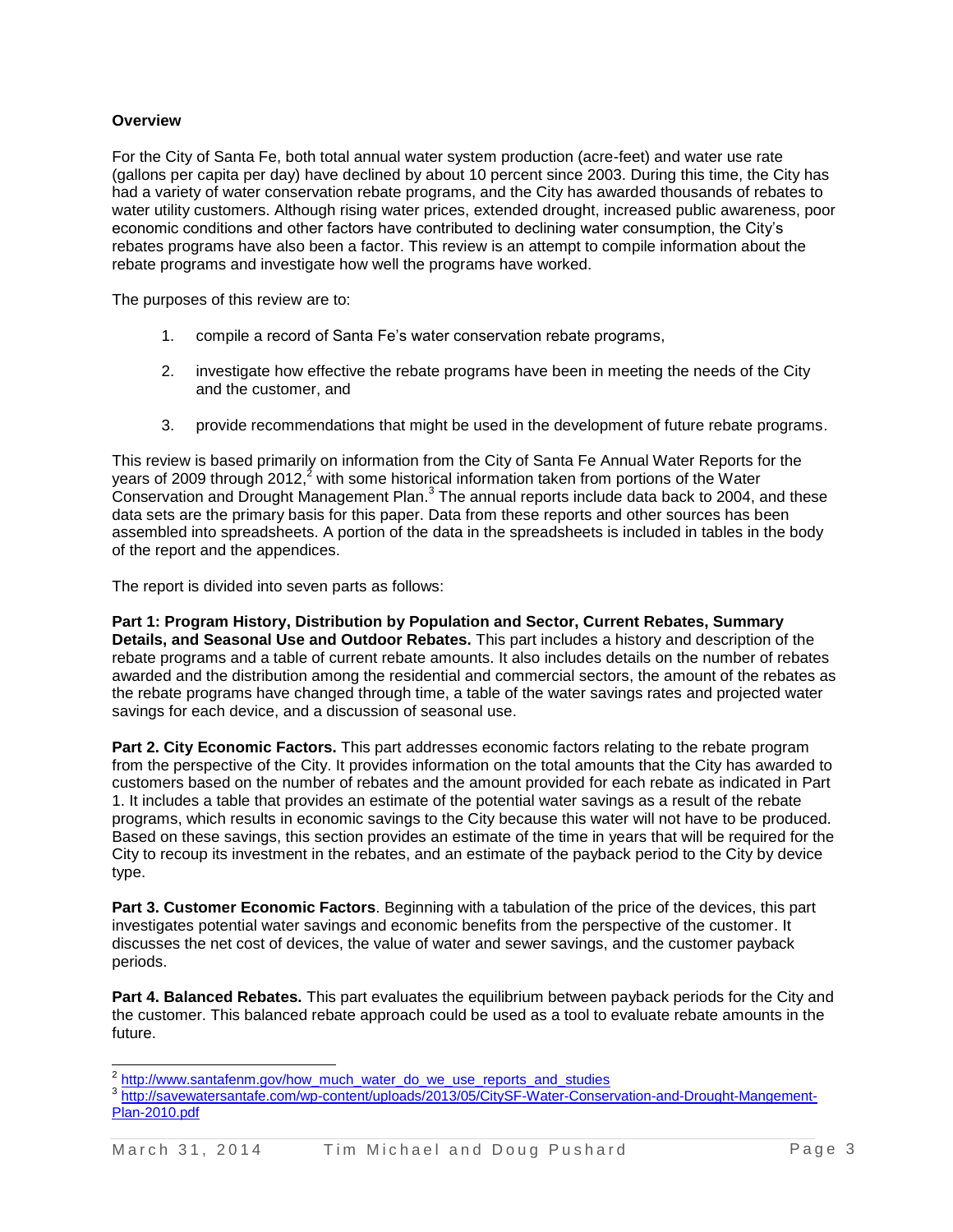**Part 5. Non-economic Factors**. This part provides information on the degree of difficulty for the customer to install water saving devices, and on the level of promotion of the rebates, described as the duration of the rebate program and the number of promotional activities.

Part 6. Relationship of the Number of Rebates to Customer Factors. This part relates the number of rebates to the customer factors described in the previous parts.

**Part 7. Conclusions, Recommendations and Further Investigations.** Parts 1 – 6 present the data, and Part 7 contains general conclusions and suggestions for further investigations.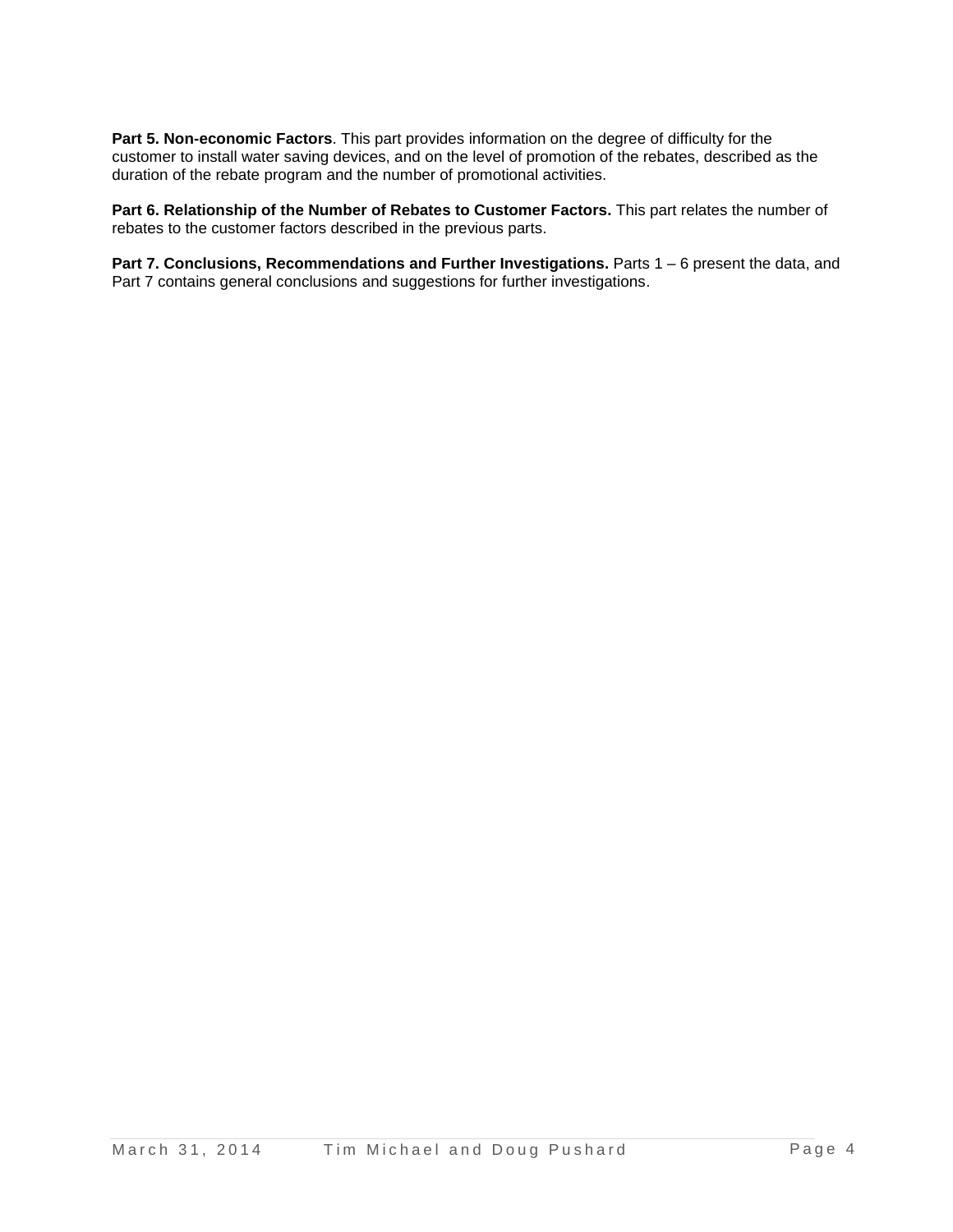#### **Part 1: Program History, Distribution by Population and Sector, Current Rebates, Summary Details, and Seasonal Use and Outdoor Rebates**

Part 1 summarizes the rebate programs. It includes:

- a brief history of the rebate programs,
- a discussion relating the number of rebates relative to population and to the number of water service connections, and indicating the distribution of rebates by commercial or residential connection, 4
- a table of current rebates, and
- details and tables showing the year-by-year number of rebates and history of rebate amounts.

#### *Program History*

j

In September 2003 Santa Fe provided a rain barrel rebate to single-family residential City water customers, and in November initiated residential rebates for high-efficiency clothes washers and hot water recirculators.

From 2004 through 2009, the City provided rebates for rain barrels, high-efficiency clothes washers, hot water recirculators, and a small number of commercial devices. In 2009, the City added rebates for outdoor devices such as rain and moisture sensors, evapotranspiration irrigation controllers, and pressure reducing valves, although no rebates were awarded for these devices. During this period, almost 4,500 rebates were awarded.

The rebate program was modified in 2010. The City provided commercial rebates for high-efficiency toilets, water-free urinals, high-efficiency clothes washers, and commercial process efficiency improvements. The City initiated rebates for residential high-efficiency toilets, and discontinued rebates for hot water recirculators. Rebates were made available for rain barrels and cisterns. The City provided a high-efficiency clothes washer rebate that was augmented by a State rebate. Almost 2,000 rebates were awarded during 2010.

The current rebate program began in May 2011. It requires applicants to be water customers of the City of Santa Fe Water Division. Rebates are for the exchange of existing devices to more efficient technologies, and do not apply to purchases for new homes or new construction and development.

The program is funded by a Conservation Program Charge (SFCC 1987, Chapter 25, Exhibit B, Rate Schedule 10). For a single-family residential service with a 5/8 or 3/4 inch meter, the charge is \$4.00 per year. Charges are greater for multi-family and commercial services.

The rebate program provides rebates for the same devices as the previous program, but at slightly different amounts. To the end of 2013, the program has awarded more than 2,400 rebates for devices including commercial high-efficiency toilets, water-free urinals, high-efficiency clothes washers, low-flow toilets, rain barrels, cisterns, and rain sensors.

Details on the current rebate program are included in Appendix IV. A detailed historical summary and a list of relevant City resolutions and ordinances can be found in the appendices.

<sup>&</sup>lt;sup>4</sup> Water service connections are classified as single-family residential, multi-family residential, commercial, or others, which includes fire service, irrigation, and potable water fill stations. The term "residential" refers to single or multifamily residential accounts, mixed-use communities, home offices and businesses operated out of the home. The largest number of rebates has been to single-family residential accounts. No rebates have been awarded to multifamily residential accounts. The term "commercial" refers to commercial, industrial and institutional accounts. The majority of commercial rebates has been to lodging facilities (hotels/motels).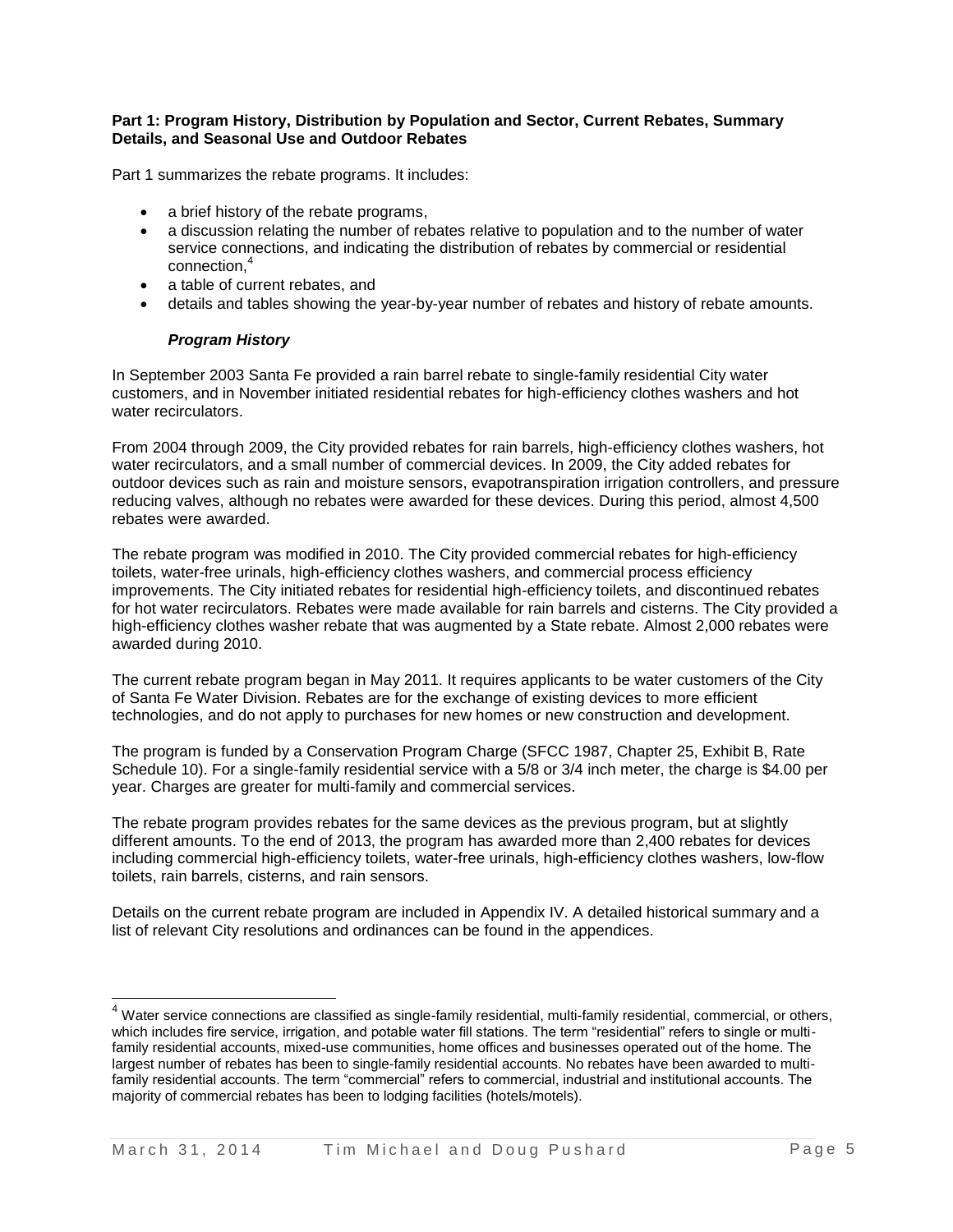### *Number of Rebates Relative to Population and Connections, and Distribution by Sector*

This section summarizes the overall distribution of rebate awards.

One measure of rebate distribution that may be useful for comparison to rebate programs of other cities is the number of rebates awarded relative to the population. Another potentially useful measure is the number of rebates relative to the number of connections.

Table 1 provides information on the number of rebates relative to both population and connections. It also separates the rebates by commercial and residential sector and separates single-family residential connections from multi-family residential and other connections. The information regarding distribution of rebates by sector may be useful in directing future rebate amounts or promotional efforts to specific customer classifications.

According to U.S. Census data for the City of Santa Fe, as of July 1, 2012, Santa Fe had a population of approximately 69,200. For the purposes of this paper, population is estimated to be 69,500 at the end of 2012, and 70,000 at the end 2013.

At the end of 2012, there had been a total of 7,959 rebates, and at the close of 2013, the total had reached 8,864. There were approximately 55,000 water utility connections, distributed among singlefamily residential, multi-family residential, and commercial and other accounts. Relative to the number of connections, the City has achieved over 20 percent penetration in single-family residential accounts, no penetration in multi-family residential accounts, and less than 10 percent penetration in commercial and other accounts.

#### **Table 1 Rebate Distribution**

|                                                                       | 2012                  | 2013                      |
|-----------------------------------------------------------------------|-----------------------|---------------------------|
| Population                                                            | 69,500                | $70,000$ est <sup>a</sup> |
| <b>Total Rebates</b>                                                  | 7,959                 | 8,864                     |
| Residential (Single-family) Rebates to end of year                    | 6,558                 | 7,101                     |
| Commercial Rebates to end of year                                     | 1,401                 | 1,763                     |
| <b>Total Connections</b>                                              | 54,900 <sup>b</sup>   | $55,300^{\circ}$          |
| Single-family Residential (approximate)                               | $30,200^{\rm d}$      | $30,400^d$                |
| Multi-family Residential (approximate)                                | $8,200^{\rm d}$       | $8,300^d$                 |
| Commercial and Other (approximate)                                    | $16,500^{\circ}$      | $16,600^d$                |
| Total Rebates as percent of Population                                | 11.5%                 | 12.7%                     |
| Total Rebates as percent of Total Connections                         | 14.5%                 | 15.4%                     |
| Residential Rebates, percent of Single-family Residential Connections | $21.8\%$ <sup>e</sup> | $22.6%$ <sup>e</sup>      |
| <b>Commercial Rebates, percent of Commercial Connections</b>          | 8.3%                  | 9.9%                      |

<sup>a</sup> Population from U.S. Census Bureau, Population Division. Annual Estimates of the Resident Population: April 1, 2010 to July 1, 2012. Found at [http://factfinder2.census.gov/faces/nav/jsf/pages/index.xhtml.](http://factfinder2.census.gov/faces/nav/jsf/pages/index.xhtml) (Community Facts/Santa Fe city, New Mexico/Annual Population Estimates). End of year (2012 and 2013) population estimated at approximately 0.8% annual growth rate.<br><sup>b</sup>From City Water Division data.

<sup>c</sup>Connections estimated at 0.79 times population from City Water Division data.

<sup>d</sup>Commercial, single-family residential and multi-family residential approximations are from City Water Division records indicating that connections are distributed at 30%, 55% and 15% respectively among the categories.

<sup>e</sup>No rebates have been awarded to multi-family residential accounts.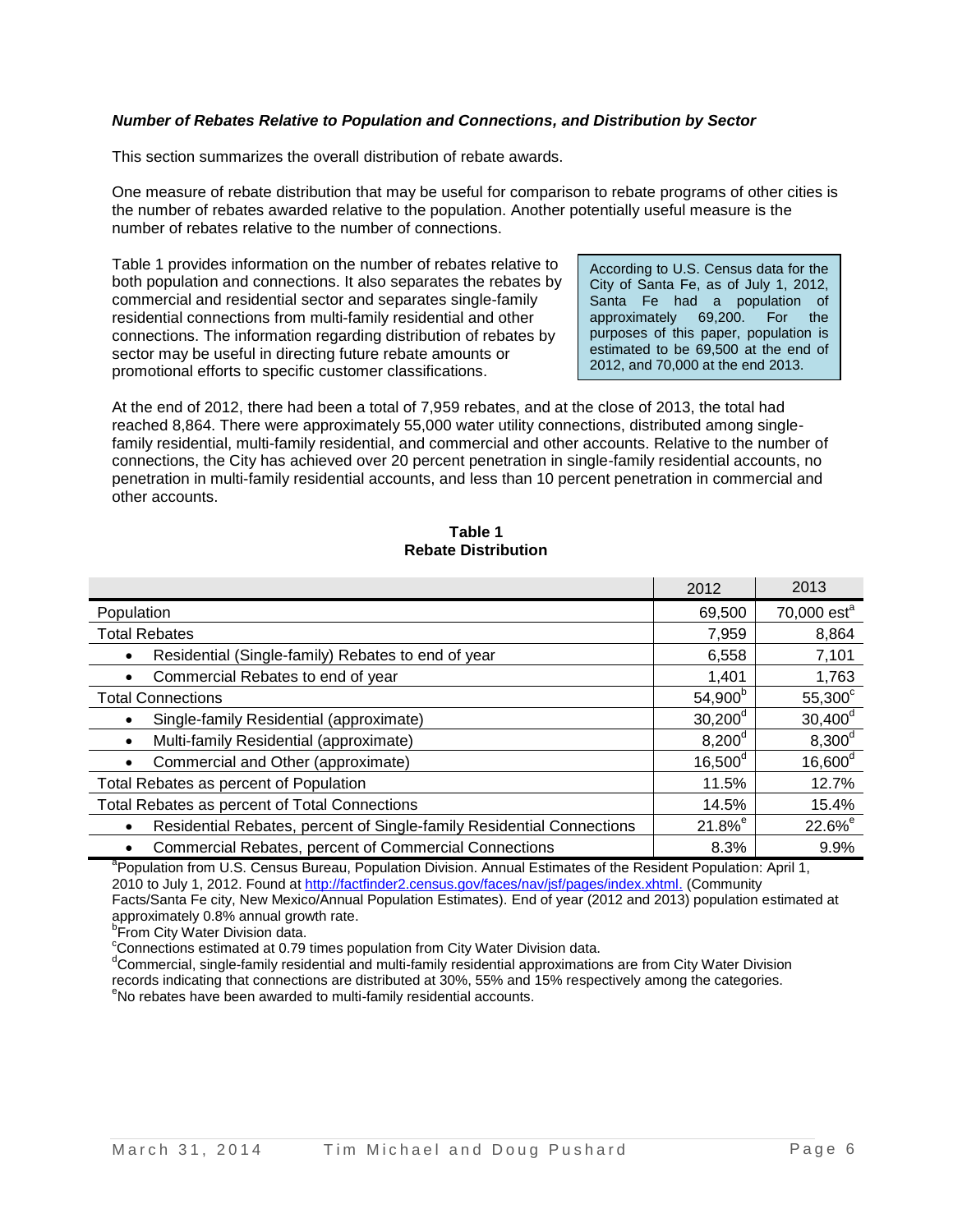#### *History of Number of Rebates Awarded and Rebate Amounts*

This section provides additional details on the rebate programs, with emphasis on the annual distribution of number rebates and on the changes in rebate amounts in dollars. Table 2 summarizes the discussion, and Figure 1 shows the number of rebates by year. A table of number of rebates by device and year is included in Appendix V.

The first City of Santa Fe Water Conservation rebates went into effect in September 2003. A single-family residential water customer was eligible for one \$30 rebate for the purchase of a rain barrel. In November 2003, the City made rebates available for high-efficiency clothes washers and hot water recirculators. A residential water customer was eligible for one \$100 rebate for the purchase of either a hot water recirculator or a high-efficiency clothes washer. From 2004 to 2009, 2,462 highefficiency clothes washer, 1,711 rain barrel and 265 hot water recirculator rebates were awarded. During this same time, the City awarded commercial rebates for six air cooled ice machines and one commercial dishwasher. In 2009, the City initiated outdoor rebates for rain and moisture sensors, evapotranspiration irrigation controllers, pressure reducing valves, and other outdoor devices. No outdoor rebates were awarded during 2009 or 2010.

l

| Rebate                                  | 2004-<br>2009  | 2010           | $2011 -$<br>2013 | Total          |
|-----------------------------------------|----------------|----------------|------------------|----------------|
| <b>Commercial Pre-rinse Sprayer</b>     | 30             | <b>NA</b>      | <b>NA</b>        | 30             |
| <b>Commercial HET, Flushometer</b>      | <b>NA</b>      | 197            | 2                | 199            |
| Commercial HET, Tank not<br>Hotel/Motel | <b>NA</b>      | 192            | 20               | 212            |
| <b>Commercial HET, Hotel/Motel</b>      | <b>NA</b>      | 459            | 822              | 1,281          |
| <b>Water-Free Urinal</b>                | <b>NA</b>      | 24             | 5                | 29             |
| <b>Commercial HE Clothes Washer</b>     | <b>NA</b>      | $\overline{4}$ | $\mathbf{0}$     | 4              |
| <b>Air-Cooled Ice Machine</b>           | 6              | <b>NA</b>      | <b>NA</b>        | 6              |
| <b>Commercial Dishwasher</b>            | 1              | <b>NA</b>      | <b>NA</b>        | 1              |
| <b>Commercial Process Efficiency</b>    | <b>NA</b>      | 1              | $\Omega$         | 1              |
| <b>Hot Water Recirculator</b>           | 265            | <b>NA</b>      | <b>NA</b>        | 265            |
| <b>Residential HE Toilet</b>            | <b>NA</b>      | 236            | 695              | 931            |
| <b>Residential Clothes Washer</b>       | 2,462          | <b>NA</b>      | <b>NA</b>        | 2,462          |
| <b>Residential HE Clothes Washer</b>    | <b>NA</b>      | 817            | 772              | 1,589          |
| Rain Barrel, Unspecified                | 1,711          | <b>NA</b>      | <b>NA</b>        | 1,711          |
| Rain Barrel, 50-299 gallon              | <b>NA</b>      | 39             | 95               | 134            |
| Cistern                                 | <b>NA</b>      | 2              | 6                | 8              |
| <b>Rain Sensor</b>                      | $\Omega$       | $\Omega$       | $\mathbf{1}$     | $\mathbf{1}$   |
| <b>Other Outdoor Devices</b>            | $\overline{0}$ | $\mathbf 0$    | $\overline{0}$   | $\overline{0}$ |
| Total                                   | 4,477          | 1,971          | 2,418            | 8,864          |
| <b>Commercial Total</b>                 | 37             | 877            | 849              | 1,763          |
| <b>Residential Total</b>                | 4.438          | 1.094          | 1.569            | 7.101          |

#### **Table 2 Summary of Number of Rebates**

The rebate program was updated in 2010. The City provided rebates for commercial high-efficiency toilets of three types: flushometer valve, tank-type installed in locations other than lodging facilities, and tanktype installed in lodging facilities (hotels/motels). Some 848 rebates were awarded for commercial highefficiency toilets. Commercial rebates were also awarded for water-free urinals (24), the exchange of front-loader or the replacement of top-loader clothes washers (4), and for commercial process efficiency improvements (1).

In 2010, the City rebate for the replacement of a top-loading clothes washer with a high-efficiency clothes washer was \$480. For a portion of the year, the State of New Mexico, using funding from the American Recovery and Reinvestment Act, provided an additional \$200 clothes washer rebate.<sup>5</sup> A total of 817 residential clothes washing machine rebates were awarded, an all-time high. The City also awarded rebates for residential high-efficiency (1.28 gallons-per-flush) toilets (236) and discontinued rebates for residential hot water recirculators. Rebates were awarded for rain barrels (39), and cisterns (2). The State clothes washer rebate program was discontinued before the end of the year, and the City rebate program ran out of funds in August.

<sup>&</sup>lt;sup>5</sup> [http://www.emnrd.State.nm.us/ecmd/documents/ProgramDescription.pdf](http://www.emnrd.state.nm.us/ecmd/documents/ProgramDescription.pdf)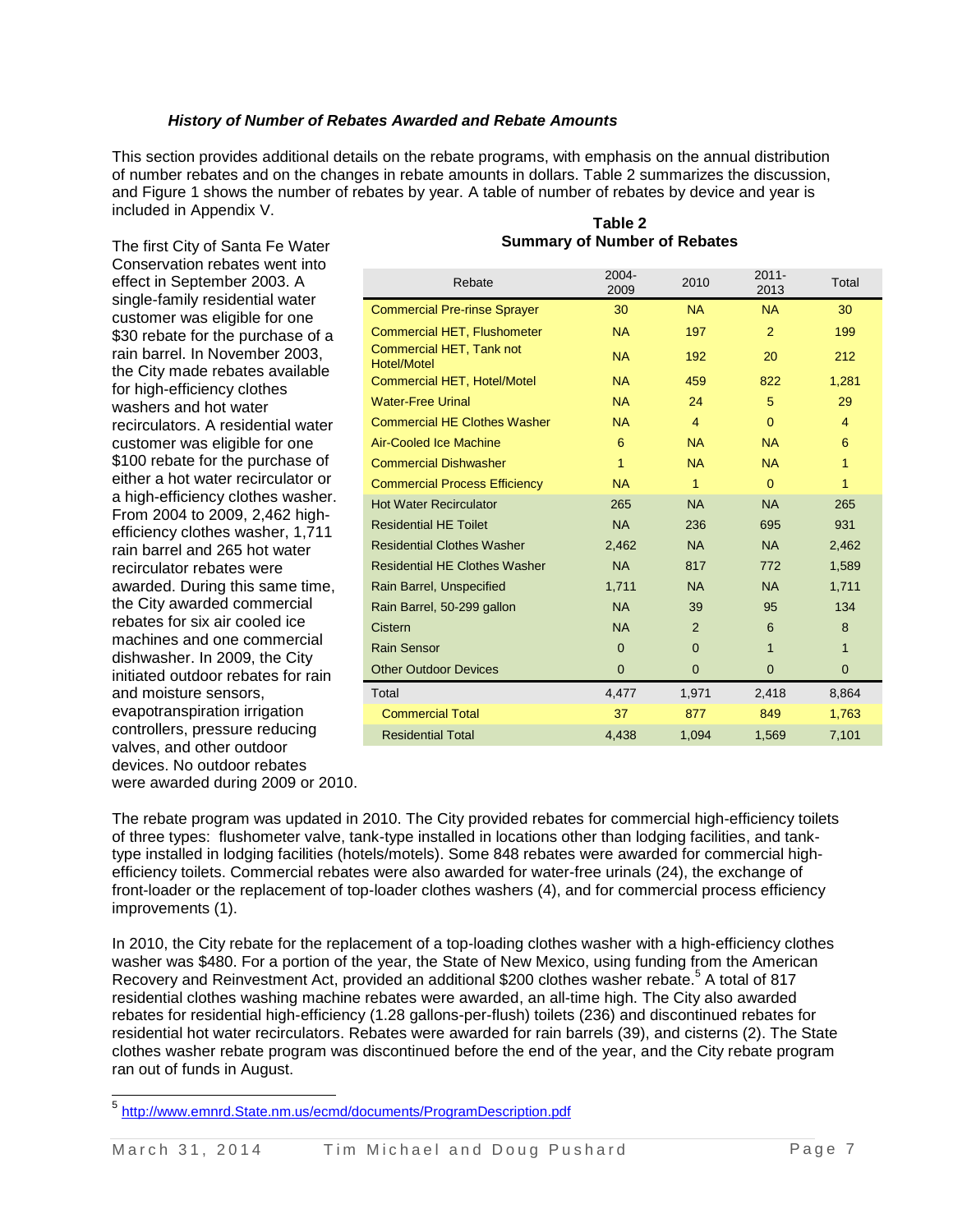

The most recent year, 2013 had more rebates (362) than 2012 due to installations of commercial high-efficiency hotel/motel toilet rebates by two or three lodging facilities; 361 in 2013 compared to no hotel/motel toilet rebates in 2012.

By the end of 2013, a total of 1,763 commercial rebates had been awarded. Almost all were for high-efficiency toilets, and three-quarters were at hotels and motels. Almost all have been awarded since the beginning of 2010.

Rebate amounts are proposed by the Water Conservation Office and adopted by City Ordinance. Rebate amounts have changed as the rebate programs have changed. Table 3 lists the changes over time for both commercial and residential rebates.

To summarize the distribution of rebates, at the close of 2013, a total of 7,101 residential and 1,763 commercial rebates had been awarded. No rebates had been awarded to multi-family residential accounts. Clothes washers accounted for more than half of the total residential rebates. The greatest number of rebates was awarded in 2010, largely due to top loader clothes washer replacements. Of the 1,854 outdoor rebates, less than 10 were not rain barrels.

The current rebate program, which began on May 1, 2011, reinstated rebates for the same devices as in 2010, but at slightly different amounts. Under this program (2011 to the end of 2013), 844 rebates have been awarded for commercial high-efficiency toilets and 5 for water-free urinals.

Residential rebates have been awarded for high-efficiency toilets (695), high efficiency clothes washers (772), rain barrels (95), cisterns (6) and rain sensors (1). The City is currently accepting rebate applications for rain barrels and cisterns, but not for the other outdoor devices that had been available for rebate under the previous program.

|                                     | Table 3    |  |  |  |  |
|-------------------------------------|------------|--|--|--|--|
| Historical Rebate Amounts (Dollars) |            |  |  |  |  |
| - -                                 | 1.22212221 |  |  |  |  |

| Rebate                                                        | 2004-2009      | 2010        | 2011-2013                |
|---------------------------------------------------------------|----------------|-------------|--------------------------|
| <b>Commercial HE Toilet, Flushometer</b>                      | <b>NA</b>      | 504         | 500                      |
| Commercial HE Toilet, Tank Type not in<br><b>Hotel/Motel</b>  | <b>NA</b>      | 504         | 250                      |
| Commercial HE Toilet, Tank Type in<br><b>Hotel/Motel</b>      | <b>NA</b>      | 504         | 125                      |
| <b>Water-Free Urinal</b>                                      | <b>NA</b>      | 630         | 500                      |
| Commercial HE Clothes Washer, Top<br>Loader replacement       | <b>NA</b>      | 480         | 350                      |
| <b>Commercial HE Clothes Washer, Front</b><br>Loader exchange | <b>NA</b>      | 180         | 150                      |
| <b>Air-Cooled Ice Machine</b>                                 | 400            | <b>NA</b>   | <b>NA</b>                |
| <b>Commercial Dishwasher</b>                                  | 400            | <b>NA</b>   | <b>NA</b>                |
| <b>Commercial Process Efficiency</b>                          | <b>NA</b>      | 874         | $\mathbf b$              |
| <b>Commercial Pre-Rinse Spray</b>                             | 25             | <b>NA</b>   | <b>NA</b>                |
| <b>Hot Water Recirculator</b>                                 | 100            | <b>NA</b>   | <b>NA</b>                |
| <b>Residential HE Toilet</b>                                  | <b>NA</b>      | 175         | 175                      |
| Residential Clothes Washer, Unspecified                       | 100            | <b>NA</b>   | <b>NA</b>                |
| Residential HE Clothes Washer, Top<br>Loader replacement      | <b>NA</b>      | $480^\circ$ | 350                      |
| Residential HE Clothes Washer, Front<br>Loader exchange       | <b>NA</b>      | 180         | 150                      |
| Rain Barrel, Unspecified                                      | 30             | <b>NA</b>   | <b>NA</b>                |
| Rain Barrel, 50-99 gallon                                     | <b>NA</b>      | 12          | 12                       |
| Rain Barrel, 100-199 gallon                                   | <b>NA</b>      | 25          | 25                       |
| Rain Barrel, 200-299 gallon                                   | <b>NA</b>      | 50          | 50                       |
| Water Harvesting (Cistern), per gallon                        | $\overline{0}$ | 0.25        | 0.25                     |
| <b>Rain Sensor</b>                                            | 0              | 40          | 40 <sup>d</sup>          |
| <b>Moisture Sensor</b>                                        | $\overline{0}$ | 75          | $75^d$                   |
| <b>Evapotranspiration Controller</b>                          | $\overline{0}$ | 300-750     | 300-750 <sup>d</sup>     |
| <b>Press Reducing Valve</b>                                   | $\overline{0}$ | 120-525     | $120 - 525$ <sup>d</sup> |
| <b>Other Outdoor Devices</b>                                  | $\mathbf 0$    | $2 - 5$     | $2-5^d$                  |

 $a<sup>b</sup>$  indicates that rebates were not available  $b<sup>b</sup>$  Installation-specific amount  $\degree$ Does not includes the \$200 rebate from the State of New Mexico

<sup>d</sup>Rebates for these devices were not available in 2013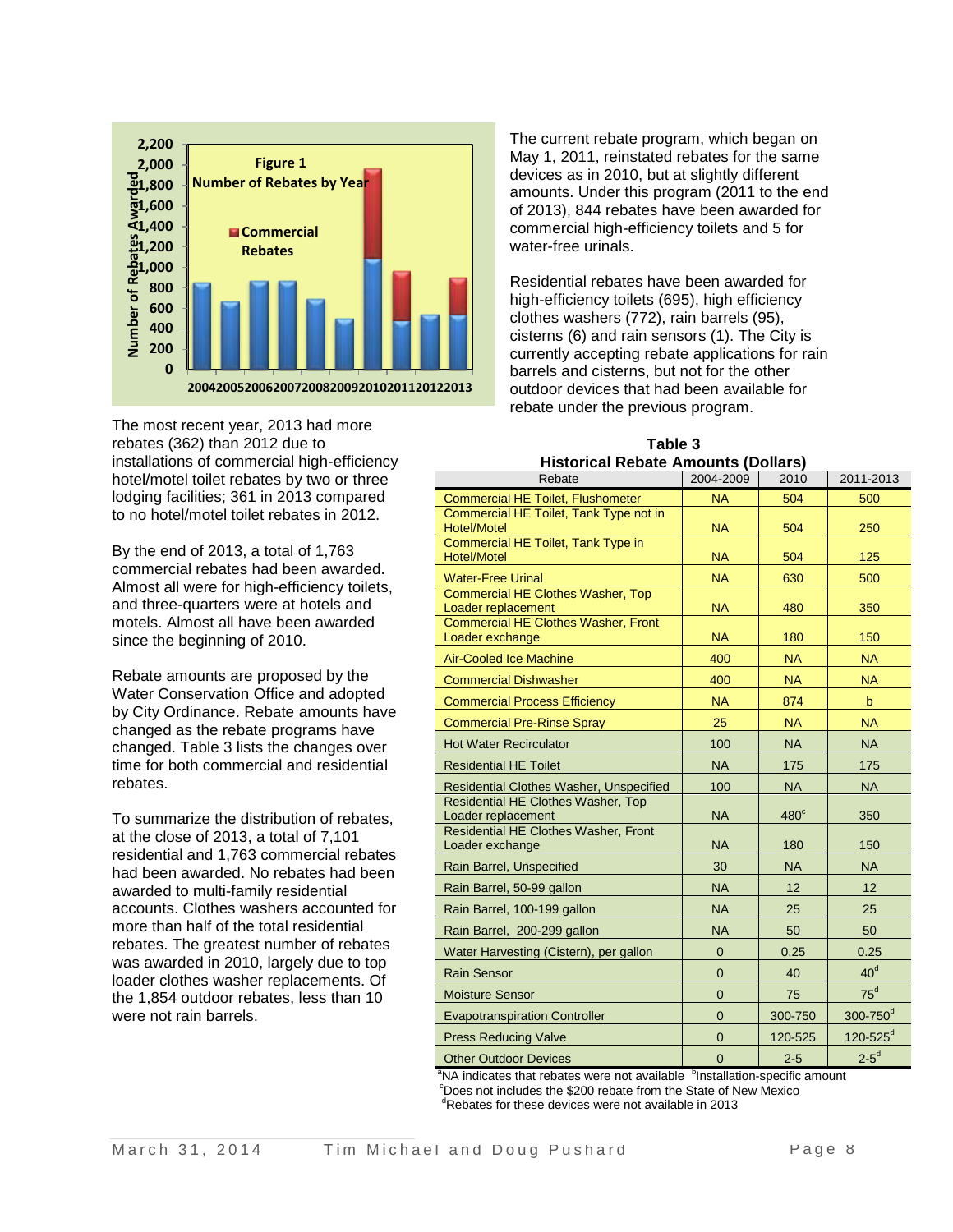#### *Seasonal Use and Outdoor Rebates*

According to the City (*Where Does Our Drinking Water Come From?*), <sup>6</sup> water use varies through the year as indicated in Figure 2.

The figure illustrates that City water demand in 2013 ranged from less than 600 acre-feet in some of the winter months to more than 1,000 acre-feet in summer months. The pattern of water use is also documented in the *City of Santa Fe Long-Range Water Supply Plan* Appendix F-6.<sup>7</sup>





A 2010 article<sup>8</sup> in *Choices* magazine contains the following paragraph:

"Irrigating the urban residential landscape usually accounts for 40-70% of household water use. Additionally, residential landscapes receive 30-40% more water than typically required by the common types of plants and grass. Estimates of potential water savings range from 35-75% of current per capita water use based on a typical home with a traditional bluegrass type landscape. Improvements in the efficiency of landscape irrigation could yield significant water savings and is properly the focus of municipal water conservation programs."

High summer demand is partly due to summer landscape irrigation, outdoor water conservation programs, in addition to reducing overall water consumption, might also reduce peak demand and help to conserve water resources.

This concludes Part 1 on the history and distribution of rebates and usefulness of rebate in reducing peak summer demand. The next part is a discussion of factors that relate to the effectiveness of rebate programs to both the City and the customer.

e<br><sup>6</sup> [http://www.santafenm.gov/where\\_does\\_our\\_drinking\\_water\\_come\\_from](http://www.santafenm.gov/where_does_our_drinking_water_come_from) 7

[http://www.santafenm.gov/document\\_center/document/781](http://www.santafenm.gov/document_center/document/781)

<sup>8</sup> *Water-Conserving Attitudes and Landscape Choices in New Mexico*, Hurd, Brian H., in Choices, Volume 25, Issue 3, 3<sup>rd</sup> Quarter 2010. Found January 2014 at<http://www.choicesmagazine.org/magazine/article.php?article=146> and at [http://ageconsearch.umn.edu/bitstream/95759/2/Water-Conserving.pdf.](http://ageconsearch.umn.edu/bitstream/95759/2/Water-Conserving.pdf)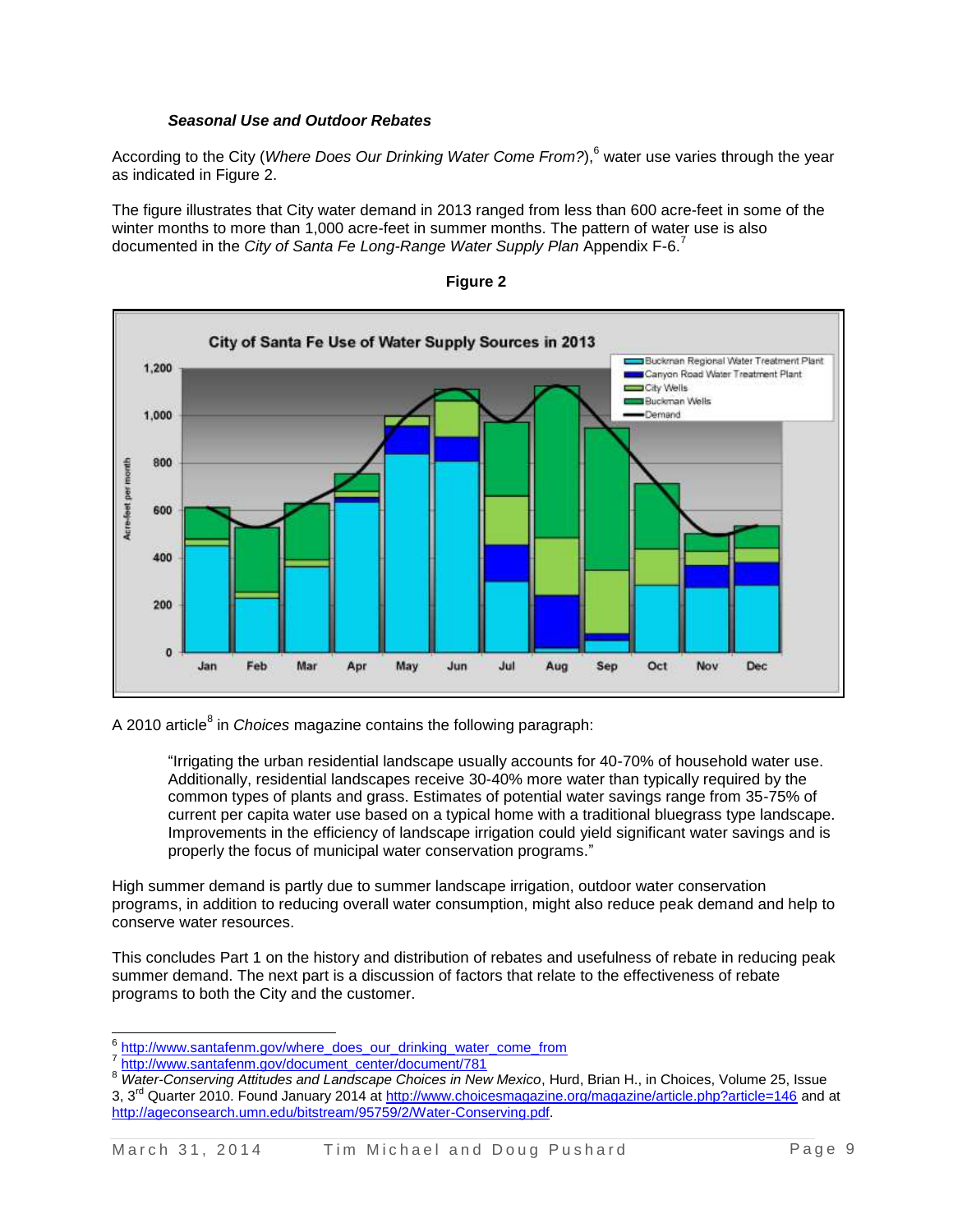## **Part 2: City Economic Factors**

Part 2 considers, from the perspective of the City, factors relating to the economics and water savings of rebates.

Part 2 includes:

- information on the total City rebate expenditures, based on the number of rebates and the amount provided for each rebate as indicated in Part 1,
- a discussion and table showing water savings rates, and a table that relates the amount of the rebate to the amount of water saved for the life of the device,
- a table that provides an estimate of the potential savings as a result of the rebate programs,
- a calculation of the City payback for overall rebate program, and
- a calculation of the City payback by device.

#### *City Rebate Expenditures*

Table 4 lists the total amounts in dollars that the City has rebated to customers, based on the number of rebates and the rebate amount in dollars. The table does not include State rebate expenditures.

| Year  | Commercial<br><b>Rebates</b> | Residential<br><b>Rebates</b> | Expenditure<br>in Dollars |
|-------|------------------------------|-------------------------------|---------------------------|
| 2004  | 0                            | 43,930                        | 43,390                    |
| 2005  | 0                            | 47,080                        | 47,080                    |
| 2006  | 900                          | 58,790                        | 59,590                    |
| 2007  | 2,650                        | 61,540                        | 63,540                    |
| 2008  | 0                            | 62,390                        | 62,390                    |
| 2009  | 0                            | 50,300                        | 50,300                    |
| 2010  | 444,706                      | 428,015                       | 872,721                   |
| 2011  | 64,375                       | 130,498                       | 194,873                   |
| 2012  | 1,500                        | 130,925                       | 132,425                   |
| 2013  | 45,375                       | 113,139                       | 158,514                   |
| Total | 559,506                      | 1,126,607                     | 1,685,363                 |

**Table 4 Rebate Program Expenditures**

City expenditures for rebates from 2004-2013 total almost \$1,700,000, approximately two-thirds for residential and one-third for commercial rebates. Most of the expenditures have been from 2010 to the present, with more than half in 2010.

The next section discusses water saving rates.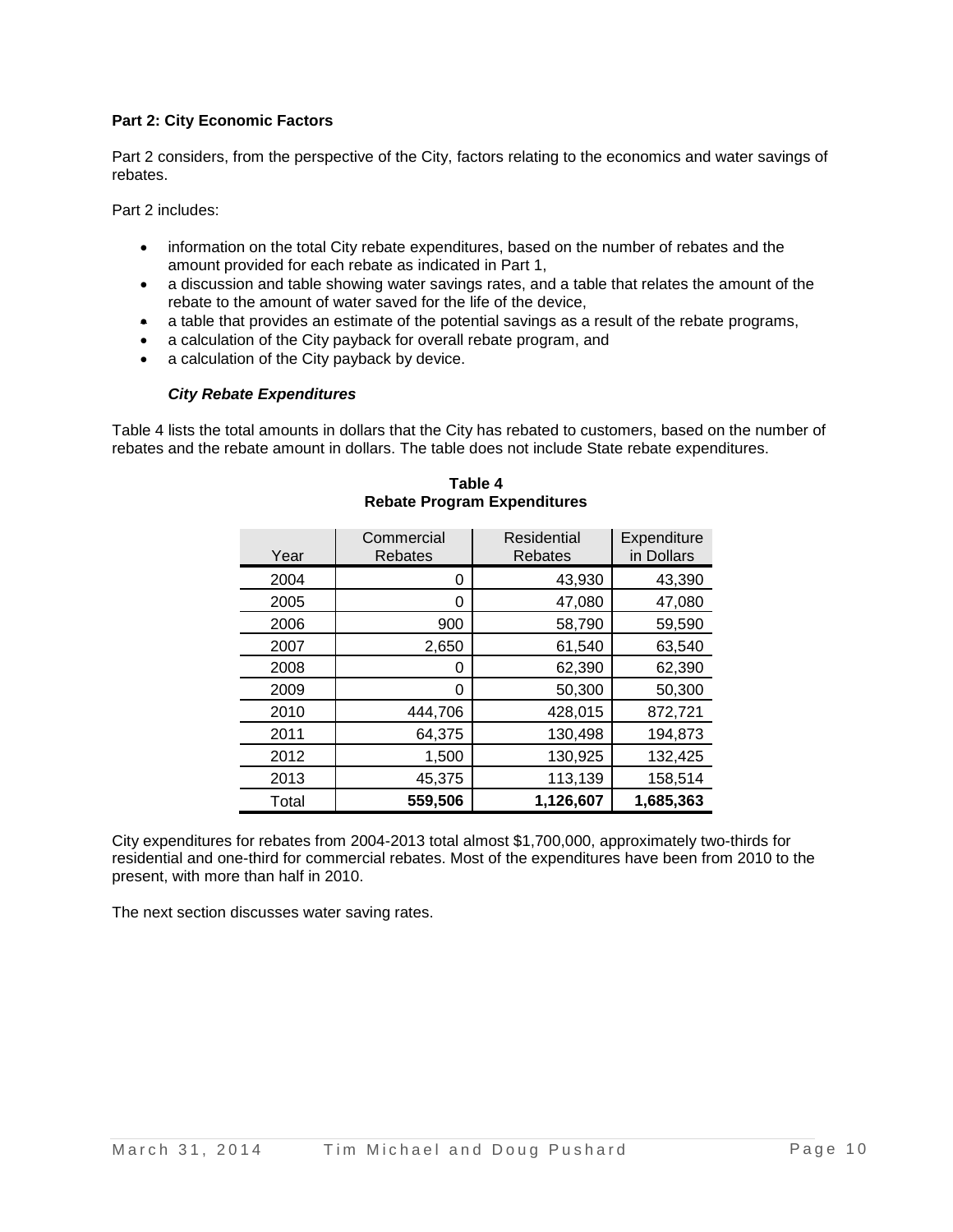#### *Water Savings Rates*

For the devices or technologies that are available for a rebate, the City has calculated the annual water savings rate (WSR) as indicated in the 2012 Annual Report. 9 These numbers are used by the City to predict how much water will be saved each year as a result of the installation of a water-saving device. Water savings rates are shown in Table 5.

For example, for a high efficiency (1.28 gallons per flush) toilet, the City estimates that the toilet uses 0.4 gallons of water per flush less than a low-flow toilet. Using typical household data -

The water savings rate is the potential amount of water that the City estimates that a water saving device will save in a year. The City generally expresses the WSR in acre-feet per year. The value of the WSR depends on the savings of each device and on the frequency of its use. In part, rebate amounts have changed as the WSR has been adjusted.

5.1 flushes per day per person and 2.3 persons per household (11.7 flushes per household per day), the water savings resulting from changing a low-flow toilet to a high efficiency toilet is 1,713 gallons per year, or 0.0053 acre-feet per year (afy). The water savings rate is 0.0053 acre-feet per year.

As another example, the water savings rate for a high-efficiency toilet in a hotel/motel is only 0.0022 acrefeet per year, less than the rate for a residential toilet because of the lower frequency of use (4.8 flushes per day) compared to 11.7 per day for a

household toilet.

Most devices have a manufacturer's recommended useful life of 10 years, although air-cooled ice machines and commercial dishwashers and spray nozzles have a 5-year useful life. The WSR and the useful life can be used to estimate the projected lifetime water savings from the device. Both the WSR and useful life are estimates, and the actual annual and lifetime savings may be different than the estimates.

#### **Table 5 Water Savings Rates**

| Device                                             | <b>Water Savings Rate</b><br>(acre-feet per year) |
|----------------------------------------------------|---------------------------------------------------|
| <b>Commercial HE Toilet, Flushometer</b>           | 0.0336                                            |
| Commercial HE Toilet, Tank Type not in Hotel/Motel | 0.0168                                            |
| Commercial HE Toilet, Tank Type in Hotel/Motel     | 0.0022                                            |
| <b>Water-Free Urinal</b>                           | 0.0420                                            |
| <b>Air-Cooled Ice Machine</b>                      | 0.67                                              |
| <b>Commercial Dishwasher</b>                       | 1.15                                              |
| <b>Commercial Process Efficiency</b>               | 0.45                                              |
| <b>Commercial Pre-Sprayer</b>                      | 0.1590                                            |
| <b>Hot Water Recirculator</b>                      | 0.0215                                            |
| <b>Residential HE Toilet</b>                       | 0.0053                                            |
| <b>Residential Clothes Washer, Unspecified</b>     | 0.0250                                            |
| HE Clothes Washer, Top Loader replacement          | $0.0233^{a}$                                      |
| HE Clothes Washer, Front Loader exchange           | $0.0088^{b}$                                      |
| Rain Barrel, Unspecified                           | 0.0015                                            |
| Rain Barrel, 50-99 gallon                          | 0.0008                                            |
| Rain Barrel, 100-199 gallon                        | 0.0015                                            |
| Rain Barrel, 200-299 gallon                        | 0.0031                                            |
| Cistern (per gallon capacity)                      | 0.000015                                          |
| <b>Other Outdoor Devices</b>                       | <b>Not Calculated</b>                             |

<sup>a</sup>Both commercial and residential

**Both commercial and residential** 

l

<sup>9&</sup>lt;br>[http://www.santafenm.gov/document\\_center/document/767](http://www.santafenm.gov/document_center/document/767)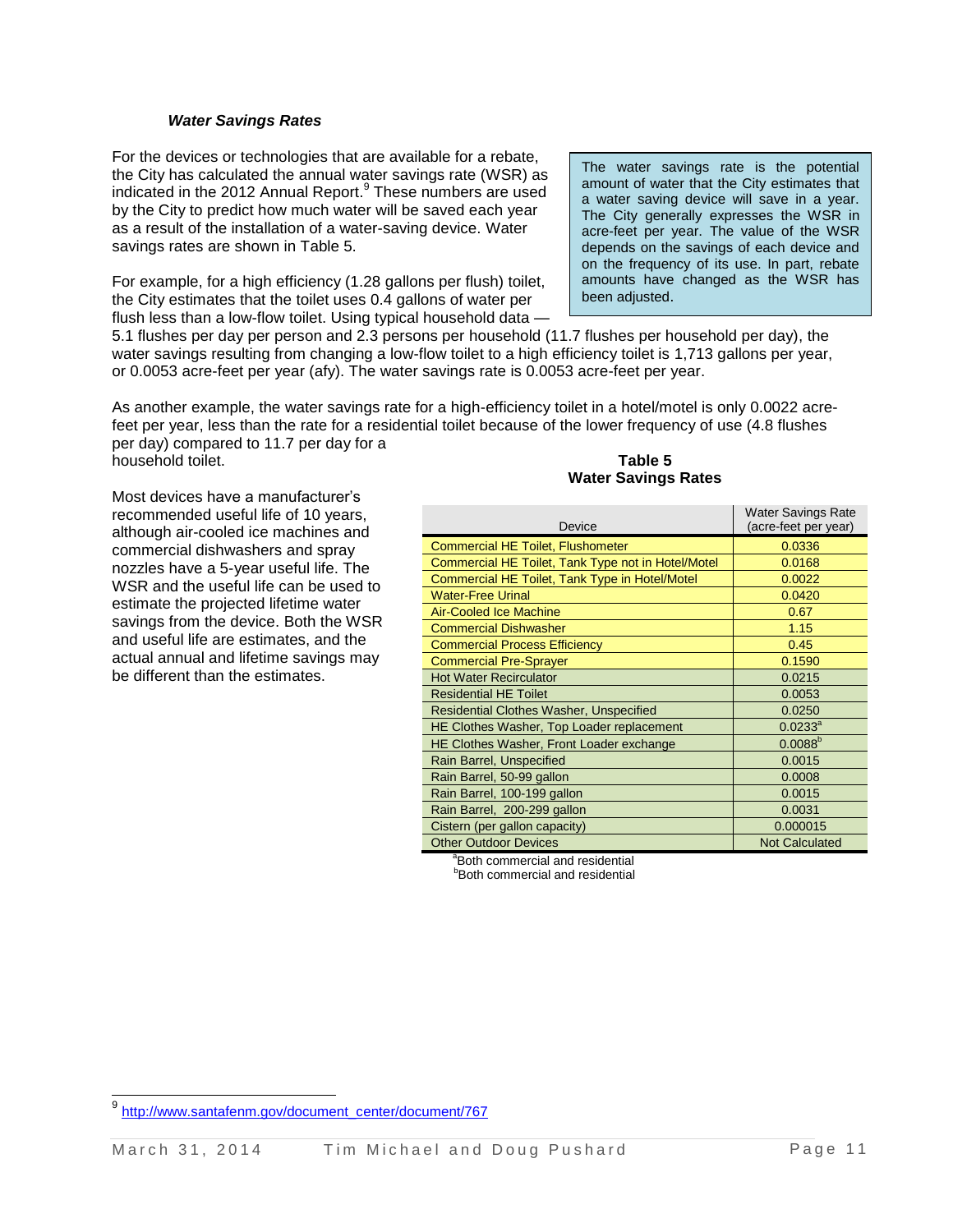| Device                                             | <b>Water Savings</b><br>Rate<br>acre-feet per year | Useful<br>Life<br>yrs | Lifetime Water<br>Savings<br>acre-feet | Rebate<br>P.       | Cost<br>\$ per<br>acre-foot |
|----------------------------------------------------|----------------------------------------------------|-----------------------|----------------------------------------|--------------------|-----------------------------|
| <b>Commercial HE Toilet, Flushometer</b>           | 0.0336                                             | 10                    | 0.336                                  | 500                | 1.488                       |
| Commercial HE Toilet, Tank Type not in Hotel/Motel | 0.0168                                             | 10                    | 0.168                                  | 250                | 1.488                       |
| Commercial HE Toilet, Tank Type in Hotel/Motel     | 0.0022                                             | 10                    | 0.022                                  | 125                | 5.682                       |
| <b>Water-Free Urinal</b>                           | 0.0420                                             | 10                    | 0.42                                   | 500                | 1.190                       |
| HE Clothes Washer, Top Loader replacement          | 0.0233                                             | 10                    | 0.233                                  | 350                | 1.502                       |
| HE Clothes Washer, Front Loader exchange           | 0.0088                                             | 10                    | 0.088                                  | 150                | 1,705                       |
| <b>Residential HE Toilet</b>                       | 0.0053                                             | 10                    | 0.053                                  | 175                | 3,302                       |
| Rain Barrel, 50-99 gallon                          | 0.0008                                             | 10                    | 0.008                                  | 12                 | 1,500                       |
| Rain Barrel, 100-199 gallon                        | 0.0015                                             | 10                    | 0.015                                  | 25                 | 1,667                       |
| Rain Barrel, 200-299 gallon                        | 0.0031                                             | 10                    | 0.031                                  | 50                 | 1,613                       |
| Cistern                                            | 0.000015<br>per gallon                             | 10                    | 0.00015<br>per gallon                  | 0.25<br>per gallon | 1,667                       |

**Table 6 Rebate Cost per acre-foot of Water Saved per Device**

The cost of the rebate to save an acre foot of water can be calculated by dividing the rebate amount by the lifetime water savings.

$$
Cost, \$/af = \frac{Rebate}{Lifetime Water Savings, af}
$$

For the current rebates the cost to save an acre-foot of water is shown in Table 6. Costs range from almost \$5,700 for a high-efficiency toilet in a hotel/motel to about \$1,200 for a water-free urinal.

Table 6 also illustrates how the City calculates rebate amounts. The starting point is a City cost to produce an acre-foot of water of about \$1,670 per acre-foot. (See discussion in a subsequent section). This amount is multiplied by the water-saving rate in acre-feet per year and then by the useful life in years, as indicated in the following formula:

$$
\left( Production\;Cost, \frac{\$}{af}\right)\left(WSR, \frac{af}{yr}\right)(Usefful\;Life, yr) = Rebate\;\$
$$

For example, for a high-efficiency clothes washer front loader exchange, the rebate amount in dollars is calculated as:

$$
\left(1,670\frac{\$}{af}\right)\left(0.0088\frac{af}{yr}\right)(10\,yr)=\$146.96
$$

which was rounded to \$150.00.

For all but three of the devices listed in Table 6, the rebate amounts determined by this calculation are within 15 percent of the current City rebate amounts. The exceptions are the hotel/motel commercial highefficiency toilet, the water-free urinal, and the residential high-efficiency toilet. Presumably the rebate amounts for these devices were chosen on a basis other than City cost per acre foot of saved water.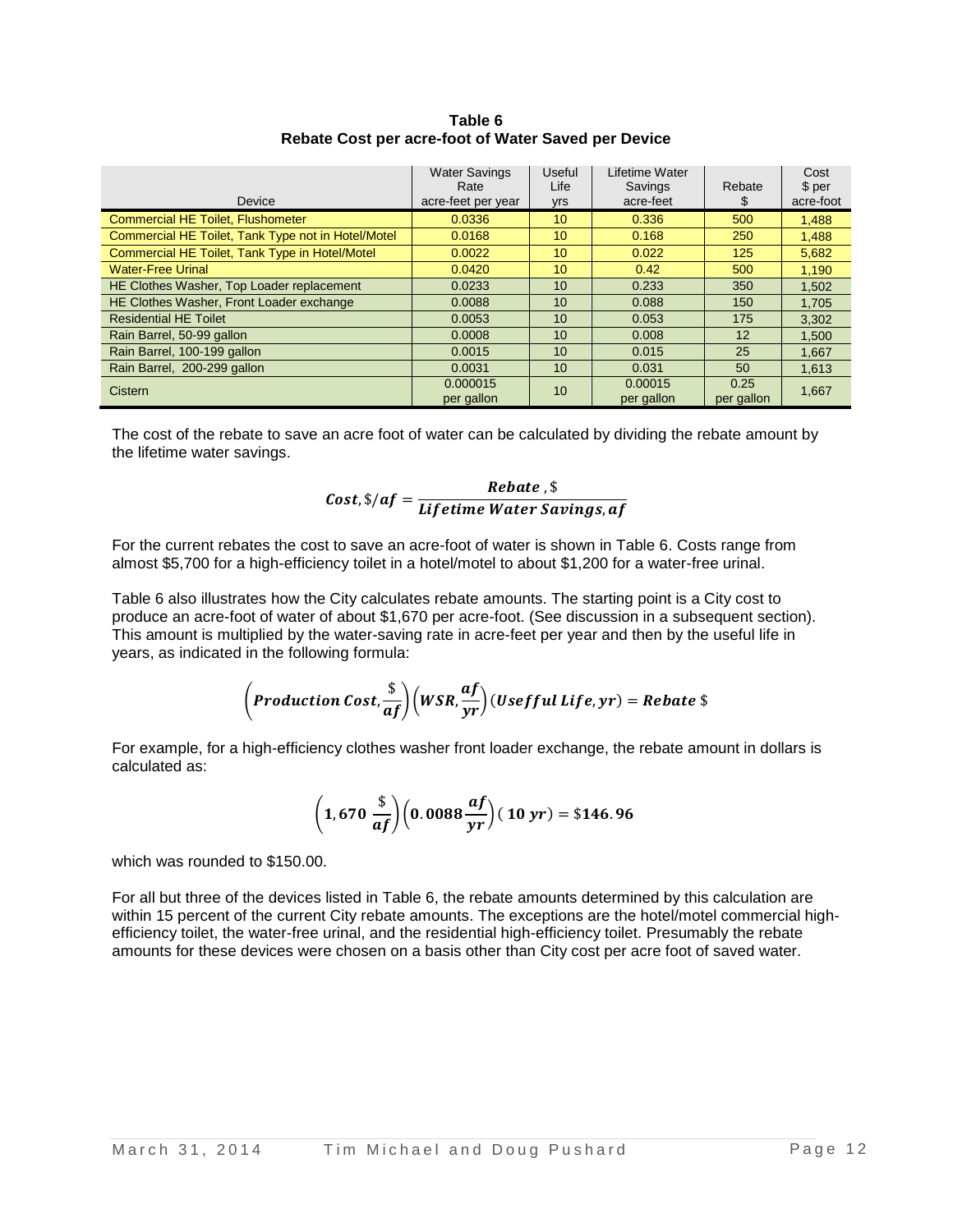## *Potential Water Savings*

The preceding information can be used to evaluate the water savings per device and potential rebate program water savings if the rebated devices are installed and are operated for the estimated useful life. This information is summarized in Table 7.

The first column lists the devices — the first nine rows for commercial devices and the remainder for residential devices. Column 2 is the estimated useful life in years.

The values in the columns for the years 2004 – 2013 are, for each device, the product of the number of rebates times the water savings rates from Table 6. The units are acre-feet per year.

The column labeled "Sum 2004-2012" is the sum of the entries to the left, with units of acre-feet per year. If all devices had 10-year useful lives, total savings would be a little more than 130 acre-feet

The column labeled "Potential Savings, af" is the product of the estimated annual water savings times the useful life. This value is the total potential water savings in acre-feet for the life of the device.

For the estimated useful life of the devices, almost 174 acre-feet of water (sum of Commercial Potential Water Savings) will be potentially saved by commercial devices, and almost 1,104 acre-feet (sum of Residential Potential Water Savings) by residential devices already installed. This amounts to a total of almost 1,280 acre-feet of total potential water savings, with economic savings to the City due to the equivalent amount of water that will not have to be produced. Dividing the direct cost of \$1,685,000 by the total of 1,280 acre feet of water savings equates to a cost of about \$1,320 per acre-foot of water saved.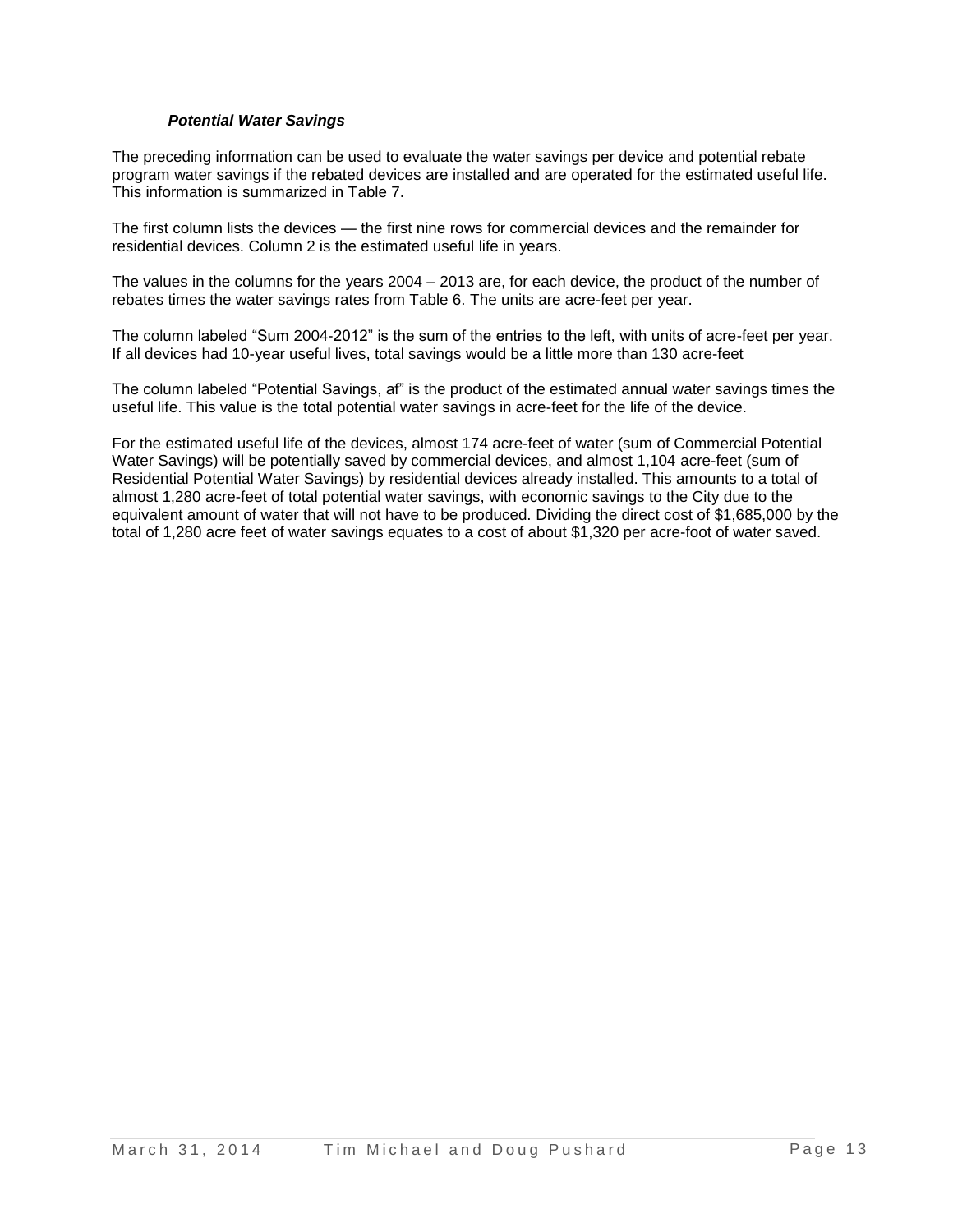**Table 7 Estimated Water Savings of Installed Devices 2004-2013**

|                                              | <b>Useful</b><br>Life, |      |      |       |       |       |       |       |       |       |       | Sum<br>$2004 -$<br>2012, | Potential<br>Savings, |
|----------------------------------------------|------------------------|------|------|-------|-------|-------|-------|-------|-------|-------|-------|--------------------------|-----------------------|
| Device                                       | Years                  | 2004 | 2005 | 2006  | 2007  | 2008  | 2009  | 2010  | 2011  | 2012  | 2013  | afy                      | af                    |
| Flushometer Valve High Efficiency Toilet     | 10                     |      |      |       |       |       |       | 6.62  | 0.07  |       |       | 6.69                     | 66.86                 |
| <b>Tank Type High Efficiency Toilet</b>      | 10                     |      |      |       |       |       |       | 3.23  | 0.22  | 0.10  | 0.02  | 3.56                     | 35.62                 |
| <b>Hotel/Motel High Efficiency Toilet</b>    | 10                     |      |      |       |       |       |       | 1.01  | 1.01  |       | 0.79  | 2.82                     | 28.18                 |
| <b>Water Free Urinal</b>                     | 10                     |      |      |       |       |       |       | 1.01  | 0.21  |       |       | 1.22                     | 12.18                 |
| HE Clothes Washer replacement for top loader | 10                     |      |      |       |       |       |       | 0.05  |       |       |       | 0.05                     | 0.47                  |
| HE Clothes Washer exchange for front loader  | 10                     |      |      |       |       |       |       | 0.02  |       |       |       | 0.02                     | 0.18                  |
| <b>Commercial Process Efficiency</b>         | 10                     |      |      |       |       |       |       | 0.45  |       |       |       | 0.45                     | 4.50                  |
| <b>Air Cooled Ice Machine</b>                | 5                      |      |      | 0.67  | 3.35  |       |       |       |       |       |       | 4.02                     | 20.10                 |
| <b>Commercial Dishwasher</b>                 | 5                      |      |      | 1.15  |       |       |       |       |       |       |       | 1.15                     | 5.75                  |
| <b>Commercial Pre-Rinse Sprayer</b>          | 5                      |      |      | .64   | 4.13  |       |       |       |       |       |       | 4.77                     | 23.85                 |
| <b>Hot Water Recirculator</b>                | 10                     | 1.29 | 0.99 | 0.71  | 1.05  | 0.73  | 0.92  |       |       |       |       | 5.70                     | 56.98                 |
| <b>Residential High Efficiency Toilet</b>    | 10 <sup>1</sup>        |      |      |       |       |       |       | 1.25  | 0.92  | 1.35  | 1.42  | 4.93                     | 49.34                 |
| <b>Residential Clothes Washer</b>            | 10                     | 5.43 | 8.50 | 10.85 | 11.40 | 13.90 | 11.50 |       |       |       |       | 61.55                    | 615.5                 |
| HE Clothes Washer replacement for top loader | 10                     |      |      |       |       |       |       | 18.22 | 6.20  | 5.31  | 4.01  | 33.74                    | 337.38                |
| HE Clothes Washer exchange for front loader  | 10                     |      |      |       |       |       |       | 0.31  | 0.31  | 0.36  | 0.26  | 1.241                    | 12.41                 |
| <b>Rain Barrel</b>                           | 10                     | 0.81 | 0.43 | 0.60  | 0.55  | 0.17  |       |       |       |       |       | 2.57                     | 25.67                 |
| Rain Barrel 50-99 g                          | 10                     |      |      |       |       |       |       | 0.01  | 0.003 | 0.01  | 0.05  | 0.08                     | 0.78                  |
| Rain Barrel 100-199 g                        | 10                     |      |      |       |       |       |       | 0.01  | 0.003 | 0.005 | 0.003 | 0.02                     | 0.18                  |
| Rain Barrel 200-299 g                        | 10                     |      |      |       |       |       |       | 0.06  | 0.006 | 0.003 | 0.01  | 0.07                     | 0.74                  |
| <b>Water Harvesting (number)</b>             | 10                     |      |      |       |       |       |       |       |       |       |       |                          |                       |
| • Water Harvesting                           | 10                     |      |      |       |       |       |       | 0.23  | 0.09  | 0.01  | 0.05  | 0.38                     | 3.77                  |
| <b>Rain Sensor</b>                           | 10                     |      |      |       |       |       |       |       |       |       |       |                          |                       |
| <b>Moisture Sensor</b>                       | 10                     |      |      |       |       |       |       |       |       |       |       |                          |                       |
| <b>Evapotranspiration Controller</b>         | 10                     |      |      |       |       |       |       |       |       |       |       |                          |                       |
| <b>Pressure Reducing Valve</b>               | 10                     |      |      |       |       |       |       |       |       |       |       |                          |                       |
| <b>Other Outdoor Devices</b>                 | 10                     |      |      |       |       |       |       |       |       |       |       |                          |                       |
| Commercial                                   |                        | 0.00 | 0.00 | 2.46  | 7.48  | 0.00  | 0.00  | 12.38 | 1.51  | 0.10  | 0.81  |                          | 197.68                |
| Residential                                  |                        | 7.53 | 9.89 | 12.16 | 13.01 | 14.80 | 12.42 | 20.09 | 7.53  | 7.05  | 5.80  |                          | 1,102.75              |
| <b>Total</b>                                 |                        | 7.53 | 9.89 | 13.98 | 16.36 | 14.80 | 12.42 | 32.46 | 9.04  | 7.15  | 6.61  |                          | 1,300.43              |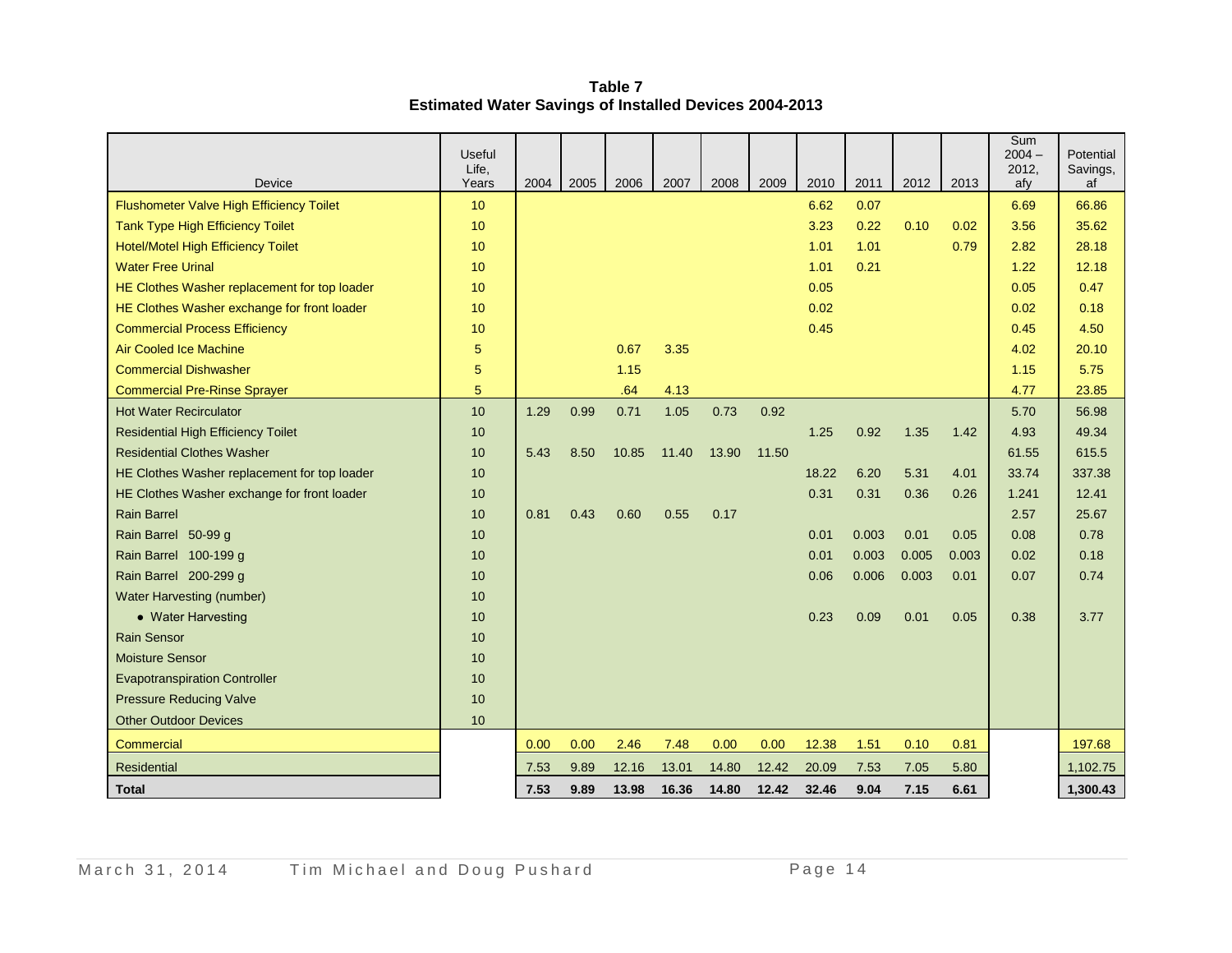#### *Rebate Program Payback*

The *City of Santa Fe Long-Range Water Supply Plan*<sup>10</sup> Appendix Table I-1 provides an estimate of capital and operating and maintenance (O&M) costs for water production. The sum of costs for 2013 (O&M existing sources, capital cost, and O&M new sources) is about \$16,300,000. Overall water demand for 2012 is reported in *Santa Fe Trends 2013* <sup>11</sup> to be 9,777 acre-feet. Dividing the cost by the water demand results in an average cost for water production of \$1,670 per acre-foot.

Simple payback can be calculated by dividing the amount of the expenditure (\$1,685,000) by the annual return (dollars per year). The annual return is the annual savings rate (128 af per year) times the water production cost (\$1,670 per acre-foot).

City Payback, yrs =  $\frac{T}{\sqrt{M}}$ (Water Savings Rate , af per yr) (Water Production Cost,  $\$$  per af) City Payback, yrs =  $\frac{\$}{\sqrt{120}}$  $\frac{1}{(128 \text{ af } per \text{ year})(\$1,670 \text{ per af})} =$ 

The above formula can be rearranged as below. The ratio of total expenditures for rebates divided by total water savings is the overall cost of \$1,320 per acre foot saved that was calculated in the previous section. Multiplying that ratio by the 10-year useful life and dividing by the production cost gives the same 7.9 year result.

| Payback Period, yrs =          | (Total Expenditures for Rebates, \$) |                                      | (Useful Life, yrs) |  |  |
|--------------------------------|--------------------------------------|--------------------------------------|--------------------|--|--|
|                                | (Total Water Savings, af)            | (Water Production Cost, $\$$ per af) |                    |  |  |
| City Payback Period, $yrs = -$ | (\$1,685,000)                        | $(10 \gamma rs)$                     | $= 7.9 \, years$   |  |  |
|                                | (1280 af)                            | $($1,670 \text{ per af})$            |                    |  |  |

Equivalently, annual savings from water not produced are 128 acre-feet per year times the water production cost of \$1,670 per acre-foot, or \$213,760 per year. Dividing this by the total expenditures for rebates of \$1,685,000 results in 12.69 percent of the expenditure recovered each year, or 0.1269 expressed as a fraction. The inverse of this results in a calculated 7.9 year payout.

 $\overline{a}$ <sup>10</sup> [http://www.santafenm.gov/document\\_center/document/781](http://www.santafenm.gov/document_center/document/781)

[http://www.santafenm.gov/community\\_profile](http://www.santafenm.gov/community_profile)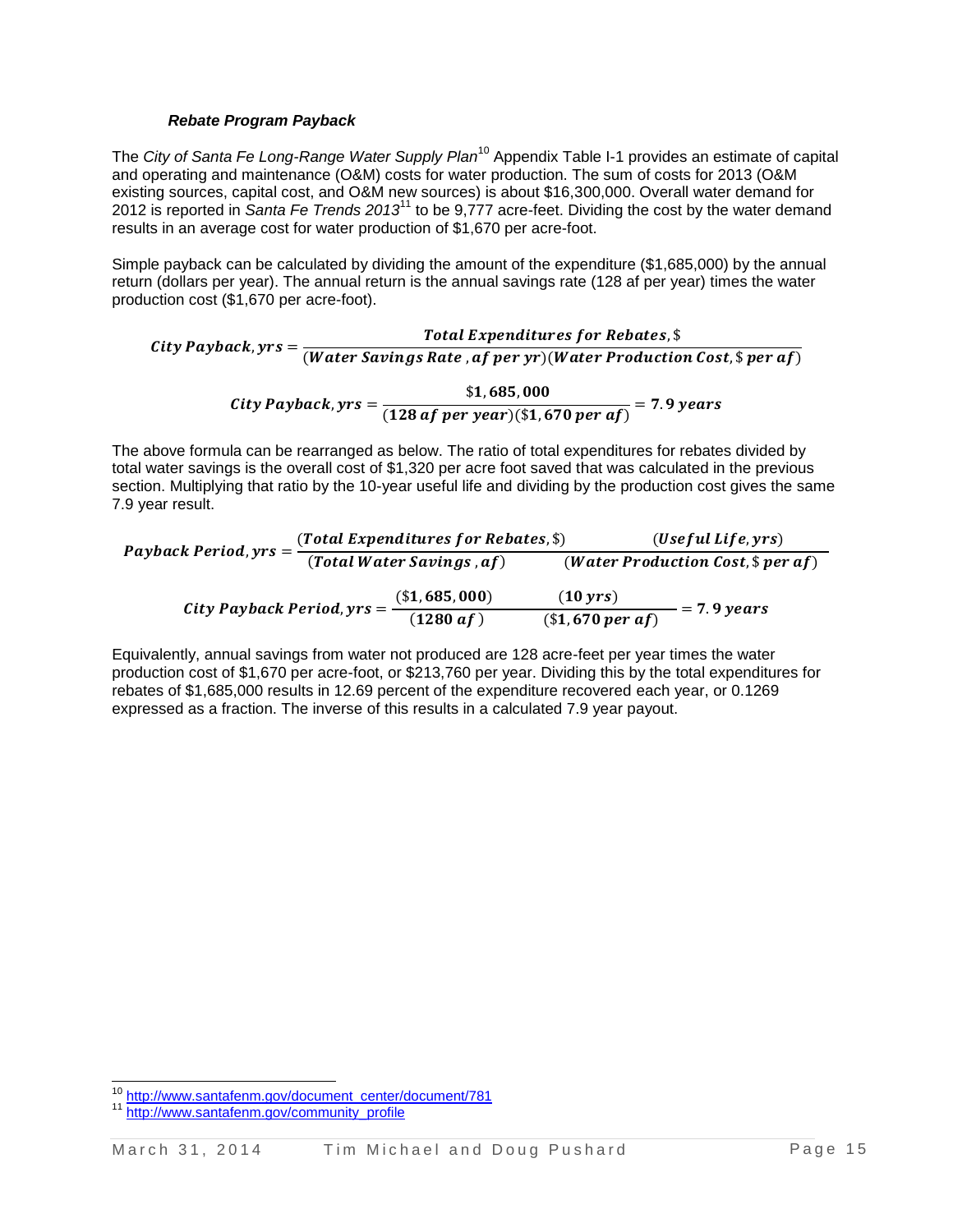## *City Payback by Device*

Although a saving for the customer, rebates are an expense for the City. Similar to the first method used in the prior section (Rebate Program Payback) to calculate the overall payback period for the rebate program, simple payback for the City for each device can be calculated. City paybacks are indicated in Table 8.

City Payback, yrs =  $\frac{1}{(Water\,Savings\,Rate\,,af\,per\,yr)(City\,Water\,Production\,Cost,$per\,af)}$ Rebate Amount, \$

For example, for a high-efficiency front load clothes washer exchange,

City Payback, yrs =  $\frac{\$}{\{0,0000\}^{n}$  $\frac{1}{(0.0088, af\ per\ yr)(1,670,\$ \ per\ af)} =$ 

| Device                                       | Rebate<br>\$ | <b>Water Savings Rate</b><br>afy | Payback Period<br>Years |
|----------------------------------------------|--------------|----------------------------------|-------------------------|
| <b>Flushometer Valve HE Toilet</b>           | 500          | 0.0336                           | 8.9                     |
| <b>Tank Type HE Toilet</b>                   | 250          | 0.0168                           | 8.9                     |
| <b>Hotel/Motel HE Toilet</b>                 | 125          | 0.0022                           | 34.0                    |
| <b>Water Free Urinal</b>                     | 500          | 0.0420                           | 7.1                     |
| <b>Commercial Process Efficiency</b>         | 874          | 0.4500                           | 1.2                     |
| <b>Air Cooled Ice Machine</b>                | 400          | 0.6700                           | 0.4                     |
| <b>Dishwasher</b>                            | 400          | 1.1500                           | 0.2                     |
| <b>Hot Water Recirculator</b>                | 100          | 0.0215                           | 2.8                     |
| <b>HE</b> Toilet                             | 175          | 0.0053                           | 19.8                    |
| <b>Washing Machine</b>                       | 100          | 0.0250                           | 2.4                     |
| HE Clothes Washer replacement for top loader | 350          | 0.0233                           | 9.0                     |
| HE Clothes Washer exchange for front loader  | 150          | 0.0088                           | 10.2                    |
| <b>Rain Barrel</b>                           | 30           | 0.0015                           | 12.0                    |
| Rain Barrel 50-99 gal                        | 12           | 0.0008                           | 9.0                     |
| Rain Barrel 100-199 gal                      | 25           | 0.0015                           | 10.0                    |
| Rain Barrel 200-299 gal                      | 50           | 0.0031                           | 9.7                     |
|                                              | $0.25$ per   | 0.000015                         |                         |
| Cistern                                      | gallon       | per gallon                       | 10.0                    |

| Table 8                       |  |  |  |  |
|-------------------------------|--|--|--|--|
| <b>City Payback by Device</b> |  |  |  |  |

City payback is directly related to the City Rebate cost per acre-foot for each device indicated in Table 6. Dividing Payback [R / (WSR)\*(City Water Cost)] by Rebate Cost [R / (WSR)\*(Useful Life)] reduces to [Useful Life / City Water Cost]. That is, Payback = Rebate Cost per acre-foot for the specific device (from Table 6) \* (Useful Life of the specific device) / (City Water Cost). For devices with a 10-year useful life, the factor (Useful Life for the specific device) / (City Water Cost) equals 0.006. In that case, payback for each device is simply Rebate Cost per acre-foot (which incorporates water savings rate and rebate amount) from Table 6 times 0.006.

To summarize, higher rebate amounts in dollars result in longer City paybacks. Longer paybacks mean that it takes longer for the City to recoup its rebate investment through water savings. Shorter paybacks are better for the City as they result in faster recovery of rebate expenditures. For example, the 34-year payback for a hotel/motel high-efficiency toilet could be reduced to 17 years by reducing the rebate amount by one half.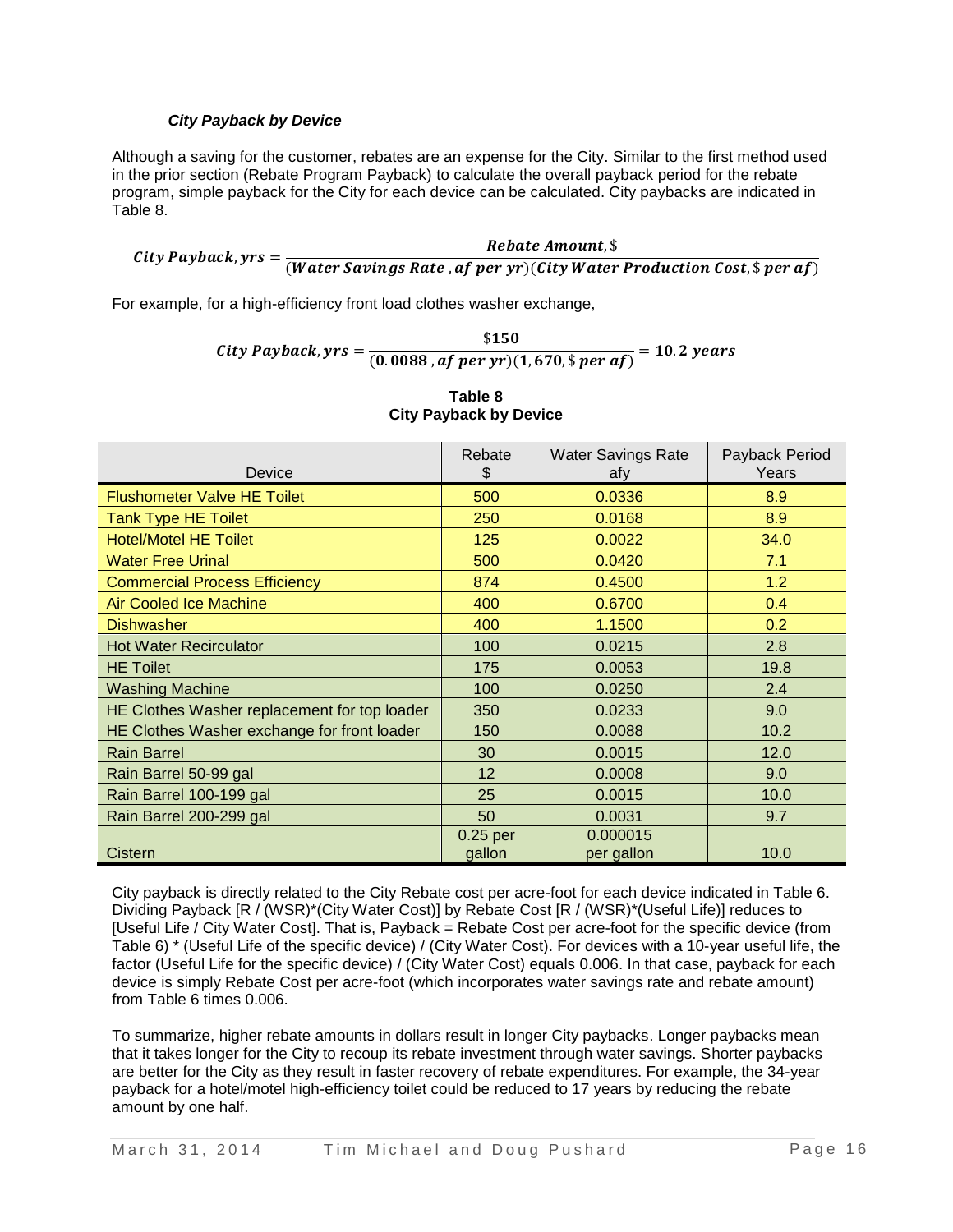#### **Part 3: Customer Economic Factors**

Part 3 considers economic factors relating to rebates from the perspective of the customer. Noneconomic factors are considered in another section. Beginning with a tabulation of the price of the devices, this part investigates potential water savings and economic benefits. It discusses the net cost of devices, the value of water and sewer savings, and the customer payback periods.

This part includes:

- information on the purchase price of devices available for rebates,
- an estimate of the value to the customer of water and sewer savings, and
- a calculation of the customer payback by device.

#### *Customer Purchase Price*

To calculate customer payback, it is necessary to estimate the net cost of the device (purchase price minus rebate), the water savings factor, and the value of water and sewer savings. The following sections discuss these factors, beginning with this section on purchase price. The rebate amounts shown in earlier tables can be subtracted from the purchase price to estimate the net cost.

Table 9 provides information on estimated purchase price. Prices were generated through Internet searches for the specific devices, finding a range of prices and then calculating the low, high and median price. This results in a device price for 2013 that may not reflect past price but is used for consistent comparison. Prices vary widely, and an aggressive shopper might find lower prices than the ones indicated. Also, the prices are not sale prices, which could also lower the cost of the device. There is no requirement in the City program that the device be purchased locally, and the local taxes (currently 8.1875 percent) are not included in the prices shown in the table.

#### **Table 9 Estimated Purchase Price of Appliance or Device (Dollars)**

| Device                                         | Low   | High   | Median           |
|------------------------------------------------|-------|--------|------------------|
| <b>HE Toilet - Flushometer Valve</b>           | 279   | 487    | 383              |
| <b>HE Toilet - Tank Type</b>                   | 135   | 1,500  | 300              |
| <b>Water-Free Urinal</b>                       | 300   | 1,200  | 600              |
| Commercial Clothes Washer - top loader         | 750   | 1,085  | 765              |
| Commercial Clothes Washer - front loader       | 1,375 | 1,700  | 1,485            |
| <b>Air Cooled Ice Machine</b>                  | 1,800 | 4,700  | 2,150            |
| <b>Commercial Dishwasher</b>                   | 2,800 | 24,000 | 5,700            |
| <b>Commercial Pre-Rinse Sprayer</b>            | 72    | 441    | 291              |
| <b>Hot Water Recirculator</b>                  | 80    | 210    | 170              |
| <b>High-Efficiency Toilet</b>                  | 100   | 1,500  | 190 <sup>a</sup> |
| <b>Clothes Washing Machine</b>                 | 630   | 1,400  | 760              |
| HE Clothes Washer - top loader                 | 700   | 810    | 720              |
| <b>HE Clothes Washer - front loader</b>        | 630   | 1,400  | 760              |
| Rain Barrel 50-99 gal                          | 120   | 385    | 175              |
| Rain Barrel 100-199 gal                        | 300   | 510    | 405              |
| Rain Barrel 200-299 gal                        | 500   | 750    | 700              |
| Cistern (\$ per gallon)                        | 0.55  | 2.62   | 1.22             |
| <b>Rain Sensor</b>                             | 15    | 60     | 20               |
| <b>Moisture Sensor</b>                         | 30    | 400    | 200              |
| <b>ET Controllers</b>                          | 320   | 1,500  | 500              |
| <b>Irrigation Pressure Reducing Spray Head</b> | 5     | 25     | 10               |
| <b>Irrigation Pressure Reducing Valve</b>      | 50    | 70     | 50               |

<sup>a</sup> Median price adjusted from \$250 to \$190 based on conversations with City personnel indicating the lower price is more common in customer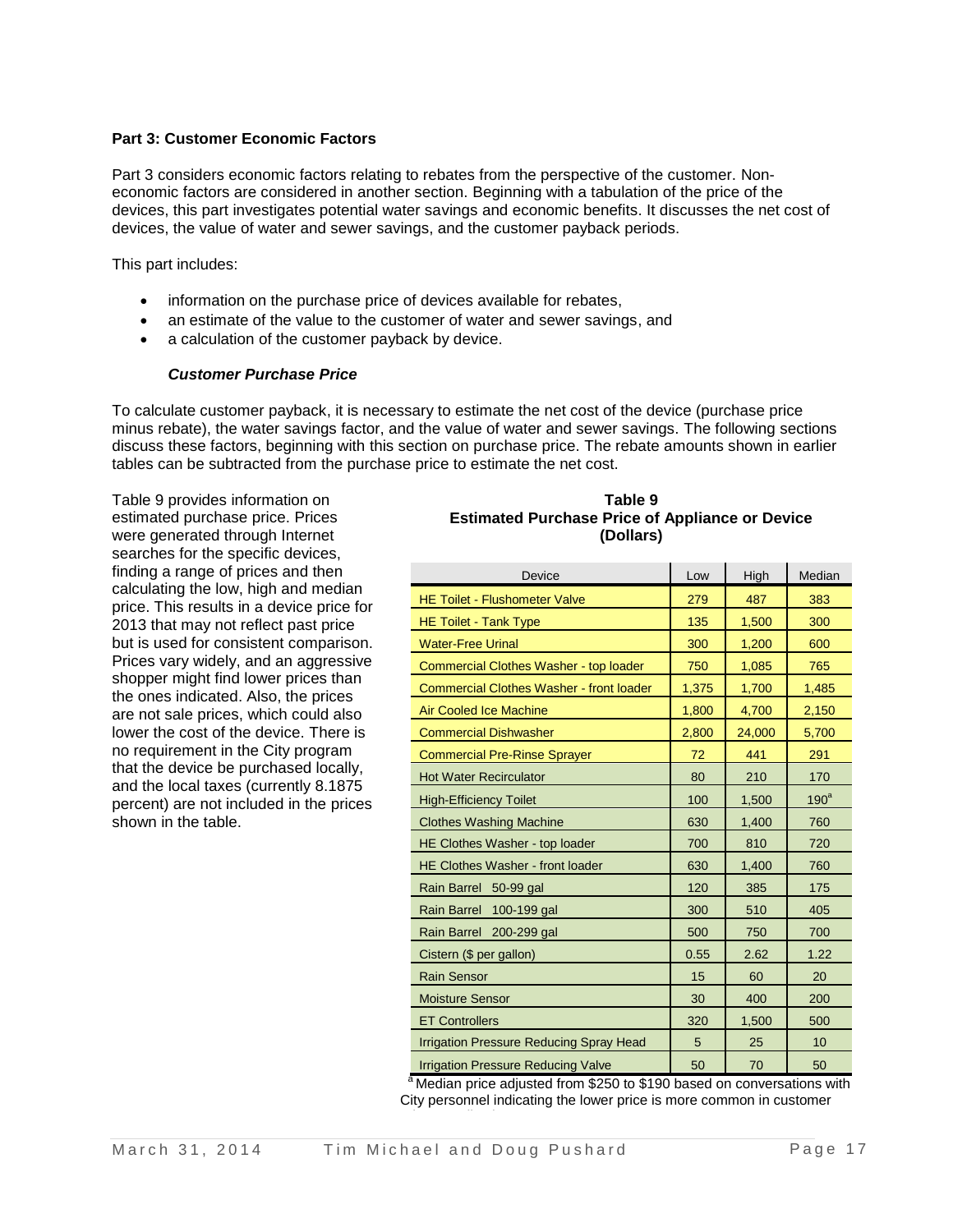#### *Value of Water and Sewer Savings*

This section discusses water and sewer savings.

Beginning in March 2009, City water rates have increased 8.2 percent per year for the last five years. As indicated in Table 10, for single and multi-family residential accounts and commercial accounts with meters up to 3/4 inch, the current base volume charge (marginal rate) is \$6.06 per 1000 gallons. During the May – August irrigation season, the rate is \$6.06 per 1000 gallons for the first 10,000 gallons, and \$21.72 per 1,000 gallons thereafter. For the remainder of the year, the base rate is \$6.06 per 1,000 gallons for the first 7,000 gallons, and \$21.72 per 1000 gallons thereafter. The water rate structure is somewhat different for commercial accounts with meters one inch and larger.<sup>12</sup>

**Table 10 Santa Fe Volume Water Rates**

| Account<br><b>Type</b> | Meter Size,<br><i>inches</i> | September - April                                                            | May - August                                                                  |  |  |
|------------------------|------------------------------|------------------------------------------------------------------------------|-------------------------------------------------------------------------------|--|--|
| Residential            | All                          | \$6.06/1,000 for the first 7,000 gallons<br>\$21.72/1,000 gallons thereafter | \$6.06/1,000 for the first 10,000 gallons<br>\$21.72/1,000 gallons thereafter |  |  |
| Commercial             | 5/8 and 3/4                  | \$6.06/1000 for the first 7,000 gallons<br>\$21.72/1000 gallons thereafter   | \$6.06/1000 for the first 10,000 gallons<br>\$21.72/1000 gallons thereafter   |  |  |
| Commercial             | and larger                   | Other commercial rates apply                                                 | Other commercial rates apply                                                  |  |  |

The marginal rate of \$6.06 per 1000 gallons is consistent with the City's cost of water production. That is, \$6.06 per 1000 gallons is \$1,975 per acre-foot, which is slightly more than the City's average cost of water production of \$1,670 per acre foot.

However, for the customer, the \$6.06 per 1,000 gallons marginal cost of water is not the total cost. The residential sewer charge is also based on water consumption, at \$3.58 per 1,000 gallons.<sup>13</sup> Both of these are taxed at 5 percent. Therefore, the total cost to the customer, based on water consumption, is \$10.12 per 1,000 gallons of water.

This equates to a cost of \$3,300 per acre foot of water, making the economics of water saving different for the customer than for the City. The economics are also different if water consumption is greater than the base levels of 7,000 (May through August) or 10,000 gallons (remainder of the year). For consumption greater than base levels, total marginal cost to the customer comes to \$26.57 per 1,000 gallons of water, or almost \$8,700 per acre foot of water.

 $\overline{a}$ 

<sup>&</sup>lt;sup>12</sup> [http://www.santafenm.gov/water\\_division](http://www.santafenm.gov/water_division)

[http://www.santafenm.gov/sewer\\_rates\\_and\\_application](http://www.santafenm.gov/sewer_rates_and_application)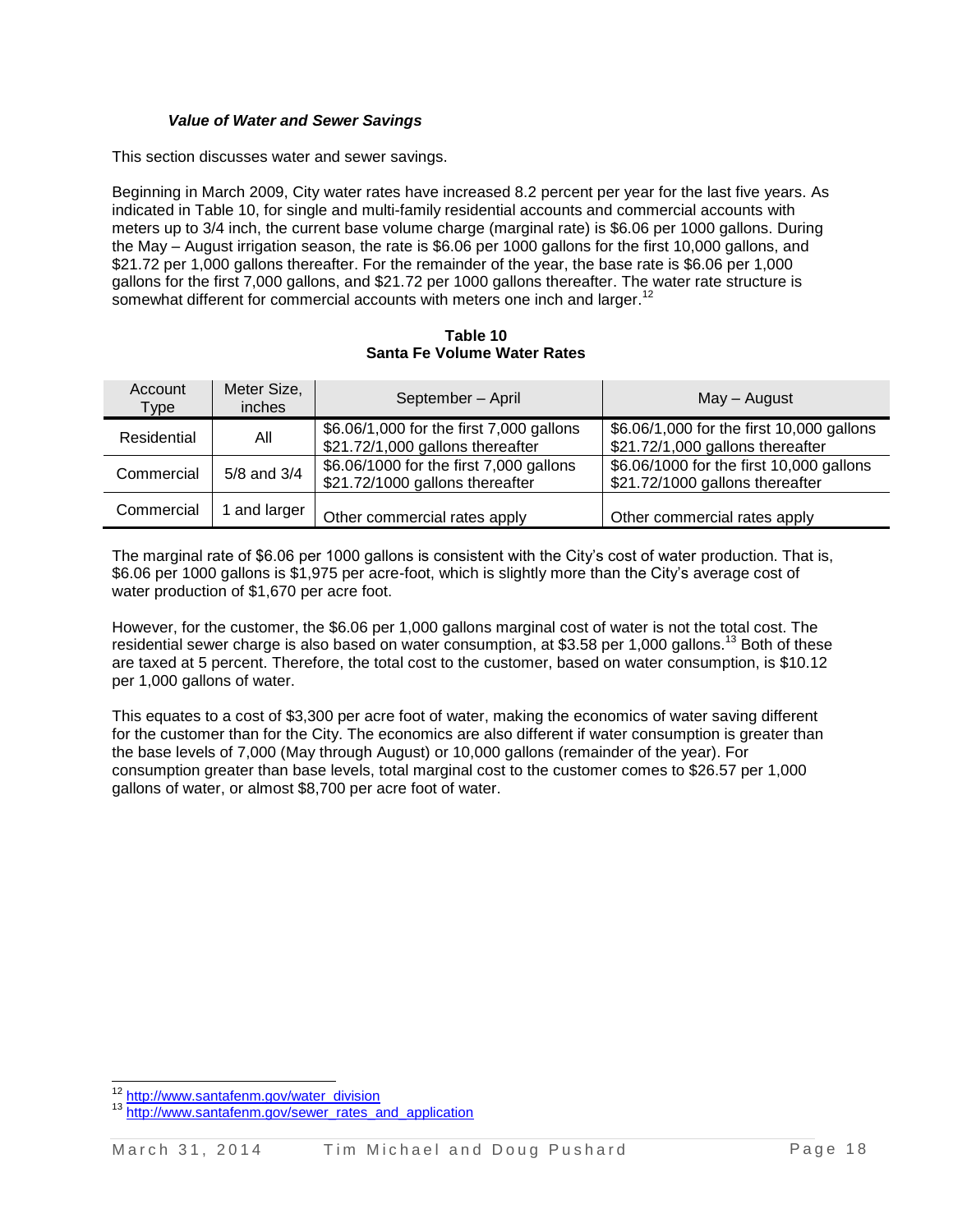#### *Customer Payback*

Customer payback can be calculated with the information presented in the previous sections on purchase price and rebate amounts, water savings rates and water and sewer savings value.

For the customer, the payback for each rebate can be calculated as

#### **Customer Payback, yrs**

## $Price - Replace,$ \$

 $=$ (Water Savings Rate, af per yr)(Value of Water and Sewer Savings,  $\frac{1}{2}$  per af)

The net cost (price minus rebate) and water savings rate are device-specific, and the value of water and savings is either \$3,300 or \$8,700 per acre-foot, depending on whether the customer is paying the base or the high water rate.

Customer paybacks by device are listed in Table 11.

| Device                                                                                                  | Median<br>Price<br>\$ | Rebate<br>\$     | Water<br>Factor, afy | Payback<br>years @<br>\$3,300<br>per af | Payback<br>years @<br>\$8,700<br>per af |
|---------------------------------------------------------------------------------------------------------|-----------------------|------------------|----------------------|-----------------------------------------|-----------------------------------------|
| <b>HE Toilet, Flushometer Valve</b>                                                                     | 383                   | 500              | 0.0336               | $-1.1$                                  | $-0.4$                                  |
| <b>HE Toilet, Tank Type</b>                                                                             | 300                   | 250              | 0.0168               | 0.9                                     | 0.3                                     |
| HE Toilet, Tank Type, Hotel/Motel                                                                       | 300                   | 125              | 0.0022               | 24.1                                    | 9.1                                     |
| <b>Water-Free Urinal</b>                                                                                | 600                   | 500              | 0.0420               | 0.7                                     | 0.3                                     |
| Commercial HE Clothes Washer, top loader<br>replacement<br><b>Commercial HE Clothes Washer, front</b>   | 765                   | 350              | 0.0233               | 5.4                                     | 2.0                                     |
| loader exchange                                                                                         | 1,485                 | 150              | 0.0088               | 46.0                                    | 17.4                                    |
| <b>Air-Cooled Ice Machine</b>                                                                           | 2,150                 | 400              | 0.6700               | 0.9                                     | 0.3                                     |
| <b>Commercial Dishwasher</b>                                                                            | 5,700                 | 400              | 1.1500               | 1.4                                     | 0.5                                     |
| <b>Hot Water Recirculator</b>                                                                           | 170                   | 100              | 0.0215               | 1.0                                     | 0.4                                     |
| Residential HE Toilet, Tank Type                                                                        | 190                   | 175              | 0.0053               | 0.9                                     | 0.3                                     |
| <b>Residential Clothes Washer</b>                                                                       | 760                   | 100              | 0.0250               | 8.0                                     | 3.0                                     |
| Residential HE Clothes Washer, top loader<br>replacement<br>Residential HE Clothes Washer, front loader | 720                   | 350 <sup>a</sup> | 0.0233               | 4.8 <sup>a</sup>                        | 1.8 <sup>a</sup>                        |
| exchange                                                                                                | 760                   | 150              | 0.0088               | 21.0                                    | 8.0                                     |
| <b>Rain Barrel</b>                                                                                      | 325                   | 30               | 0.0015               | 59.6                                    | 22.6                                    |
| <b>Rain Barrel</b><br>50-99 gal                                                                         | 175                   | 12               | 0.0008               | 61.7                                    | 23.4                                    |
| 100-199 gal<br><b>Rain Barrel</b>                                                                       | 405                   | 25               | 0.0015               | 76.8                                    | 29.1                                    |
| Rain Barrel<br>200-299 gal                                                                              | 700                   | 50               | 0.0031               | 63.5                                    | 24.1                                    |
|                                                                                                         | 1.22 per              | $0.25$ per       | 0.000015             |                                         |                                         |
| Cistern                                                                                                 | gallon                | gallon           | per gallon           | 19.6                                    | 7.4                                     |

#### **Table 11 Customer Paybacks by Device**

<sup>a</sup>ln 2010, combined rebate (City and State) was \$680, and payback was less than one year.

Customer paybacks range from less than one year to more than 76 years. Payback periods at the base water rate are 2.6 times longer than paybacks at the higher water and sewer rate. As indicated in the table, larger rebates relative to device cost result in shorter customer paybacks.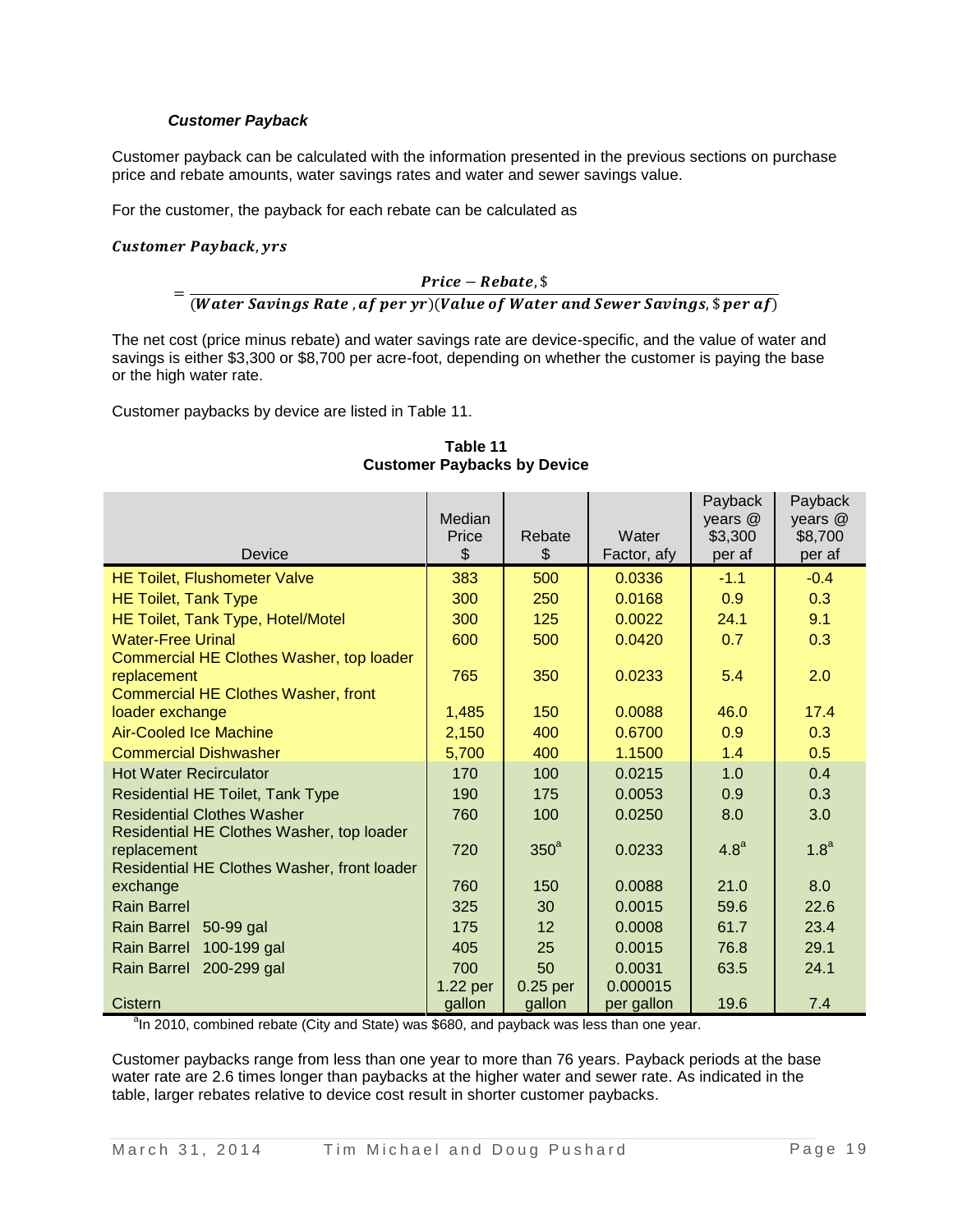#### *Relationship of Rebate Rate to Customer Payback*

There may be a relationship between rebate acceptance rate (number of rebates awarded per year) and payback; that is, customers might be more likely to take advantage of rebates with short paybacks, and less likely for those with long paybacks.

One possible relationship, depicted in Figure 3, might have three ranges – a upper range, one with a maximum rebate acceptance rate regardless of payback; a middle range where the rebate rates decreases as the payback gets longer; and a lower range where the rebate rate is constant no matter how poor the payback.



The data for the evaluation for this relationship is complicated for several reasons. In some instances (a specific rebate and year) there were very few rebates awarded, making those data points of little value for developing a relationship. Also, payback is different for large users (commercial or otherwise) than for many residential customers because the water saving rate depends on the marginal cost of water, which is different for high-volume users. Also, payback has changed as both the marginal cost of water and the water savings rates have changed. Some of these complications are apparent by inspection of the summary spreadsheet found in Appendix 6. Nevertheless, Table 12 was developed after removing the rows from Appendix VI with five or fewer rebates. It is based on the volume (marginal) cost of water only.

|                                       |            | <b>Number</b>  |                                    |            | Number         |
|---------------------------------------|------------|----------------|------------------------------------|------------|----------------|
|                                       | Payback    | of             |                                    | Payback    | of             |
| Device                                | <b>yrs</b> | <b>Rebates</b> | Device                             | <b>Vrs</b> | <b>Rebates</b> |
| Comm Flushometer Valve HE Toilet 2010 | $-0.6$     | 197            | Res Clothes Washer 2008            | 19.8       | 556            |
| Comm Tank Type HE Toilet 2010         | $-1.1$     | 192            | Res Clothes Washer 2009            | 18.3       | 460            |
| Comm Tank Type HE Toilet 2011         | 0.5        | 13             | Res Top Load CW Replacement 2010   | 4.8        | 782            |
| Comm Tank Type HE Toilet 2012         | 0.5        | 6              | Res Top Load CW Replacement 2011   | 9.4        | 266            |
| Comm Tank Type HE Toilet 2013         | 0.5        | 1              | Res Top Load CW Replacement 2012   | 8.7        | 228            |
| Comm Hotel/Motel HE Toilet 2010       | $-1.1$     | 459            | Res Top Load CW Replacement 2013   | 8.1        | 172            |
| Comm Hotel/Motel HE Toilet 2011       | 13.2       | 461            | Res Front Load CW Replacement 2010 | 30.7       | 35             |
| Comm Hotel/Motel HE Toilet 2013       | 11.2       | 361            | Res Front Load CW Replacement 2011 | 41.1       | 35             |
| Comm Water-Free Urinal 2010           | $-0.1$     | 24             | Res Front Load CW Replacement 2012 | 38.0       | 41             |
| Comm Water-Free Urinal 2011           | $-.01$     | 5              | Res Front Load CW Replacement 2013 | 35.3       | 30             |
| Res Hot Water Circulator 2004         | 2.4        | 60             | Res Rain Barrel 2004               | 187.6      | 541            |
| Res Hot Water Circulator 2005         | 2.4        | 46             | Res Rain Barrel 2005               | 187.6      | 286            |
| Res Hot Water Circulator 2006         | 2.4        | 33             | Res Rain Barrel 2006               | 187.6      | 403            |
| Res Hot Water Circulator 2007         | 2.4        | 49             | Res Rain Barrel 2007               | 187.6      | 368            |
| Res Hot Water Circulator 2008         | 2.4        | 34             | Res Rain Barrel 2008               | 187.6      | 113            |
| Res Hot Water Circulator 2009         | 2.3        | 43             | Res Rain Barrel 50-99 g 2010       | 130.5      | 15             |
| Res HE Toilet 2010                    | 1.8        | 236            | Res Rain Barrel 50-99 g 2011       | 130.5      | 4              |
| Res HE Toilet 2011                    | 1.7        | 174            | Res Rain Barrel 50-99 g 2012       | 111.7      | 12             |
| Res HE Toilet 2012                    | 1.6        | 254            | Res Rain Barrel 50-99 g 2013       | 103.9      | 67             |
| Res HE Toilet 2013                    | 1.4        | 267            | Res Rain Barrel 200-299 g 2010     | 134.3      | 19             |
| Res Clothes Washer 2004               | 19.8       | 217            |                                    |            |                |
| Res Clothes Washer 2005               | 19.8       | 339            |                                    |            |                |
| Res Clothes Washer 2006               | 19.8       | 434            |                                    |            |                |
| Res Clothes Washer 2007               | 19.8       | 456            |                                    |            |                |

**Table 12 Device-specific Rebate and Year, Payback, and Rebate Rate**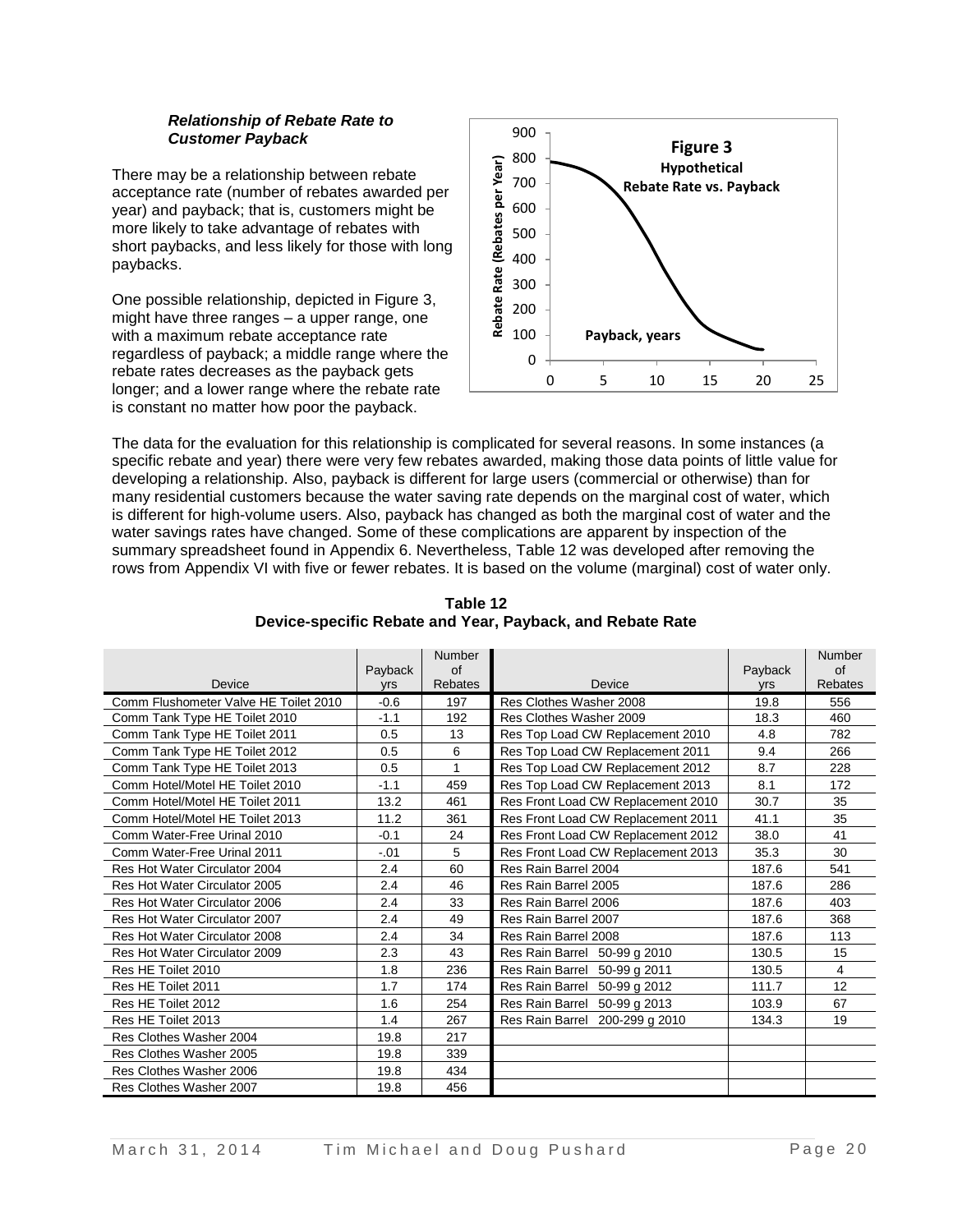The data is plotted in Figure 4 below:



At first glance, Figure 4 appears to have little in common with Figure 3. At the far right are the 2004 to 2008 residential rain barrel rebates (188 year payback) and other rain barrel rebates with paybacks greater than 100 years. It appears that rain barrel rebate acceptance rate (number of rebates per year) is independent of payback. Rain barrels are popular in Santa Fe and rebates may not affect demand for this device.

Looking only at the portion of the graph with paybacks less than 100 years (Inset, Figure 4.a.), there may be some resemblance to Figure 3. There may be a maximum rate of rebates, based on short payback, perhaps in the range of 800 rebates per year, as was the case for 2010 residential top loading clothes washer replacements. However, other factors besides or in addition to payback may have influenced the high rebate rate. In the less than 50 year payback range, the higher rebate rates (>300 per vear) were residential clothes washers and commercial high-efficiency toilets with paybacks less than 20 years. For rebate rates from 100 to 300 per year, paybacks ranged from less than zero to 20 years for toilets and clothes washers. For rebate rates less than 100 per year, paybacks ranged from less than zero to more than 40 years for a range of devices including residential hot water recirculators.

The overall conclusion is that although there may be a relationship between payback and rebate acceptance, factors other than economic ones (at least economic ones as measured by payback) influence rebate acceptance.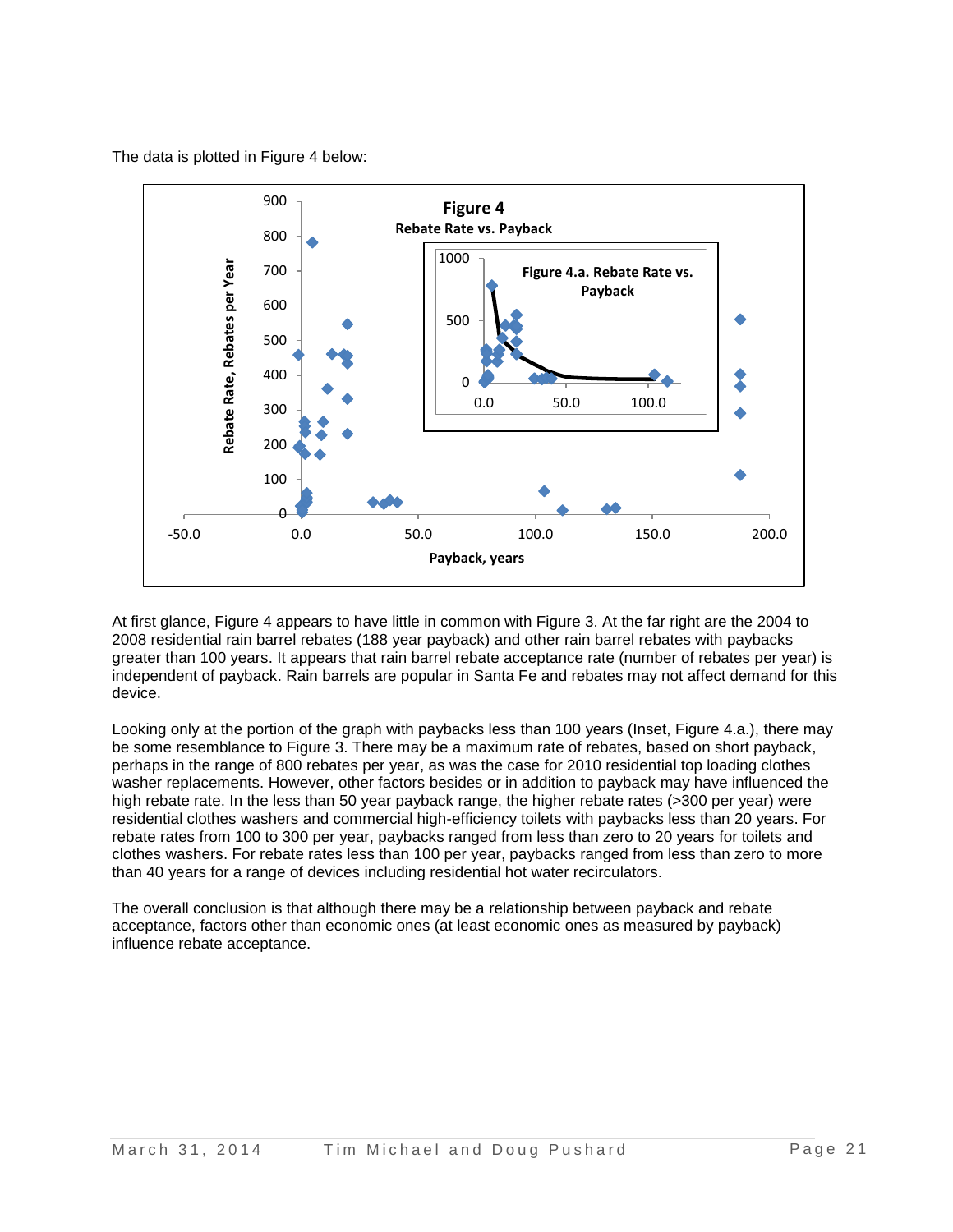## **Part 4: Balanced Rebates**

Part 4 introduces the concept of a balanced rebate; that is, a rebate that has the same payback period for both the City and the customer. The balanced rebate might be useful as a tool for setting rebate amounts.

As shown in the sections on City and customer payback, the rebate paybacks for the City are different than those for a customer. That is, larger rebates result in longer paybacks for the City and shorter paybacks for the customer. At some rebate amount, the City and customer paybacks are the same. The rebate that results in this payback is referred to in this document as the "balanced rebate." The balanced rebate can be calculated as indicated below.

Using the following equations for payback periods:

City Payback Period, yrs =  $\frac{1}{(Water\,Savings\,Rate\,,af\,per\,yr)(City\,Water\,Production\,Cost,$per\,af\,per\,of)}$ Rebate Amount, \$

Customer Payback Period,  $yrs =$  $Price - Replace,$ \$ (Water Savings Rate, af per yr) (Water & Sewer Savings,  $\frac{1}{2}$  per af)

And the following definitions:

Setting the paybacks equal, canceling WSR and rearranging:

 $\boldsymbol{R}$ W  $\overline{P}$  $(WSR x Cu)$  $RCu = (P - R)Ci$  $RCu = PCi - RCi$  $RCi + RCu = PCi$  $R(Ci + Cu) = PCi$  $R = P$  $\mathcal{C}_{0}^{2}$  $\frac{d}{c}$  +  $\frac{c}{u}$ )

That is:

 $R =$  balanced rebate  $C = City$  water production cost  $P =$  device purchase price  $Cu =$   $Cu =$  customer value of water and sewer savings  $WSR =$  water savings rate  $F = Cu / Ci$ , the ratio of Customer Value to City Cost

> Defining F to be the ratio of Customer Value to City cost

 $F = Cu / Ci$  then  $Cu = FCi$  and

$$
R = \frac{PCi}{Ci + Cu} , R = \frac{PCi}{Ci + FCi}
$$

$$
R = \frac{PCi}{Ci(1+F)} \qquad R = P\left(\frac{1}{1+F}\right)
$$

The balanced rebate depends on the price and on the ratio of Customer Value to City Cost.

$$
\textit{Balanced Rebate}, \$_ = \textit{Price}, \$_ \left(\frac{\textit{City Cost}, \$_{\text{water Value}}, \$_{\text{other Value}}, \$_{\text{other Value}}, \$_{\text{other Value}}, \$_{\text{other Value}}, \$_{\text{other Value}}, \$_{\text{other Value}}, \$_{\text{other Value}}, \$_{\text{other Value}}, \$_{\text{other Value}}, \$_{\text{other Value}}, \$_{\text{other Value}}, \$_{\text{other Value}}, \$_{\text{other Value}}, \$_{\text{other Value}}, \$_{\text{other Value}}, \$_{\text{other Value}}, \$_{\text{other Value}}, \$_{\text{other Value}}, \$_{\text{other Value}}, \$_{\text{other Value}}, \$_{\text{other Value}}, \$_{\text{other Value}}, \$_{\text{other Value}}, \$_{\text{other Value}}, \$_{\text{other Value}}, \$_{\text{other Value}}, \$_{\text{other Value}}, \$_{\text{other Value}}, \$_{\text{other Value}}, \$_{\text{other Value}}, \$_{\text{other Value}}, \$_{\text{other Value}}, \$_{\text{other Value}}, \$_{\text{other Value}}, \$_{\text{other Value}}, \$_{\text{other Value}}, \$_{\text{other Value}}, \$_{\text{other Value}}, \$_{\text{other Value}}, \$_{\text{other Value}}, \$_{\text{other Value}}, \$_{\text{other Value}}, \$_{\text{other Value}}, \$_{\text{other Value}}, \$_{\text{other Value}}, \$_{\text{other Value}}, \$_{\text{other Value}}, \$_{\text{other Value}}, \$_{\text{other Value}}, \$_{\text{other Value}}, \$_{\text{other Value}}, \$_{\text{other Value}}, \$_{\text{other Value}}, \$_{\text{other Value}}, \$_{\text{other Value}}, \$_{\text{other Value}}, \$_{\text{other Value}}, \$_{\text{other Value}}, \$_{\text{other Value}}, \$_{\text{other Value}}, \$_{\text{other Value}}, \$_{\text{other Value}}, \$_{\text{other Value}}, \$_{\text{other Value}}, \$_{\text{other Value}}, \$_{\text{other Value}}, \$_{\text{other Value}}, \$_{\text{other Value}}, \$_{\text{other Value}}, \$_{\text{other Value}}, \$_{\text{other Value}}, \$_{\text{other Value}}, \$_{\text{other Value}}, \$_{\text{other Value}}, \$_{\text{other Value}}, \$_{\text{other Value}}, \$_{\text{other Value}}, \$_{\text{other Value}}, \$_{\text{other Value}}, \$_{\text{other Value}}, \$_{\text{other Value}}, \$_{\text{other Value}}, \$_{\text{other Value}}, \$_{\text{There})}]}
$$

With F defined as the ratio of Customer Value to City Cost, and expecting that the City does not want to sell water below production cost,  $Cu = Ci$ . This results in an upper limit of F of one, and an upper limit of (1/F+1) of one-half. Therefore, the largest rebate is one-half of the prices of the device. At the values of \$3,300 Customer Value and \$1,670 City Cost,  $F = 1.98$  and the value of  $[1 / (F+1)]$  is 0.336. That is, the balanced rebate is about one-third of the price. At the values of \$8,700 Customer Value and \$1,670 City Cost,  $F = 5.21$  and the value of  $\left[1 / \left(F + 1\right)\right]$  is 0.161, making the balanced rebate about one-sixth of the price.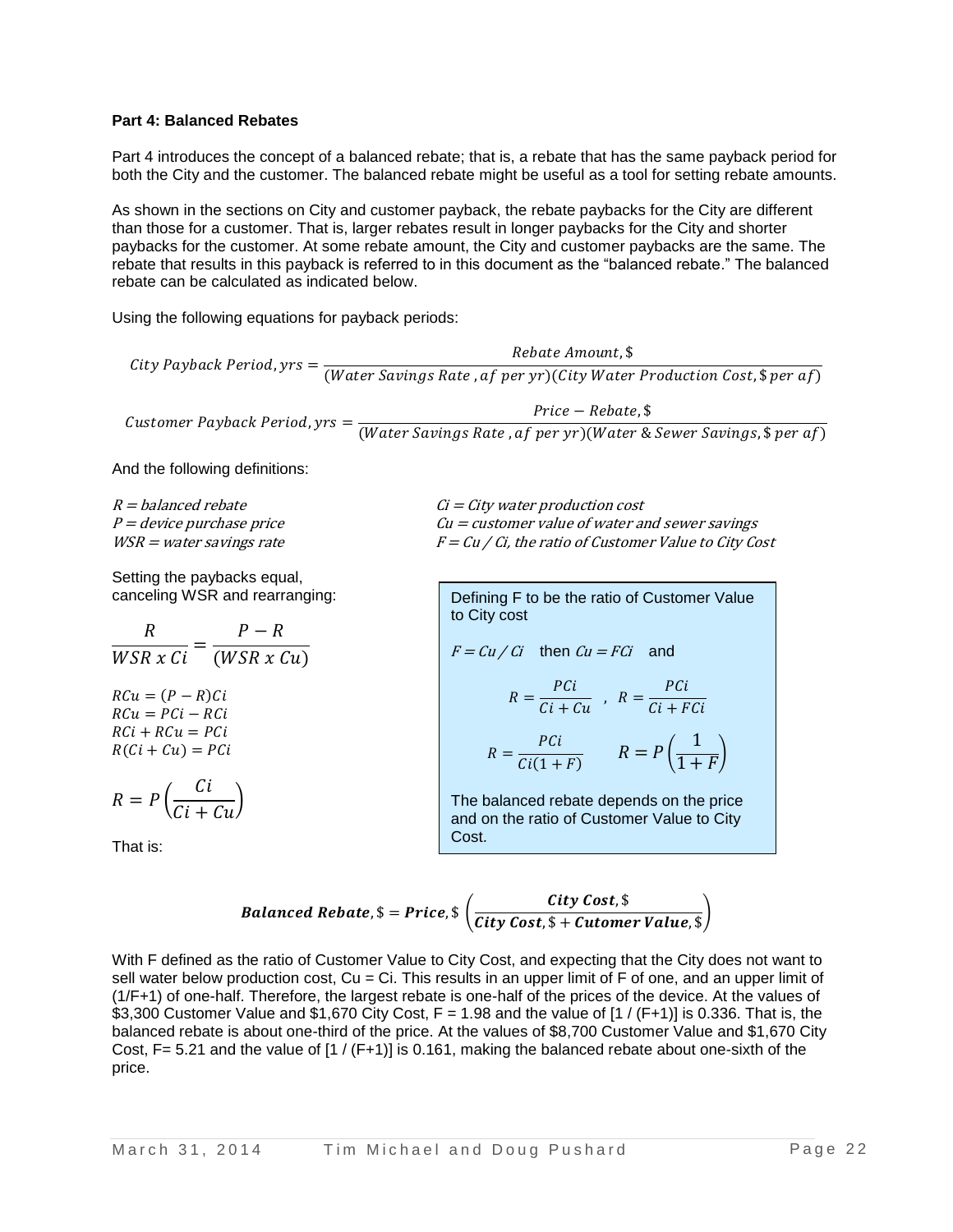

As illustrated in Figure 5, at a median price for a high-efficiency residential toilet of \$190, the balanced rebate is \$64. Payout periods for both the City and the customer are 7.2 years.

Table 13 provides the rebate amount in dollars and payback period in years of the balanced rebate (columns 4 and 5), compared to the current rebate and City and customer payback periods.

Column 2 shows Water Savings Rate. It is included as an indication of the effectiveness of the device in saving water, and is used in the payback calculations. The data suggest that devices with low water savings rates (perhaps less than 0.0015 acre-feet per year) may not be good expenditures for either the City or the customer.

Column 3 is the price of the device, which is used in calculation of the Balanced Rebate. As indicated above, at the values of \$1,670 City Cost and \$3,300 Customer Value, the Balanced Rebate is 0.336 times Price, with a payback that is the same for both the City and the customer. The last two columns (6 and 7) show the current rebate amount and the payback to the City and to the customer at the current rebate.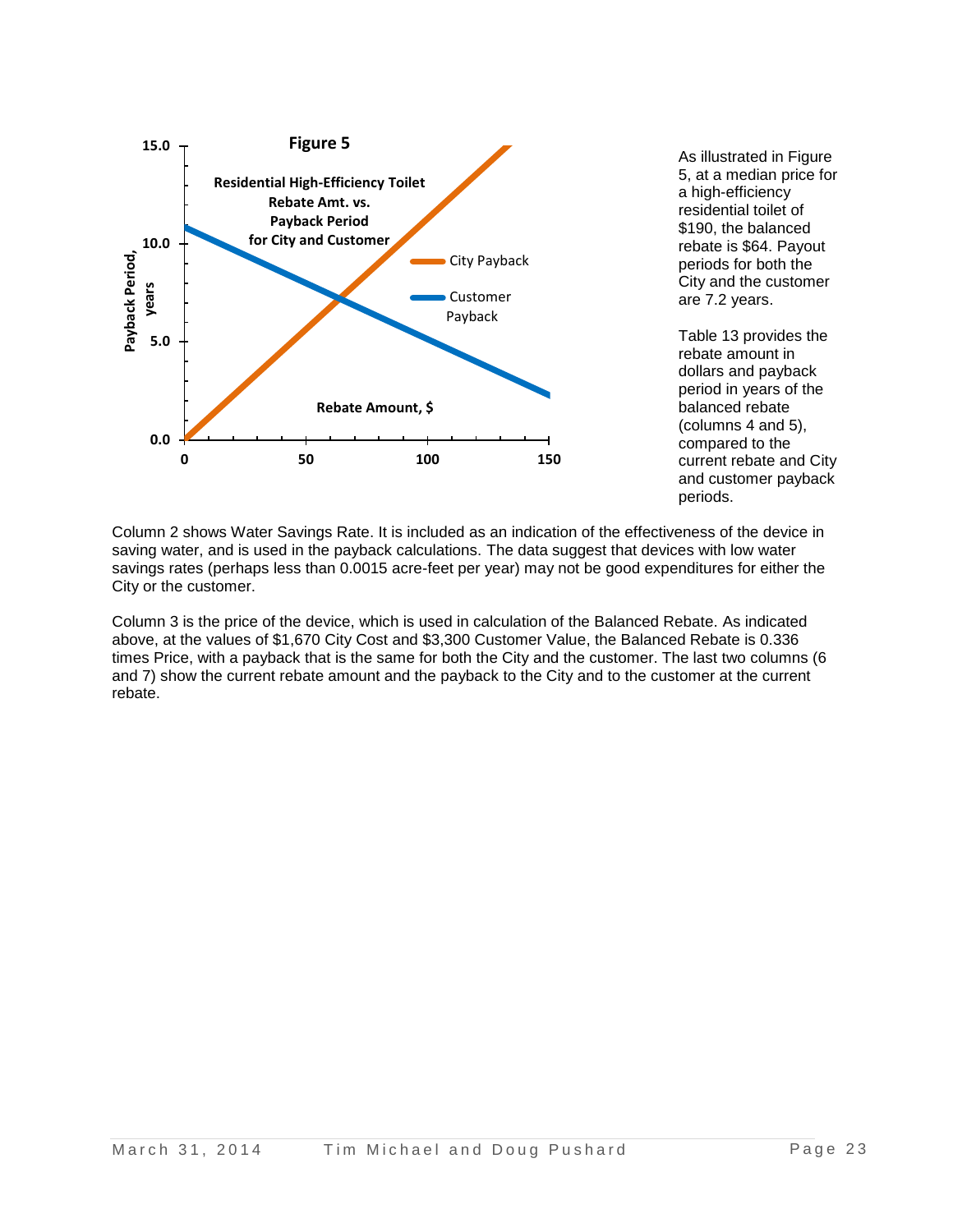| Table 13                |
|-------------------------|
| <b>Balanced Rebates</b> |

| Device                                                      | Water<br>Savings<br>Rate,<br>afy | Price<br>\$     | <b>Balanced</b><br>Rebate<br>(.336 x)<br>Price)<br>\$ | Payback<br>at<br><b>Balanced</b><br>Rebate<br>yrs | Rebate<br>\$      | City<br>Payback<br>at<br>Rebate<br>yrs | Customer<br>Payback<br>at<br>Rebate<br>yrs |
|-------------------------------------------------------------|----------------------------------|-----------------|-------------------------------------------------------|---------------------------------------------------|-------------------|----------------------------------------|--------------------------------------------|
| Commercial                                                  |                                  |                 |                                                       |                                                   |                   |                                        |                                            |
| <b>HE Toilet - Flushometer Valve</b>                        | 0.0336                           | 383             | 129                                                   | 2.3                                               | 500               | 8.9                                    | $-1.1$                                     |
| <b>HE Toilet - Tank Type</b>                                | 0.0168                           | 300             | 101                                                   | 3.6                                               | 250               | 8.9                                    | 0.9                                        |
| HE Toilet - Tank Type, Hotel/Motel                          | 0.0022                           | 300             | 101                                                   | 27.4                                              | 125               | 34.0                                   | 24.1                                       |
| <b>Water-Free Urinal</b>                                    | 0.0420                           | 600             | 202                                                   | 2.9                                               | 500               | 7.1                                    | 0.7                                        |
| Commercial Clothes Washer - top loader<br>replacement       | 0.0233                           | 765             | 257                                                   | 6.6                                               | 350               | 9.0                                    | 5.4                                        |
| <b>Commercial Clothes Washer</b><br>- front loader exchange | 0.0088                           | 1,485           | 499                                                   | 34.0                                              | 150               | 10.2                                   | 46.0                                       |
| <b>Air Cooled Ice Machine</b>                               | 0.6700                           | 2,150           | 722                                                   | 0.6                                               | 400               | 0.4                                    | 0.9                                        |
| <b>Dishwashers</b>                                          | 1.1500                           | 5,700           | 1,915                                                 | 1.0                                               | 400               | 0.2                                    | 1.4                                        |
| Residential                                                 |                                  |                 |                                                       |                                                   |                   |                                        |                                            |
| <b>Hot Water Recirculator</b>                               | 0.0215                           | 170             | 57                                                    | 1.6                                               | 100               | 2.8                                    | 1.4                                        |
| <b>HE Toilet</b>                                            | 0.0053                           | 190             | 64                                                    | 7.2                                               | 175               | 19.8                                   | 0.9                                        |
| <b>Washing Machine</b>                                      | 0.0250                           | 760             | 255                                                   | 6.1                                               | 100               | 2.4                                    | 8.0                                        |
| HE Clothes Washer replacement for top<br>loader             | 0.0233                           | 720             | 242                                                   | 6.2                                               | 350               | 9.0                                    | 4.8                                        |
| HE Clothes Washer exchange for front loader                 | 0.0088                           | 760             | 255                                                   | 17.4                                              | 150               | 10.2                                   | 21.0                                       |
| <b>Rain Barrel</b>                                          | 0.0015                           | 325             | 109                                                   | 43.6                                              | 30                | 12.0                                   | 59.6                                       |
| Rain Barrel 50-99 gal                                       | 0.0008                           | 175             | 59                                                    | 44.0                                              | 12                | 9.0                                    | 61.7                                       |
| Rain Barrel 100-199 gal                                     | 0.0015                           | 405             | 136                                                   | 54.3                                              | 25                | 10.0                                   | 76.8                                       |
| Rain Barrel 200-299 gal                                     | 0.0031                           | 700             | 235                                                   | 45.4                                              | 50                | 9.7                                    | 63.5                                       |
| <b>Cistern</b>                                              | 0.000015<br>per gal              | 1.22<br>per gal | $0.41$ per<br>gal                                     | 16.4                                              | $0.25$ per<br>gal | 10                                     | 19.6                                       |

The table indicates that the only residential balanced rebate with a payback less than five years is the one for hot water recirculators. The hot water recirculator rebate was discontinued in 2011. The water savings factor attributed to "washing machines" was unusually high (0.0250 acre-feet per year) and even with that factor the balanced rebate had a payback of 6.1 years. Rain barrels have balanced paybacks greater than 40 years due to low water savings factors.

Using the hot water recirculator as an example, the balanced rebate of \$57 provides an acceptable payback of 1.6 years to both the city and the customer. However, the actual rebate was \$100, which provides a 2.8-year payback to the City and a 1.4-year payback to the customer.

Besides balanced rebates, payback periods may also be useful as guidelines when setting rebate amounts. This is because rebates (whatever the amount) with excessive payback periods may not be in the economic interest of either the City or the customer. Rebates with long payback periods might be considered, but perhaps based on non-economic factors. For example, rebates for hotel/motel highefficiency toilets, with a payback approaching 30 years, are not a good economic decision for either the City or the customer; however, they may be desirable for other reasons.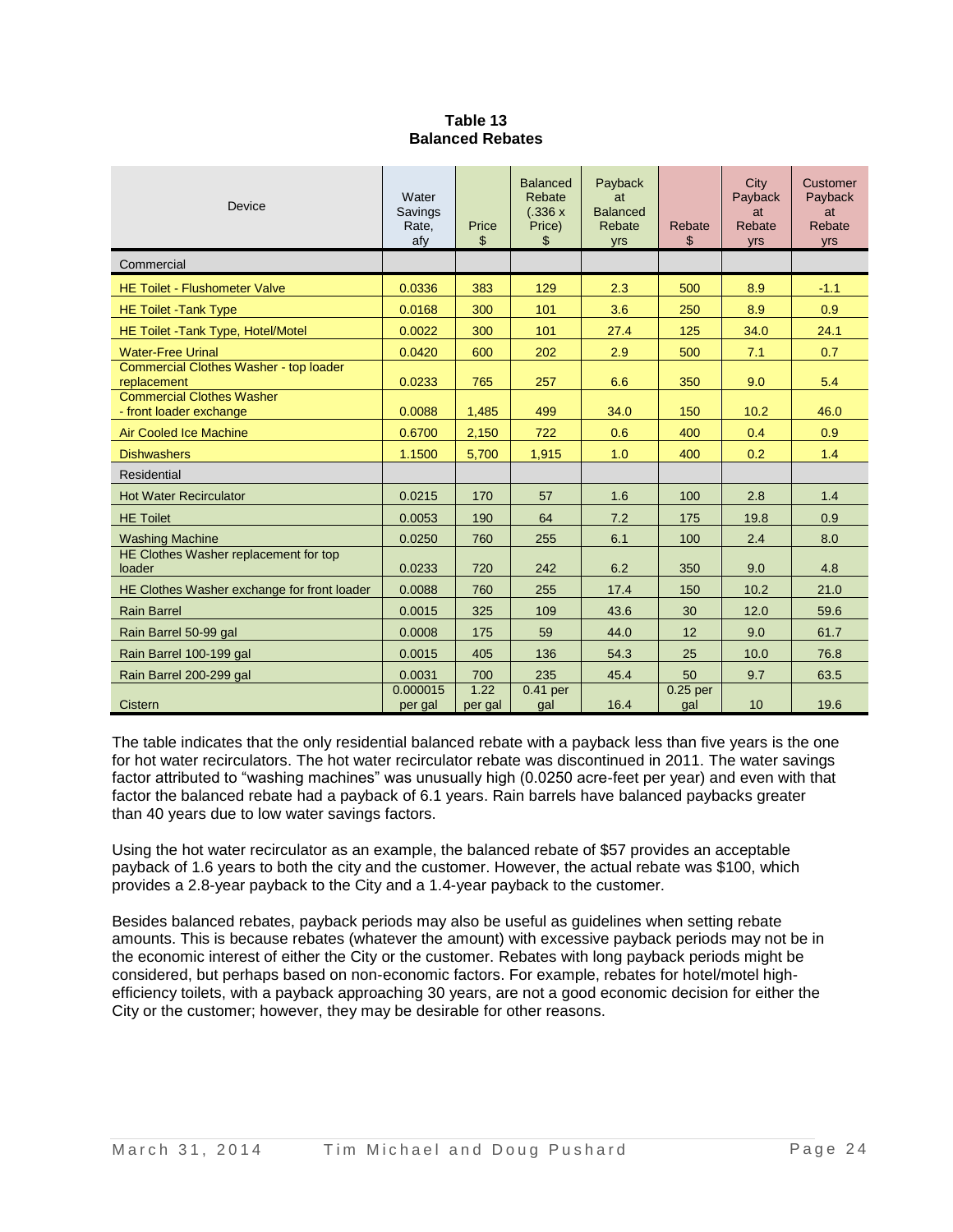## **Part 5. Non-economic Factors**

Part 5 discusses non-economic factors that may affect customer acceptance of a specific rebate. Factors include information on the degree of difficulty for the customer to install water saving devices and on the level of promotion of the rebates.

#### *Installation Effort*

Installation effort is different for different devices. For example, for a hot water recirculator, installation may require the services of a plumber; whereas for a clothes washer, the vendor may not only deliver and install the washer, but may also take away the old unit, sometimes at an additional charge. Table 14 below ranks the installation effort from low to high for both commercial and residential devices, with low being easy to do.<sup>14</sup> This table will be used in a subsequent section to relate this variable to rebate acceptance.

| Commercial Devices                                  | Ranking        |
|-----------------------------------------------------|----------------|
| <b>HE Toilet - Flushometer Valve</b>                | 4              |
| <b>HE Toilet - Tank Type</b>                        | 3              |
| <b>Water-Free Urinal</b>                            | 4              |
| Clothes Washer - Replacement for top loader         | $2 - 4$        |
| Clothes Washer - Exchange for front loading washer  | $2 - 4$        |
| <b>Air Cooled Ice Machine</b>                       | $3-5$          |
| <b>Dishwasher</b>                                   | $4-5$          |
| <b>Residential Devices</b>                          |                |
| <b>Hot Water Recirculator</b>                       | $4 - 5$        |
| <b>High-Efficiency Toilet</b>                       | $\overline{2}$ |
| <b>Clothes Washing Machine</b>                      | 1              |
| HE Clothes Washer replacement for top loader        | 1              |
| HE Clothes Washer exchange for front loading washer | 1              |
| Rain Barrel 50-99 gal                               | $\overline{2}$ |
| Rain Barrel 100-199 gal                             | $\overline{2}$ |
| Rain Barrel 200-299 gal                             | $\overline{2}$ |
| <b>Cistern (Water Harvesting)</b>                   | 5              |
| <b>Rain Sensor</b>                                  | $\overline{2}$ |
| <b>Moisture Sensor</b>                              | $1 - 2$        |
| <b>ET Controllers</b>                               | $\overline{4}$ |
| <b>Irrigation Pressure Reducing Spray Head</b>      | $3 - 4$        |
| <b>Irrigation Pressure Reducing Valve</b>           | 3              |

**Table 14 Estimated Installation Effort of Rebated Devices**

Commercial Devices Ranking\*

1 – Requires little to no effort

 $\overline{a}$ 

2 – Some effort required, but typically doable by someone with mechanical skills

- 3 Requires expertise and potentially specialized tools
- 4 Requires contractor or licensed professional, no permit or building modifications
- 5 Contractor required and may require building modification and/or permit

 $14}$ Rankings assume purchaser is a normal homeowner or business and not a contractor/installer. Rankings are from meetings with City of Santa Fe Water Division personnel. Does not include commercial pre-rinse sprayer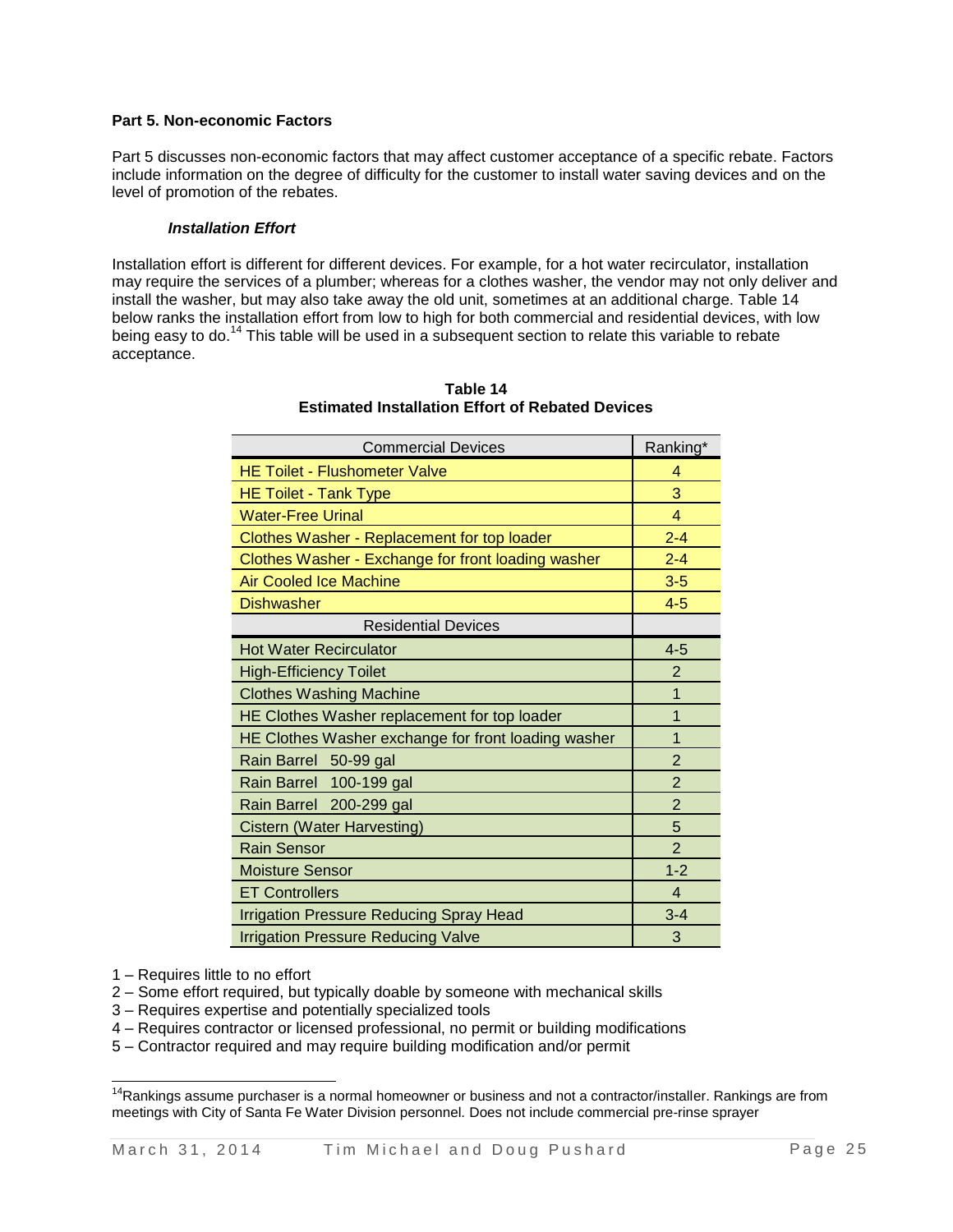### *Duration and Extent of Rebate Promotion by Device*

Other factors may affect the success of a rebate program. One is the length of time the rebate was available and another is the number of ways the rebate was promoted, such as advertising and word of mouth.

The marketing avenues used by the City include: websites, brochures (single or multiple, displayed in city display stands and stores), newspapers and other periodicals, theater, television, water bill inserts, radio shows, press releases, bus ads, published articles and vendor-purchased advertisements. The number of years and number of ways promoted are listed in Table 15 for use in subsequent sections.

| <b>Commercial Devices</b>                           | Years of Program     | How Promoted*                           |
|-----------------------------------------------------|----------------------|-----------------------------------------|
| <b>HE Toilet - Flushometer Valve</b>                | $2010 -$ Present     | 1, 2, 3, 4, 5, 6, 9, 10, 11, 12, 13, 14 |
| <b>HE Toilet - Tank Type</b>                        | $2010 -$ Present     | 1,2,3,4,5,6,9,10,11,13,14               |
| <b>Water-Free Urinal</b>                            | $2010 -$ Present     | 1, 2, 3, 4, 5, 6, 9, 10, 11, 12, 13, 14 |
| Clothes Washer - Replacement for top loader         | $2010 -$ Present     | 1, 2, 3, 4, 5, 6, 9, 10, 11, 12, 13, 14 |
| Clothes Washer - Exchange for front loading washer  | $2010 -$ Present     | 1, 2, 3, 4, 5, 6, 9, 10, 11, 12, 13, 14 |
| <b>Air Cooled Ice Machine</b>                       | 2006 and 2007        | 2,14                                    |
| <b>Dishwashers</b>                                  | 2006 and 2007        | <b>None</b>                             |
| <b>Pre-Rinse Sprayer</b>                            | 2006 and 2007        | <b>None</b>                             |
| <b>Residential Devices</b>                          |                      |                                         |
| <b>Hot Water Recirculators</b>                      | $2004 - 2009$        | 2,14                                    |
| <b>High-Efficiency Toilets</b>                      | $2010 -$ Present     | 1,2,3,4,5,6,9,10,11,13,14               |
| <b>Clothes Washing Machines</b>                     | $2004 - 2009$        | 1, 3, 4, 5, 6, 9, 10, 11, 12, 13, 14    |
| HE Clothes Washer replacement for top loader        | $2010 -$ Present     | 1,2,3,4,5,6,9,10,11,13,14               |
| HE Clothes Washer exchange for front loading washer | $2010 -$ Present     | 1,2,3,4,5,6,9,10,11,13,14               |
| Rain Barrel 50-99 gal                               | $2010 -$ Present     | 1,2,3,4,5,6,9,10,11,13                  |
| Rain Barrel 100-199 gal                             | $2010 -$ Present     | 1,2,3,4,5,6,9,10,11,13                  |
| Rain Barrel 200-299 gal                             | $2010 -$ Present     | 1,2,3,4,5,6,9,10,11,13                  |
| <b>Cisterns</b>                                     | $2010 -$ Present     | 1,2,3,4,5,6,9,10,11,13                  |
| <b>Rain Sensor</b>                                  | Aug 2009 - Sept 2012 | 1, 3, 4, 5, 9, 10                       |
| <b>Moisture Sensor</b>                              | Aug 2009 - Sept 2012 | 1, 3, 4, 5, 9, 10                       |
| <b>ET Controllers</b>                               | Aug 2009 - Sept 2012 | 1, 3, 4, 5, 9, 10                       |
| <b>Irrigation Pressure Reducing Spray Head</b>      | Aug 2009 - Sept 2012 | 1, 3, 4, 5, 9, 10                       |
| <b>Irrigation Pressure Reducing Valve</b>           | Aug 2009 - Sept 2012 | 1, 3, 4, 5, 9, 10                       |

**Table 15 Promotion of Rebate Devices**

The table above was based on meetings with City personnel<sup>i</sup>. Revised numbers were provided post interviews. Promotional vehicles include:

- 1. Water Conservation Website 6. Print Media 11. Press Releases
- 
- 
- 4. City Display Stands 9. Water Bill Inserts 14. Media Coverage
- 5. Vendor Display Stands 10. Radio Advertising
- 
- 
- 3. Brochures 8. Television Advertising 13. Byline Article
	-
	-
- 
- 2. City Website **7. Theater Advertising 12. Vendor-purchased Advertising** 
	-
	-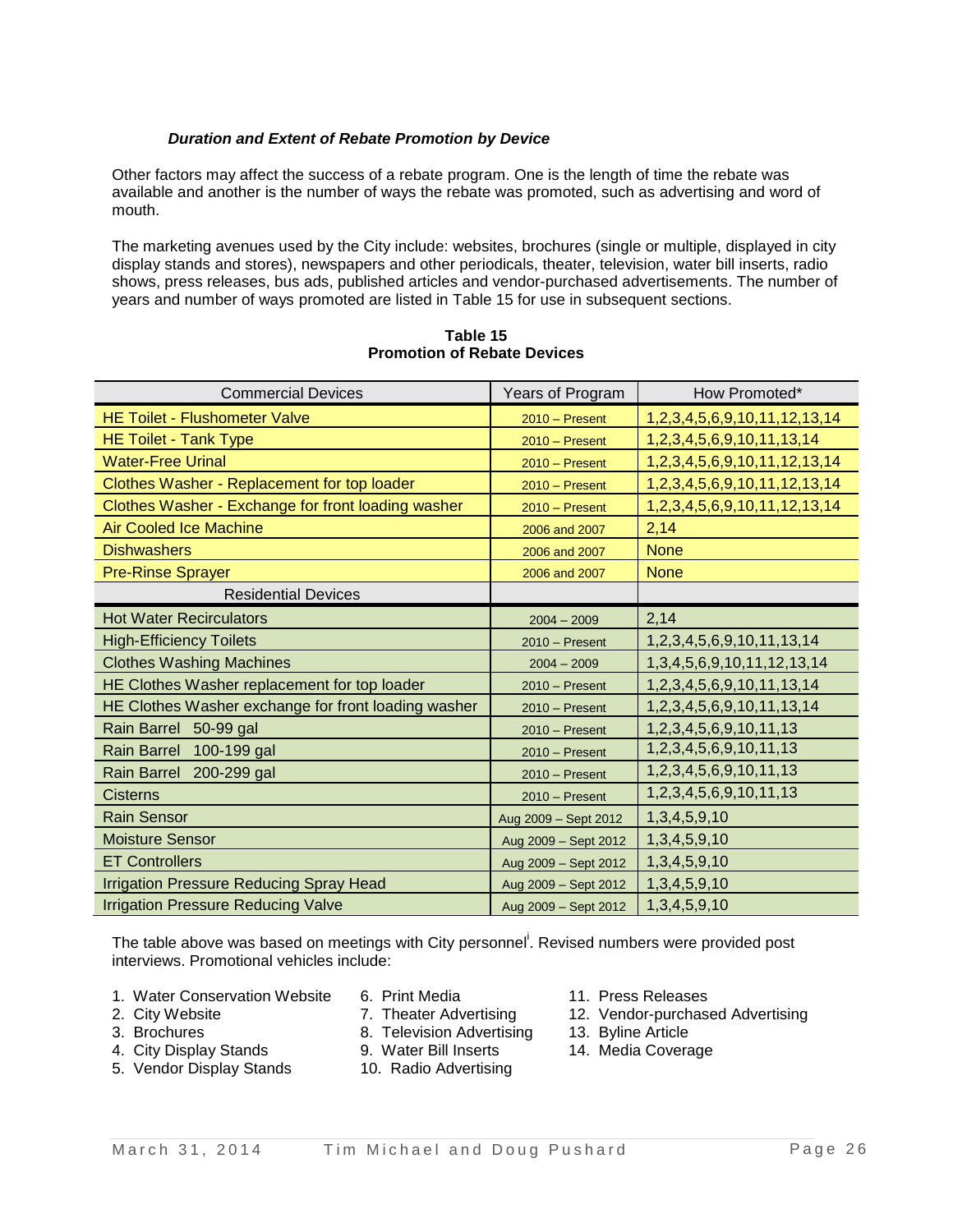Table 16 lists the total number of months a rebate was available (the duration) and the total number of ways it was promoted. In simply providing a sum of the number of the ways promoted, the implicit assumption is that each type of promotion is equally effective, which may not be the case.

In 2013, the City launched a new website which may make it easier to find rebates and the related rebate forms. This may affect future rebates but is not considered in this analysis.

| <b>Commercial Devices</b>                           | Months of Rebate | <b>Total Number</b><br>of Ways Promoted |
|-----------------------------------------------------|------------------|-----------------------------------------|
| <b>HE Toilet - Flushometer Valve</b>                | 48               | 12                                      |
| <b>HE Toilet - Tank Type</b>                        | 48               | 11                                      |
| <b>Water-Free Urinal</b>                            | 48               | 12                                      |
| Clothes Washer - Replacement for top loader         | 48               | 12                                      |
| Clothes Washer - Exchange for front loading washer  | 48               | 12                                      |
| <b>Air Cooled Ice Machine</b>                       | 12               | $\overline{2}$                          |
| <b>Dishwashers</b>                                  | 12               | $0^a$                                   |
| <b>Pre-Rinse Sprayer</b>                            | 24               | $0^a$                                   |
| <b>Residential Devices</b>                          |                  |                                         |
| <b>Hot Water Recirculators</b>                      | 72               | $\overline{2}$                          |
| <b>High-Efficiency Toilets</b>                      | 48               | 11                                      |
| <b>Clothes Washing Machines</b>                     | 72               | 11                                      |
| HE Clothes Washer replacement for top loader        | 48               | 12                                      |
| HE Clothes Washer exchange for front loading washer | 48               | 12                                      |
| Rain Barrel 50-99 gal                               | 48               | 10                                      |
| 100-199 gal<br><b>Rain Barrel</b>                   | 48               | 10                                      |
| Rain Barrel 200-299 gal                             | 48               | 10                                      |
| <b>Cisterns</b>                                     | 48               | 10                                      |
| <b>Rain Sensor</b>                                  | 38               | $6\phantom{1}6$                         |
| <b>Moisture Sensor</b>                              | 38               | 6                                       |
| <b>ET Controllers</b>                               | 38               | 6                                       |
| <b>Irrigation Pressure Reducing Spray Head</b>      | 38               | $6\phantom{1}6$                         |
| <b>Irrigation Pressure Reducing Valve</b>           | 38               | $6\phantom{1}6$                         |

**Table 16 Rebate Duration and Number of Ways Promoted**

<sup>a</sup>No record of promotional activities, although the City was likely approached by a customer for these rebates.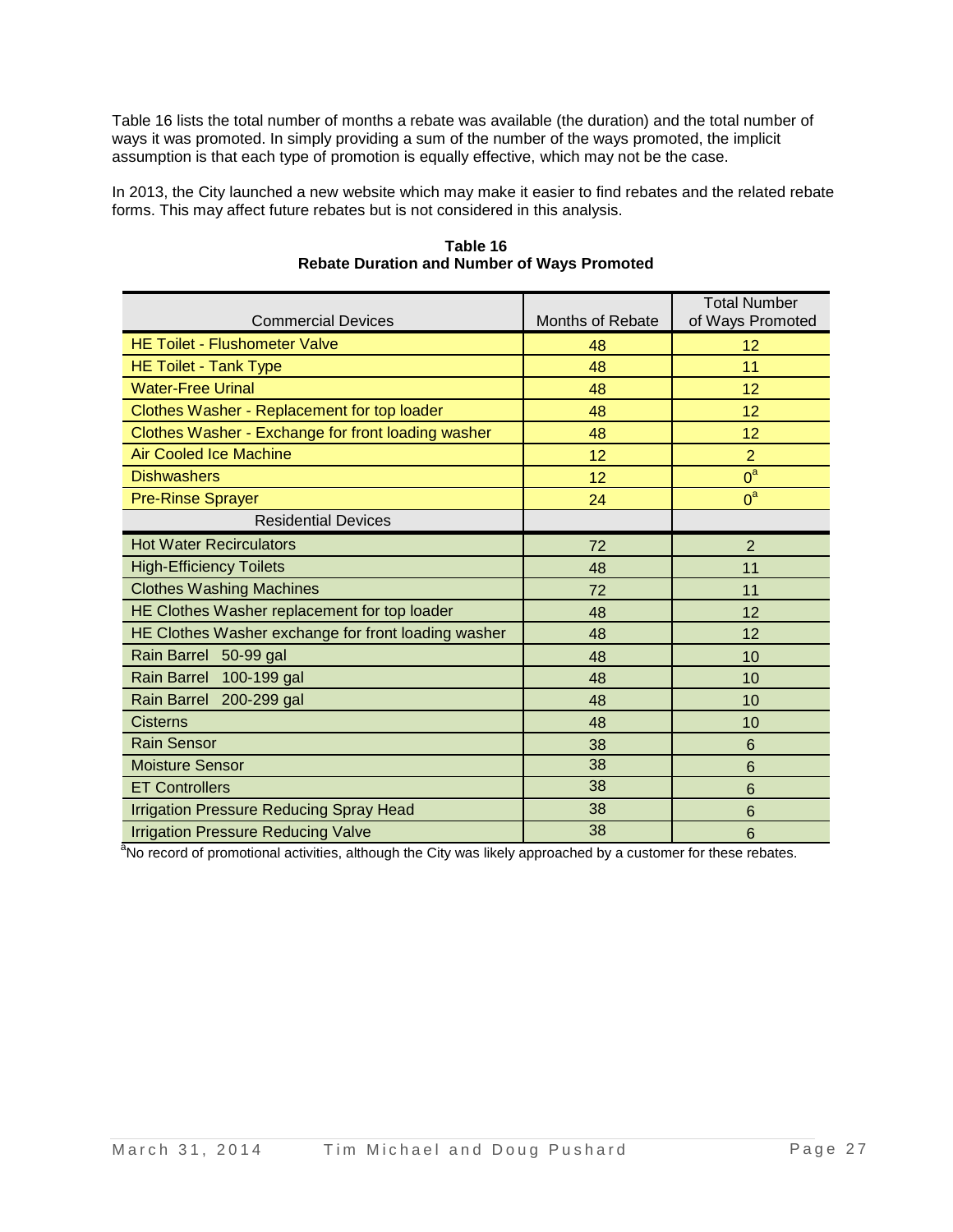### **Part 6. Relationship between the Number of Rebates and Customer Factors**

Part 6 relates the number of rebates to the customer factors of price, rebate amount, net cost, payback, installation effort, and promotional effort described in the previous sections.

#### *Number of Rebates Related to Price of Device and Rebate Amount*

Table 17 summarizes the number of rebates awarded, the rebate amount and the median price of a device.

| Device                                                | Median<br>Price<br>\$ | Rebate Amount <sup>a</sup><br>\$ | <b>Net Cost</b><br>\$ | No. of<br>Rebates<br>Awarded |
|-------------------------------------------------------|-----------------------|----------------------------------|-----------------------|------------------------------|
| <b>HE Toilet - Flushometer Valve</b>                  | 383                   | 500 (504, 2004-2009)             | (117)                 | 199                          |
| <b>HE Toilet - Tank Type</b>                          | 300                   | 250 (504, 2004-2009)             | 50                    | 212                          |
| HE Toilet - Tank Type (Hotel/Motel)                   | 300                   | 125 (504, 2004-2009)             | 175                   | 1281                         |
| <b>Water-Free Urinal</b>                              | 600                   | 500 (630, 2004-2009)             | 100                   | 29                           |
| Clothes Washer - Replacement for top loader           | 765                   | 350 (480, 2004-2009)             | 415                   | $\overline{2}$               |
| Clothes Washer - Exchange for front loader            | 1,485                 | 150 (180, 2004-2009)             | 1335                  | $\overline{2}$               |
| <b>Air Cooled Ice Machine</b>                         | 2,150                 | 400 (2004 to 2009)               | 1750                  | 6                            |
| <b>Dishwashers</b>                                    | 5,700                 | 400 (2004 to 2009)               | 5300                  | $\mathbf{1}$                 |
| <b>Pre-Rinse Sprayer</b>                              | 300                   | 25                               | 275                   | 30                           |
| <b>Hot Water Recirculators</b>                        | 170                   | 100 (2004 to 2009)               | 70                    | 270                          |
| <b>High-Efficiency Toilets</b>                        | 190                   | 175                              | 15                    | 931                          |
| <b>Clothes Washing Machines</b>                       | 760                   | 100 (2004 to 2009)               | 660                   | 2,461                        |
| HE Clothes Washer replacement for top loader          | 720                   | 350 (480 <sup>b</sup> in 2010)   | $370 (+240)$          | 1,448                        |
| HE Clothes Washer exchange for front loader           | 760                   | 150 (180 in 2010)                | 610                   | 141                          |
| <b>Rain Barrel</b>                                    | 325                   | 30                               | 295                   | 1,736                        |
| Rain Barrel 50-99 gal                                 | 175                   | 12                               | 163                   | 98                           |
| Rain Barrel 100-199 gal                               | 405                   | 25                               | 380                   | 12                           |
| Rain Barrel 200-299 gal                               | 700                   | 50                               | 650                   | 24                           |
| <b>Cisterns</b>                                       | 1.22/gallon           | 0.25/gallon                      | 0.97/gallon           | 8                            |
| <b>Rain Sensor</b>                                    | 20                    | 40                               | (20)                  | $\overline{2}$               |
| <b>Moisture Sensor</b>                                | 200                   | 75                               | 125                   | $\overline{0}$               |
| <b>ET Controllers</b>                                 | 500                   | 300-750                          | 200 (250)             | $\mathbf 0$                  |
| <b>Irrigation Pressure Reducing Valve<sup>c</sup></b> | 50                    | 120                              | (70)                  | $\mathbf 0$                  |
| <b>Irrigation Pressure Reducing Spray Head</b>        | 10                    | 5                                | 5                     | $\mathbf{0}$                 |

#### **Table 17 Relationship of Device Price and Rebate Amount To Number of Rebates Awarded**

<sup>a</sup> 2013 rebate amount unless Stated otherwise

bIn 2010, the State of New Mexico rebate program added \$200 to this rebate amount.  $c_{3/4"}$ 

In the commercial device category, 1,721 rebates were awarded for high-efficiency toilets (flushometer valve and tank-type) and water-free urinals. Rebates for these devices covered more than 40 percent of the cost of the device. For clothes washers, dishwashers, and air-cooled ice machines, only 11 commercial rebates were awarded. For these devices, the rebate covered only 10-50 percent of the cost of the device.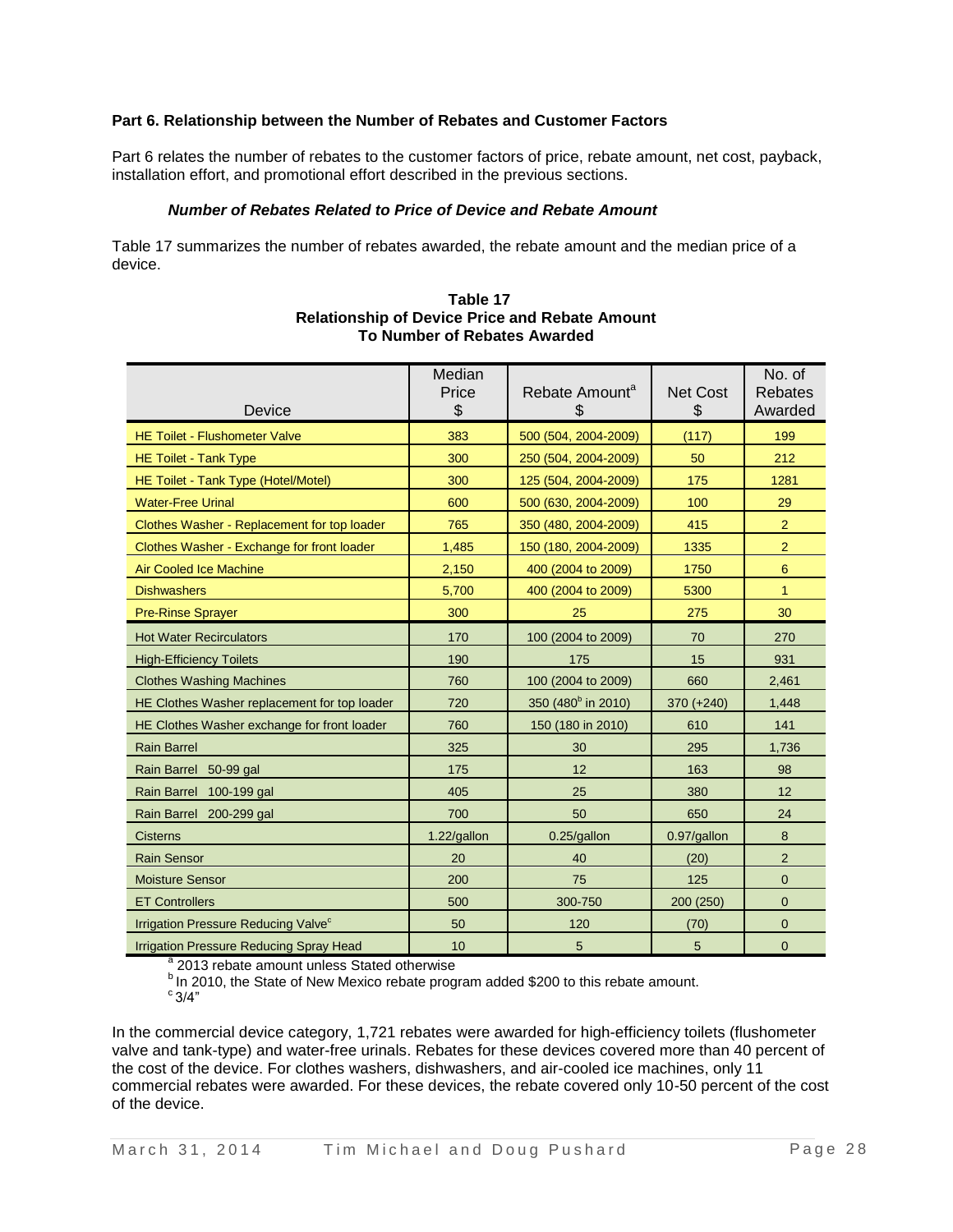Therefore, the relationship between price and rebate may affect the success of the commercial rebate program, at least to some degree. For most commercial devices, there appears to be a correlation between price of the device, the rebate amount and the number of rebates granted. However, this correlation does not explain the number of rebates awarded to Hotels/Motels for high-efficiency toilets, for which the rebate covered only 42 percent of the price. Here the large number of rebates may be attributed to the water saved and the resulting operating cost savings to the commercial customer.

In the residential rebate category, rebates for hot water recirculators and high-efficiency toilets were more than one-half of the cost of the devices and more than 1,200 rebates were awarded. In 2010, rebates for top loader replacements ranged from 45 percent to more than 90 percent of the cost (with the additional \$200 State rebate), and more than 1,400 rebates awarded. In the case of clothes washer rebates, over 51 percent of these rebates were awarded in 2010.

Total rebates for front loader exchanges were about 20 percent of the cost, and only 141 rebates were awarded. Besides the relatively small rebate amount, it may be that front loader machines are operating satisfactorily and do not need to be replaced. Rebates for rain barrels (50-299) were about 10 percent or less of the cost of the rain barrel and 134 were awarded.

From 2004-2009, the rebate for clothes washing machines was less than 15 percent of the price of the machine and yet almost 2,500 rebates were awarded. Here, the price/rebate relationship does not account for the number of rebates granted. The high number of these rebates awarded during this period may not be due to the cost/rebate relationship, but other factors such as advertising efforts or promotion by vendors.

In looking at the number of rebates for all outdoor devices other than rain barrels in the years 2009-2011, only two rebates were granted. This occurred despite the rebate amount being greater than the median cost of the device.

In conclusion, shown in 2010 with the addition of the \$200 State rebate, increasing rebates relative to the cost of the appliance drives residential behavior. However, as seen with other rebates there must be other factors at play because price alone is not a sole predictor of rebate success.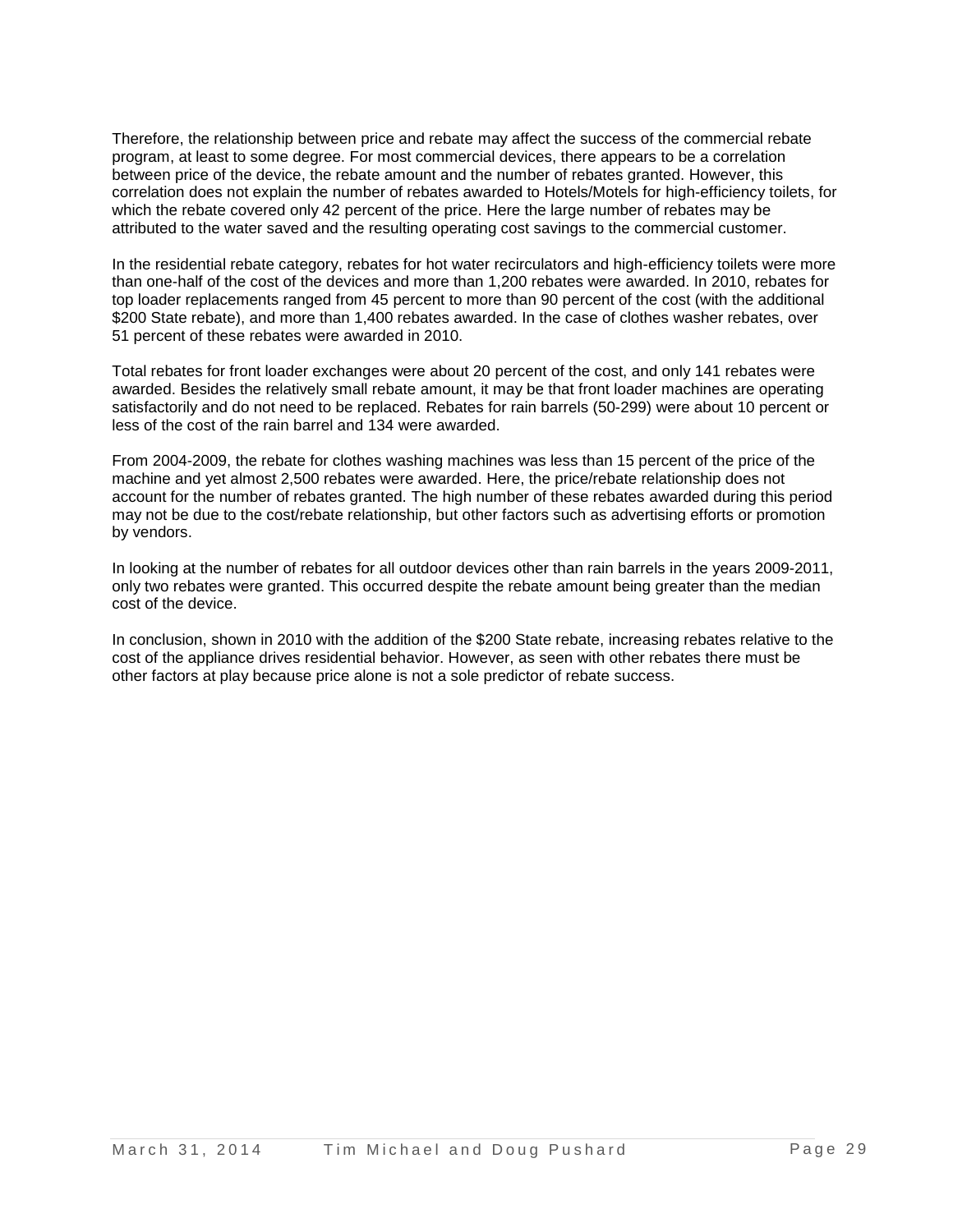## *Number of Rebates Related to Payback*

Table 18 below relates the payback to the number of rebates awarded.

#### **Table 18 Relationship of Customer Payback To Number of Rebates Awarded**

| Device                                                | Payback<br>years @<br>\$3,300 af | Payback<br>years @<br>\$8,700 af | <b>Number</b><br>$\Omega$<br>Rebates |
|-------------------------------------------------------|----------------------------------|----------------------------------|--------------------------------------|
| Commercial                                            |                                  |                                  |                                      |
| <b>HE Toilet, Flushometer Valve</b>                   | $-1.1$                           | $-0.4$                           | 199                                  |
| <b>HE Toilet, Tank Type</b>                           | 0.9                              | 0.3                              | 212                                  |
| HE Toilet, Tank Type, Hotel/Motel                     | 24.1                             | 9.1                              | 1,281                                |
| <b>Water-Free Urinal</b>                              | 0.7                              | 0.3                              | 29                                   |
| Commercial HE Clothes Washer, top loader replacement  | 5.4                              | 2.0                              | $\overline{2}$                       |
| Commercial HE Clothes Washer, front loader exchange   | 46.0                             | 17.4                             | $\overline{2}$                       |
| <b>Air-Cooled Ice Machine</b>                         | 0.9                              | 0.3                              | $6\phantom{1}$                       |
| <b>Commercial Dishwasher</b>                          | 1.4                              | 0.5                              | 1                                    |
| Residential                                           |                                  |                                  |                                      |
| <b>Hot Water Recirculator</b>                         | 1.0                              | 0.4                              | 270                                  |
| <b>Residential HE Toilet, Tank Type</b>               | 0.9                              | 0.3                              | 931                                  |
| <b>Residential Clothes Washer</b>                     | 8.0                              | 3.0                              | 2,461                                |
| Residential HE Clothes Washer, top loader replacement | 4.8                              | 1.8                              | 1,448                                |
| Residential HE Clothes Washer, front loader exchange  | 21.0                             | 8.0                              | 141                                  |
| <b>Rain Barrel</b>                                    | 59.6                             | 22.6                             | 1,736                                |
| Rain Barrel 50-99 gal                                 | 61.7                             | 23.4                             | 98                                   |
| 100-199 gal<br><b>Rain Barrel</b>                     | 76.8                             | 29.1                             | 12                                   |
| Rain Barrel 200-299 gal                               | 63.5                             | 24.1                             | 24                                   |
| Cistern                                               | 19.6                             | 7.4                              | 8                                    |

For commercial rebates, the high-efficiency Flushometer has a short payback period for the customer and received the largest number of rebates. Commercial tank type toilets had a large number of rebates and a short payback period. Hotel/Motel tank types had a significant number of rebates awarded despite the payback period being much longer than other payback periods. Interestingly, the air-cooled ice machines, commercial dishwaters, and waterless urinals had short customer payback periods but only a few rebates were awarded.

For residential rebates, there is a correlation between short customer payback periods and greater number of rebates, with the exception of clothes washers in the first rebate program in 2004. Rain barrel programs with long payback periods for the customer have not been as successful as the other current programs.

In conclusion, excluding hotel/motel rebate awards, there seems to be a relationship between customer payback and the number of rebates granted.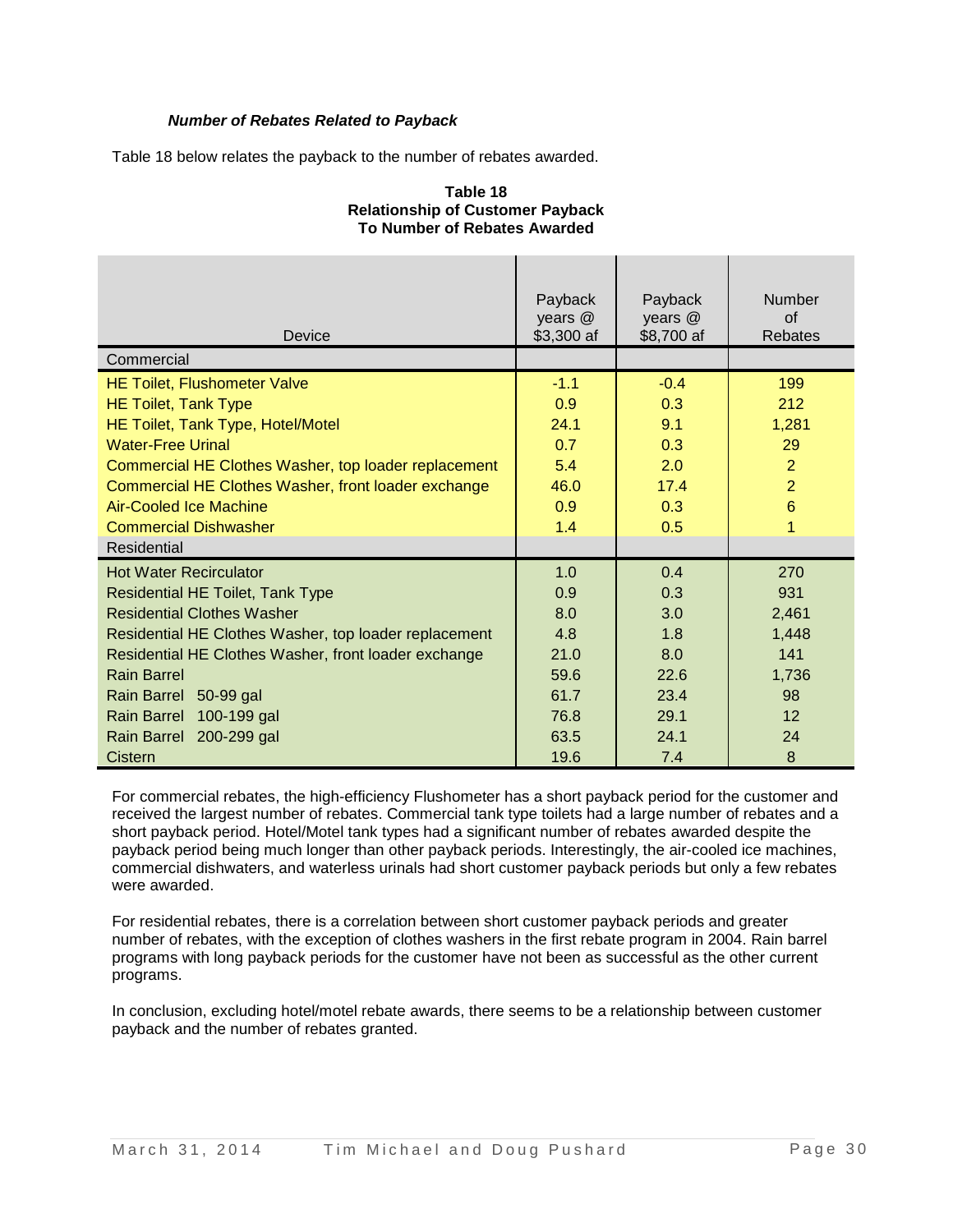## *Number of Rebates Related to Installation Effort*

Table 19 below relates the installation effort for the device with the number of rebates awarded.

|                                                     |                | No. of Rebates |
|-----------------------------------------------------|----------------|----------------|
| <b>Commercial Devices</b>                           | Ranking        | Awarded        |
| <b>HE Toilet - Flushometer Valve</b>                | 4              | 199            |
| <b>HE Toilet - Tank Type</b>                        | 3              | 212            |
| HE Toilet - Tank Type Hotel/Motel                   | $3 - 4$        | 1,281          |
| <b>Water-Free Urinal</b>                            | 4              | 29             |
| Clothes Washer - Replacement for top loader         | $2 - 4$        | $\overline{2}$ |
| Clothes Washer - Exchange for front loading washer  | $2 - 4$        | $\overline{2}$ |
| <b>Air Cooled Ice Machine</b>                       | $3-5$          | 6              |
| <b>Dishwashers</b>                                  | $4-5$          | 1              |
| <b>Residential Devices</b>                          |                |                |
| <b>Hot Water Recirculators</b>                      | $4 - 5$        | 270            |
| <b>High-Efficiency Toilets</b>                      | $\overline{2}$ | 931            |
| <b>Clothes Washing Machines</b>                     | 1              | 2,461          |
| HE Clothes Washer replacement for top loader        | 1              | 1,448          |
| HE Clothes Washer exchange for front loading washer | $\overline{1}$ | 141            |
| <b>Rain Barrel</b>                                  | $\overline{2}$ | 1,736          |
| Rain Barrel 50-99 gal                               | $\overline{2}$ | 98             |
| Rain Barrel 100-199 gal                             | $\overline{2}$ | 12             |
| Rain Barrel 200-299 gal                             | $\overline{2}$ | 24             |
| Cistern                                             | 5              | 8              |
| <b>Rain Sensor</b>                                  | $\overline{2}$ | $\overline{2}$ |
| <b>Moisture Sensor</b>                              | $1 - 2$        | $\mathbf 0$    |
| <b>ET Controllers</b>                               | $\overline{4}$ | $\Omega$       |
| <b>Irrigation Pressure Reducing Spray Head</b>      | $3 - 4$        | $\Omega$       |
| <b>Irrigation Pressure Reducing Valve</b>           | 3              | $\overline{0}$ |

#### **Table 19 Relationship of Installation Effort To Number of Rebates Awarded**

<sup>a</sup>These rankings assume purchaser was a normal homeowner or business and not a contractor. Rankings for this analysis came from meetings with City of Santa Fe Water Division personnel. Does not include commercial pre-rinse sprayer device as this rebate information was provided after the conclusion of the interviews.

For commercial devices, there is no apparent correlation between effort and number of rebates awarded. For residential devices, with the exception of hot water recirculators, there is no apparent correlation between effort and number of rebates.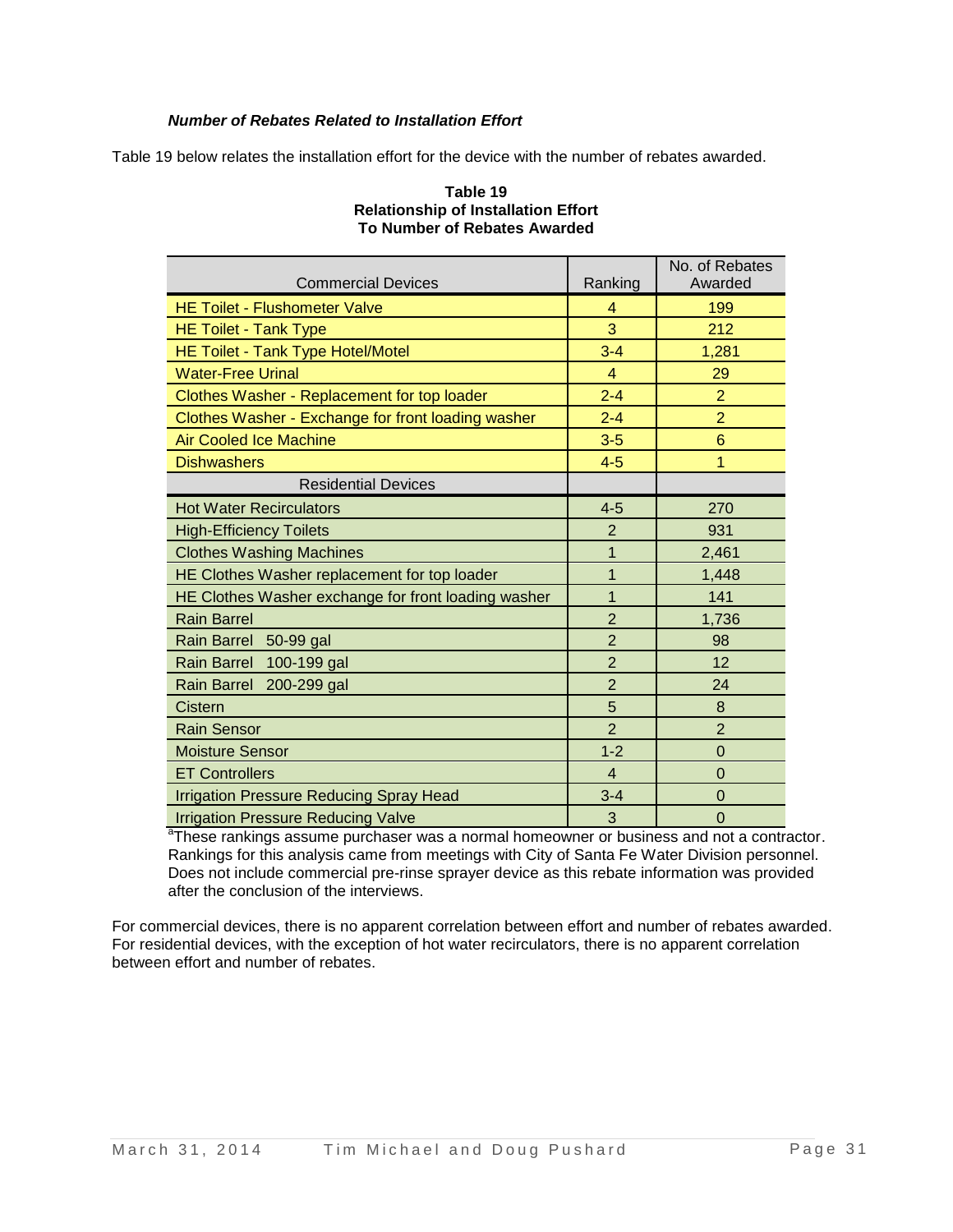## *Number of Rebates Related to Promotional Effort*

Promotion effectiveness is a combination of length of promotion and the number of ways a device is promoted. The Promotional Factor is determined by multiplying the duration of the rebate program in months with the total number of ways promoted. For this analysis, it is assumed that all promotional vehicles are equal.

Table 20 relates the duration of the rebate program and the number of ways promoted with the number of rebates awarded.

| <b>Commercial Devices</b>                           | Rebate<br><b>Duration</b><br>in<br><b>Months</b> | <b>Total Number</b><br>of Ways<br>Promoted | Promotional<br>Factor | Number of<br><b>Rebates Awarded</b> |
|-----------------------------------------------------|--------------------------------------------------|--------------------------------------------|-----------------------|-------------------------------------|
| <b>HE Toilet - Flushometer Valve</b>                | 48                                               | 12                                         | 576                   | 199                                 |
| <b>HE Toilet - Tank Type</b>                        | 48                                               | 11                                         | 528                   | 212                                 |
| HE Toilet - Tank Type Hotel/Motel                   | 48                                               | 11                                         | 528                   | 1,281                               |
| <b>Water-Free Urinal</b>                            | 48                                               | 12                                         | 576                   | 29                                  |
| Clothes Washer - Replacement for top loader         | 48                                               | 12                                         | 576                   | $\overline{2}$                      |
| Clothes Washer - Exchange for front loading washer  | 48                                               | 12                                         | 576                   | $\overline{2}$                      |
| <b>Air Cooled Ice Machine</b>                       | 12                                               | $\overline{2}$                             | 24                    | 6                                   |
| <b>Dishwashers</b>                                  | 12                                               | $0^a$                                      | $\mathbf{0}$          | 1                                   |
| <b>Residential Devices</b>                          |                                                  |                                            |                       |                                     |
| <b>Hot Water Recirculators</b>                      | 72                                               | $\overline{2}$                             | 24                    | 270                                 |
| <b>High-Efficiency Toilets</b>                      | 48                                               | 11                                         | 528                   | 931                                 |
| <b>Clothes Washing Machines</b>                     | 72                                               | 11                                         | 792                   | 2,461                               |
| HE Clothes Washer replacement for top loader        | 48                                               | 12                                         | 576                   | 1,488                               |
| HE Clothes Washer exchange for front loading washer | 48                                               | 12                                         | 336                   | 141                                 |
| Rain Barrel 50-99 gal                               | 48                                               | 10                                         | 336                   | 98                                  |
| Rain Barrel 100-199 gal                             | 48                                               | 10                                         | 336                   | 12                                  |
| Rain Barrel 200-299 gal                             | 48                                               | 10                                         | 336                   | 24                                  |
| <b>Cisterns</b>                                     | 48                                               | 10                                         | 336                   | 8                                   |
| <b>Rain Sensor</b>                                  | 38                                               | 6                                          | 228                   | $\overline{2}$                      |
| <b>Moisture Sensor</b>                              | 38                                               | 6                                          | 228                   | $\mathbf 0$                         |
| <b>ET Controllers</b>                               | 38                                               | 6                                          | 228                   | $\overline{0}$                      |
| <b>Irrigation Pressure Reducing Spray Head</b>      | 38                                               | 6                                          | 228                   | $\overline{0}$                      |
| <b>Irrigation Pressure Reducing Valve</b>           | 38                                               | 6                                          | 228                   | $\overline{0}$                      |

#### **Table 20 Relationship of Rebate Duration and Ways Promoted to Number of Rebates Awarded**

<sup>a</sup> No record of promotional activities

The clothes washing machines had the highest promotional factor at 792 and the highest number of rebates awarded. Rain Sensors, Moisture Sensors, ET Controllers, Irrigation Pressure Reducing Spray Heads and Irrigation Pressure Reducing Valves were all part of the same Outdoor Irrigation Rebate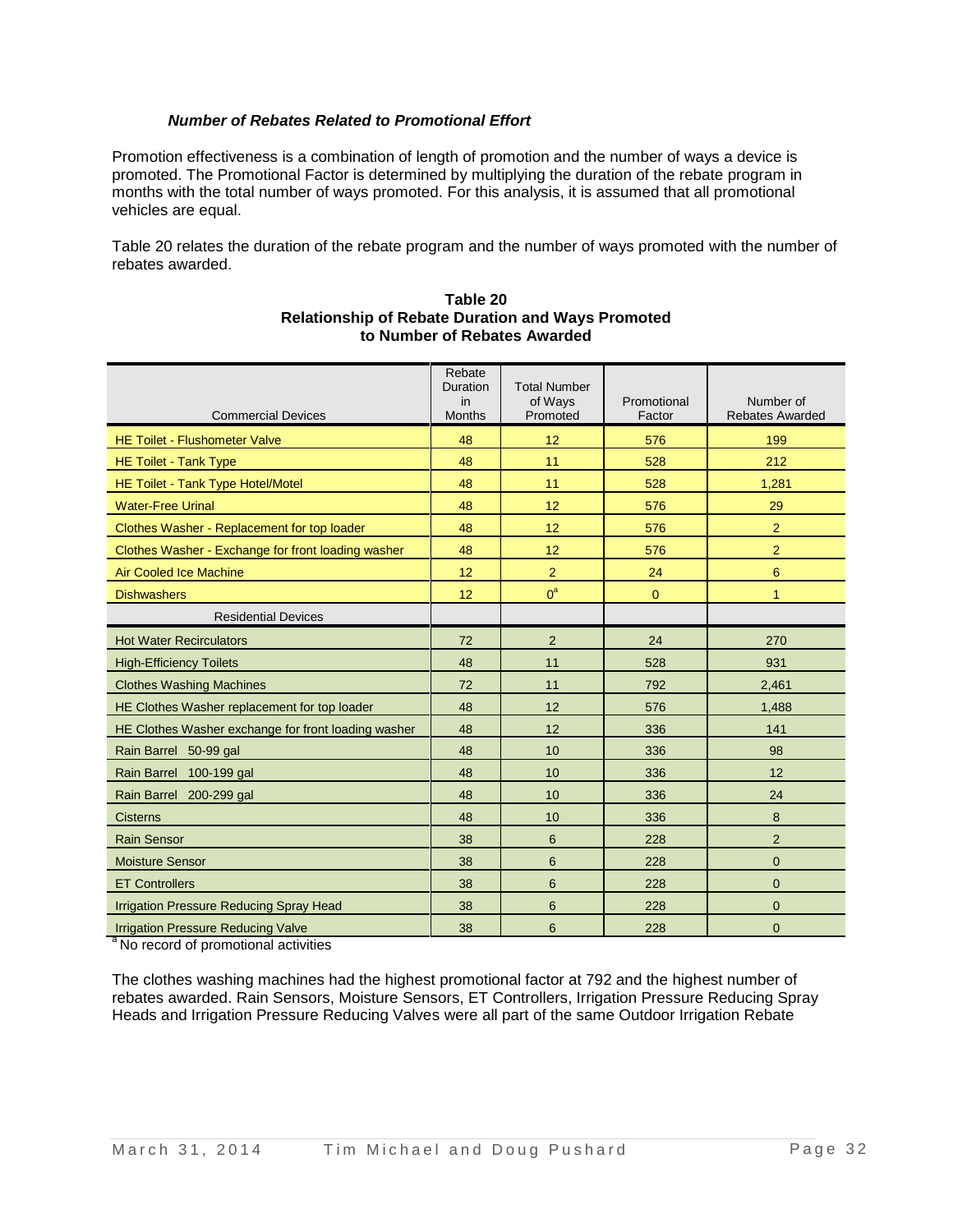program. According to City personnel, the low number of rebates was related to lack of general awareness and difficulties of rolling out the program.<sup>15</sup>

#### **Part 7. Conclusions, Recommendations and Further Investigations**

Conclusions about water savings are based on water savings rates supplied by the City of Santa Fe. These rates assume that the water conservation device was installed and operated as designed per manufacturer specifications.

#### **1. Historical record (2003 – 2013)**

l

The historical record of the rebate program is provided throughout this document and summarized in multiple tables. Baseline data was provided by the City.

Highlights of the historical record of the rebate program:

- Santa Fe's rebate program began in 2003, with indoor and outdoor rebates available to both residential and commercial customers, with modifications over time and continues.
- More than 8,500 rebates have been awarded through 2013.
- At the end of 2013, total rebate expenditures (amounts refunded to customers) were almost \$1,700,000, divided between commercial rebates of almost \$600,000, and residential rebates of about \$1,100,000.
- The rebate program has saved more than 1,280 acre-feet of water.
- Total rebates awarded to date as a percentage of population is more than 12 percent, with commercial rebates as a percentage of connections being almost 10 percent, and residential as a percentage of connections being more than 22 percent.
- The number of rebates awarded per year have ranged from a low of about 500 to more than 2,000.
- For commercial customers, the highest number of rebates was for high-efficiency toilets.
- For residential customers, the highest number of rebates was for clothes washers.
- For outdoor devices, the highest number of rebates was for the 2004-2009 rain barrel rebate program.
- Rebate amounts have changed over the period, and have ranged from a low of \$2 to a high of \$900.
- In 2010, the State of New Mexico provided a \$200 rebate for high-efficiency washing machines in addition to the City rebate, and greatest number of rebates were awarded in 2010.
- Water savings rates (WSR) and the City cost of water are used by the City as a basis for rebate amounts.
- Determining an accurate cost of producing water is critical to determining rebate amounts.
- Rebate amounts for commercial high-efficiency toilets (not hotel/motel) and residential high efficiency toilets are about two to three times the City water cost.
- Potential water savings in 2010 (32.46 acre-feet) was the largest of any year, representing almost 25 percent of total. This was the result of the combined State and City rebates for clothes washers. The increased interest in rebates as a result of the combined rebates may have encouraged other rebates.
- Although commercial connections are about 30 percent of total connections, commercial water savings from rebates have totaled less than 15 percent of overall water savings.
- Outdoor rebates account for only 2.5 percent of the overall water saved through the rebate program.

<sup>&</sup>lt;sup>15</sup> Discussion with Daniel Ransom, the City Water Conservation Manager at the time of this program. Does not include commercial pre-rinse sprayer device as this rebate information was provided after the conclusion of the interviews.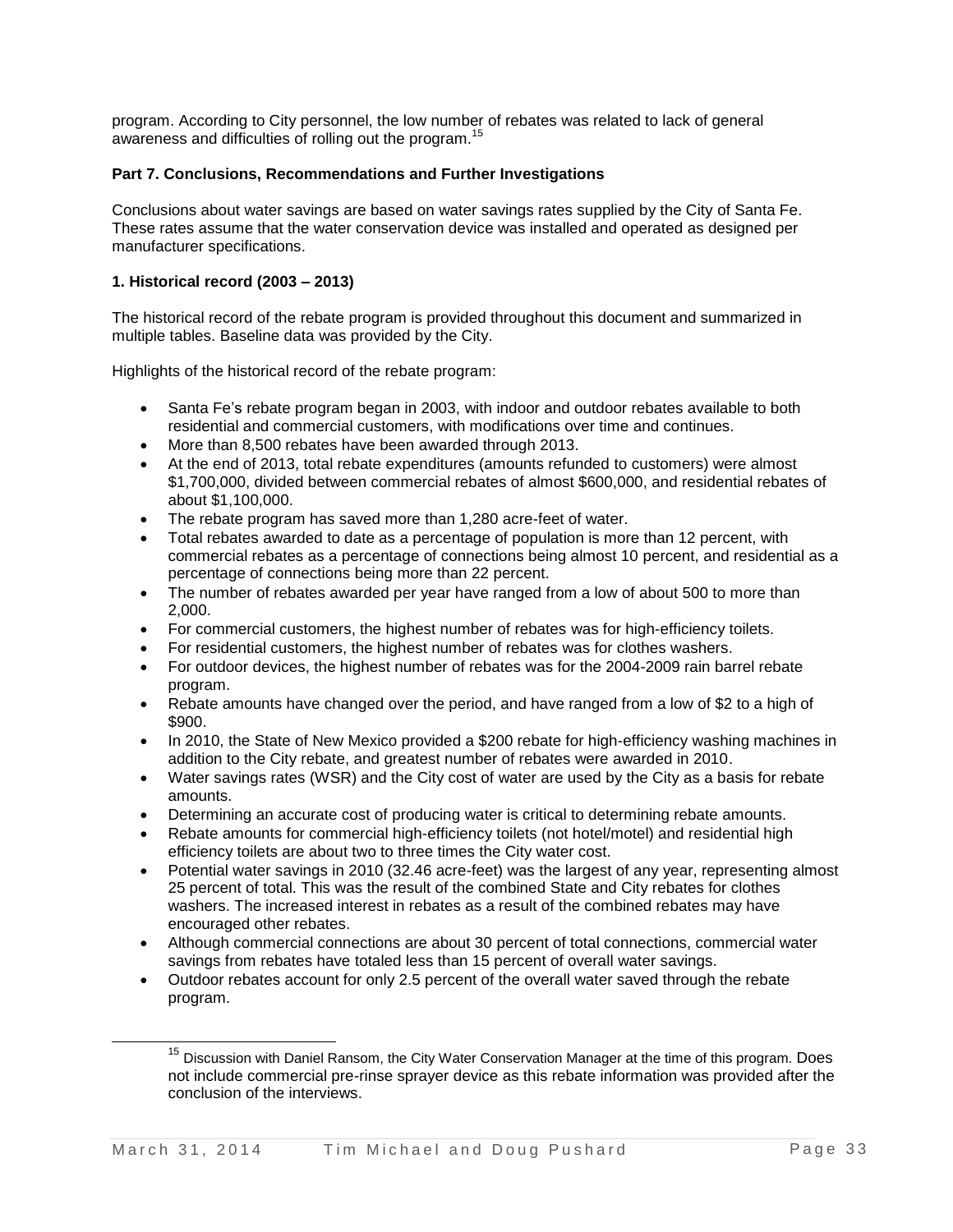Table 21 summarizes key aspects of Santa Fe's rebate program since inception.

|                                                                         | Water<br><b>Saving</b><br>Rate<br>afy | <b>Median</b><br>Cost \$ | Total #<br><b>Rebates</b> | $2004 -$<br>2009<br><b>Rebate</b><br>\$ | 2010<br>Rebate<br>\$ | $2011 -$<br>2013<br>Rebate<br>\$ | <b>Install</b><br><b>Effort</b> | <b>Market</b><br><b>Awareness</b><br>(# of ways<br>promoted) | Approx.<br><b>Duration</b><br><b>Period</b><br><b>Months</b> |
|-------------------------------------------------------------------------|---------------------------------------|--------------------------|---------------------------|-----------------------------------------|----------------------|----------------------------------|---------------------------------|--------------------------------------------------------------|--------------------------------------------------------------|
| <b>HE Toilet, Flushometer</b><br>Valve                                  | 0.0336                                | 383                      | 199                       |                                         | 504                  | 500                              | $\overline{4}$                  | 12                                                           | 48                                                           |
| <b>HE Toilet, Tank Type</b>                                             | 0.0168                                | 300                      | 211                       |                                         | 504                  | 250                              | 3                               | 11                                                           | 48                                                           |
| <b>HE Toilet, Tank Type</b><br><b>Hotel/Motel</b>                       | 0.0022                                | 300                      | 1181                      |                                         | 504                  | 125                              | $3 - 4$                         | 11                                                           | 48                                                           |
| <b>Water-Free Urinal</b>                                                | 0.0420                                | 600                      | 29                        |                                         | 630                  | 500                              | $\overline{4}$                  | 12                                                           | 48                                                           |
| <b>Commercial HE Clothes</b><br>Washer, top loader<br>replacement       | 0.0233                                | 765                      | $\overline{\mathbf{c}}$   |                                         | 480                  | 350                              | $2 - 4$                         | 12                                                           | 48                                                           |
| <b>Commercial HE Clothes</b><br><b>Washer, front loader</b><br>exchange | 0.0088                                | 1,485                    | $\mathbf 2$               |                                         | 180                  | 150                              | $2 - 4$                         | 12 <sup>°</sup>                                              | 48                                                           |
| <b>Air-Cooled Ice Machine</b>                                           | 0.6700                                | 2,150                    | $6\phantom{a}$            | 400                                     |                      |                                  | $3-5$                           | 24                                                           | 12                                                           |
| <b>Commercial Dishwasher</b>                                            | 1.1500                                | 5,700                    | $\mathbf{1}$              | 400                                     |                      |                                  | $4-5$                           | $0^*$                                                        | 12 <sub>2</sub>                                              |
| <b>Commercial Process</b><br>Efficiency                                 | 0.4500                                |                          | $\mathbf{1}$              |                                         | 874                  |                                  |                                 | $0^*$                                                        | $0^*$                                                        |
| <b>Commercial Pre-Rise</b><br><b>Sprayer</b>                            | <b>NC</b>                             | 300                      | 30                        | 25                                      |                      |                                  |                                 |                                                              | 24                                                           |
| <b>Hot Water Recirculator</b>                                           | 0.0215                                | 170                      | 270                       | 100                                     |                      |                                  | $4-5$                           | 24                                                           | $72*$                                                        |
| <b>Residential HE Toilet</b>                                            | 0.0053                                | 190                      | 811                       |                                         | 175                  | 175                              | $\overline{2}$                  | 11                                                           | 48                                                           |
| <b>Residential Clothes</b><br>Washer                                    | 0.0250                                | 760                      | 2461                      | 100                                     |                      |                                  | $\mathbf{1}$                    | 11                                                           | 72                                                           |
| <b>Residential HE Clothes</b><br>Washer, top loader<br>replacement      | 0.0233                                | 720                      | 1388                      |                                         | 480<br>(730)         | 350                              | $\mathbf{1}$                    | 12                                                           | 48                                                           |
| <b>Residential HE Clothes</b><br>Washer, front loader<br>exchange       | 0.0088                                | 760                      | 125                       |                                         | 180                  | 150                              | $\overline{2}$                  | 12                                                           | 48                                                           |
| <b>Rain Barrel</b>                                                      | 0/0015                                | 325                      | 1736                      | 30                                      |                      |                                  | $\overline{2}$                  | 10                                                           | 48                                                           |
| Rain Barrel 50-99 g                                                     | 0.0008                                | 175                      | 38                        |                                         | 12                   | 12                               | $\overline{c}$                  | 10                                                           | 48                                                           |
| Rain Barrel 100-199 g                                                   | 0.0015                                | 405                      | 10                        |                                         | 25                   | 25                               | $\overline{c}$                  | 10                                                           | 48                                                           |
| Rain Barrel 200-299 g                                                   | 0.0031                                | 700                      | 23                        |                                         | 50                   | 50                               | $\overline{2}$                  | 10                                                           | 48                                                           |
| Cistern (Water Harvesting)                                              | 0.000015                              | 1.22/<br>gal             | $\sqrt{5}$                |                                         | 0.25/<br>gal         | 0.25/<br>gal                     | $5\phantom{.0}$                 | 10                                                           | 48                                                           |
| <b>Rain Sensor</b>                                                      | <b>NC</b>                             | 20                       | $\overline{2}$            |                                         | 40                   | 40                               | $\overline{2}$                  | $6\phantom{1}$                                               | 38                                                           |
| <b>Moisture Sensor</b>                                                  | <b>NC</b>                             | 200                      | $\mathbf 0$               |                                         | 75                   | 75                               | $1 - 2$                         | 6                                                            | 38                                                           |
| <b>ET Controller</b>                                                    | <b>NC</b>                             | 500                      | $\mathbf 0$               |                                         | $300 -$<br>750       | $300 -$<br>750                   | $\overline{4}$                  | 6                                                            | 38                                                           |
| <b>Irrigation Pressure</b><br><b>Reducing Valve</b>                     | <b>NC</b>                             | 50                       | $\mathbf{0}$              |                                         | $120 -$<br>525       | $120 -$<br>525                   | $3-4$                           | 6                                                            | 38                                                           |
| <b>Irrigation Pressure Spray</b><br>Head                                | <b>NC</b>                             | 10                       | $\overline{0}$            |                                         |                      |                                  | 3                               | 6                                                            | 38                                                           |

**Table 21 Historical Rebate Summary**

\* No record of promotional activities. Does not include commercial pre-rinse sprayer device as this rebate information was provided after the conclusion of the interviews.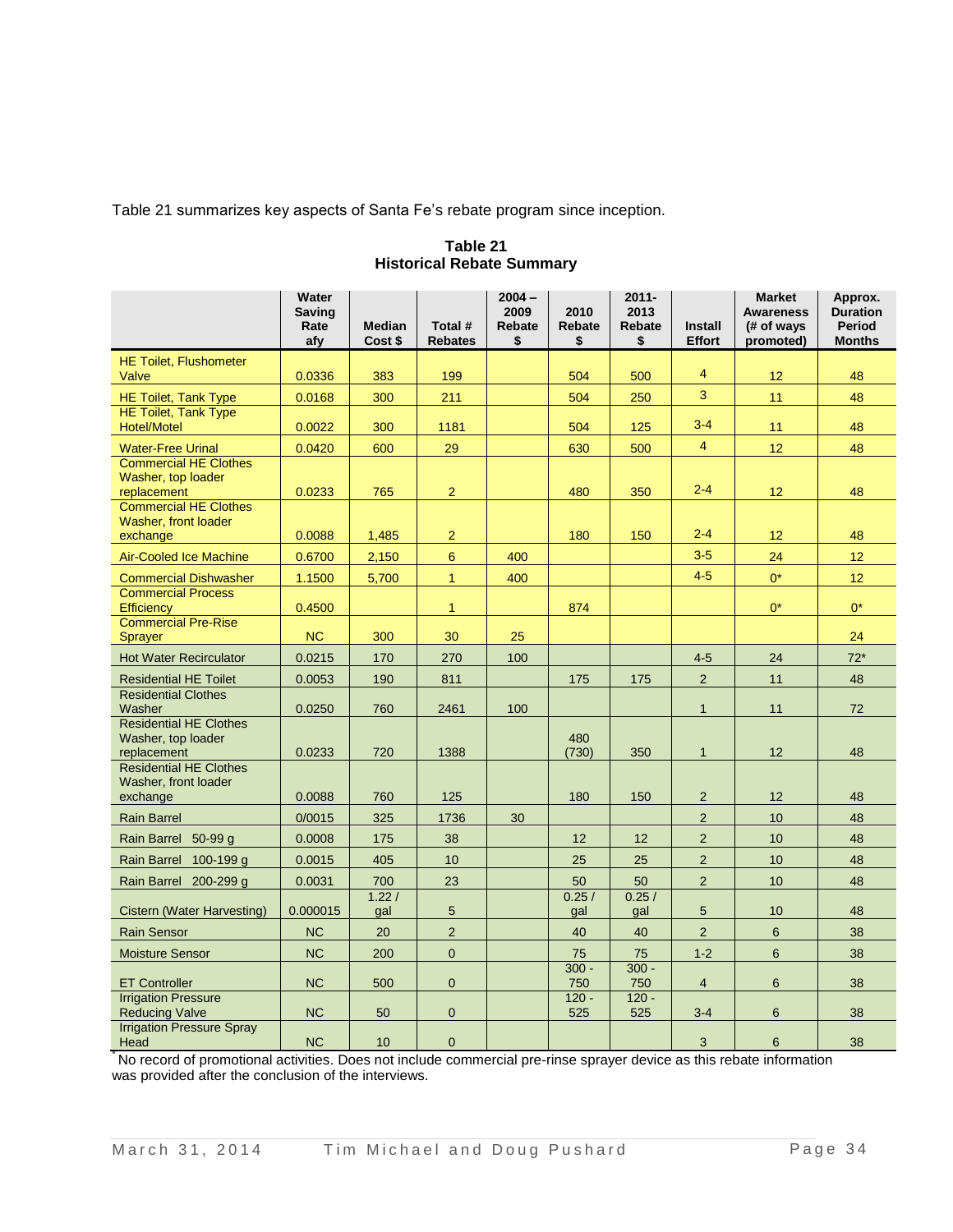## **2. The effectiveness of the rebate programs.**

- The overall City payback period is almost eight years, and for each device, ranges from less than one year to more than 34 years.
- The economic interests of the customer influence the acceptance of rebates.
- Reduced water consumption results in customer savings in monthly water, sewer, and taxes. At base water rates, customer cost is \$10.12 per 1,000 gallons of water, and 2.6 times this at the high water rate.
- For each device, customer payback period depends on the net device cost (price minus rebate), the water savings rate, and the value of water and sewer savings. Except for the water savings rate, these factors are different for the customer than for the City.
- Customer payback periods range from less than one year to more than 75 years at the base water rate. Paybacks are about one third of these values at the high water rate.
- Non-economic factors may affect acceptance of rebates.
- For commercial customers, the net cost does not explain the number of rebates.
- For commercial customers, it appears that a combination of low net cost and short payback period better explains the number of rebates.
- Tank-type toilets for hotels/motels are not explained by either low net cost or short payback. In discussions with the City, this seems to be explained by a large number of installations by a few establishments.
- For residential customers, the net cost may help explain the number of rebates. For example, for a high efficiency clothes washer, there is a correlation between net cost and number of rebates awarded. In 2010, the year the State also awarded rebates for these devices, 782 rebates were awarded. In the years 2004 to 2009, only 2,461, or a rate of about 400 per year, were awarded, and at a higher net cost.
- The net cost does not correlate with any of the outdoor rebates instituted in 2009. This must be explained by other factors.
- For residential rebates, larger numbers of rebates are associated with low net cost and short paybacks.
- For residential customers, low numbers of rebates are associated with high net cost and low paybacks.
- For residential customers, very few rebates were awarded for devices that had paybacks of more than 20 years with the exception of rain barrels.
- Those that do not fit this pattern have had rebates available for longer periods of time.
- Rebates for hot water recirculators were in place only from 2004 to 2009 and were not highly promoted but 270 were awarded.
- For commercial establishments, there is no apparent correlation between installation effort and number of rebates.
- For residential devices, with the exception of hot water recirculators, there seems to be some positive relationship between rebates and low installation effort.
- For residential devices, low promotional factors result in low numbers of rebates.
- For residential devices, the rebates that had the higher promotional factors had the highest number of rebates.
- For commercial devices, the relationship between promotional factors and the number of rebates is less clear.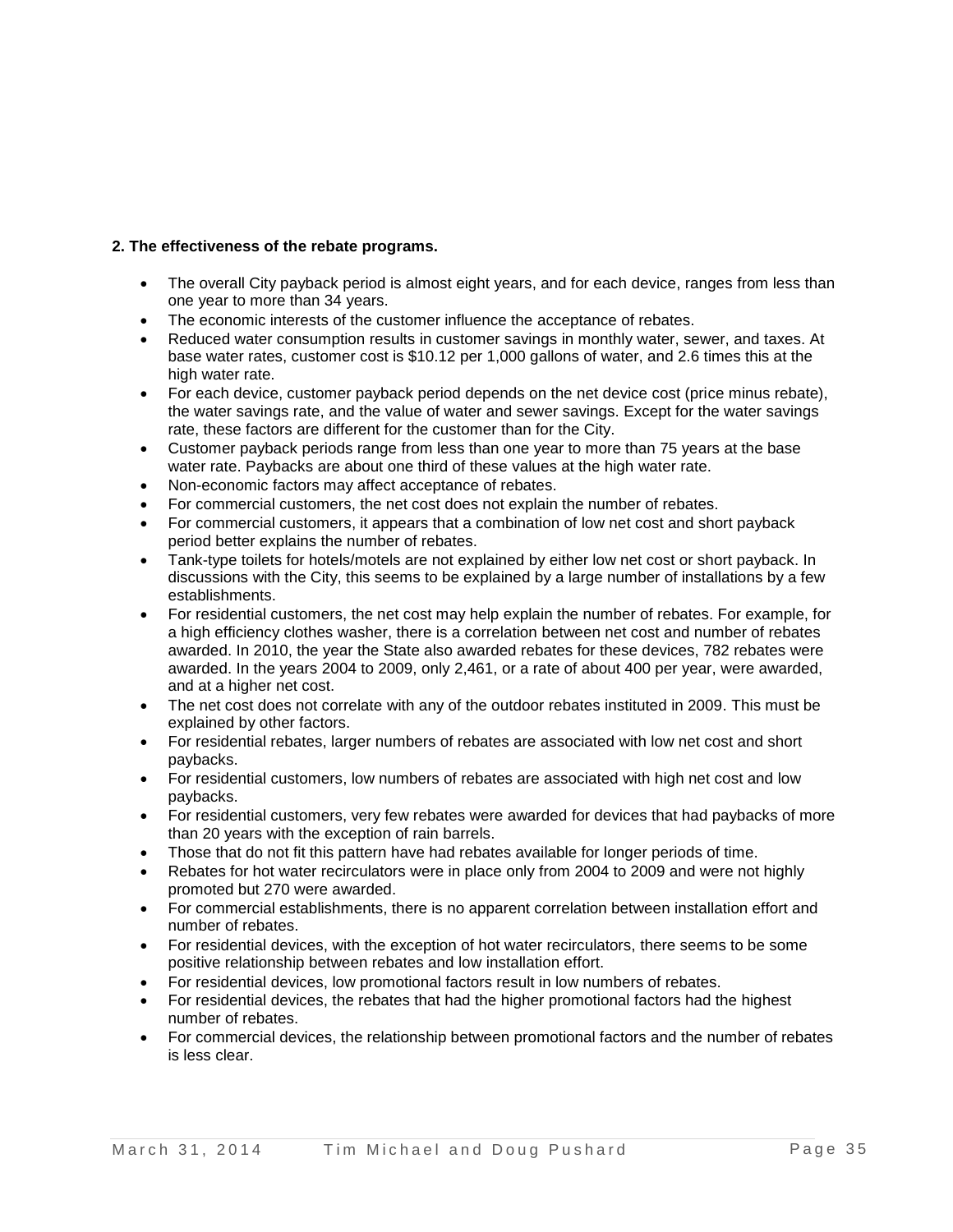- Based on the City water demand pattern, the Brian Hurd study published in Choice Magazine<sup>16</sup>, and the number of outdoor rebates, outdoor water savings may be useful in reducing peak demand.
- Factors such as device price, installation effort and duration and extent of promotion may influence customer acceptance of rebates.
- Excessively long payback periods for either the City or the customer may not be effective.

## **3. Recommendations**

 $\overline{a}$ 

The Santa Fe rebate program has been in place for more than a decade. Changes have been made to the list of devices, the customer classifications that can take advantage of rebates and the dollar amounts of the rebates. The current mechanism for modifying the rebate program is through City of Santa Fe City Council approval (i.e., city ordinance/resolution changes). This is a time-consuming process. A better approach may be to conduct an annual review of the prior year's results, the overall program objectives, expenditures and targets for the coming year.



- As shown in Figure 6, rebates that have a payback in excess of 50-years are not effective for the City or the customer.
- For commercial rebates, the ongoing, long-term operating cost savings may be an effective promotional message.
- Tentatively, it might be concluded that the most successful rebates for residential customers are at least one-half the cost of the device.
- It appears that current rebate amounts have been based largely on the value of City water savings, however, the value to the customer is also worth considering. The value to the City and the customer are both conveniently measured by the payback period.
- A balanced rebate, one that balances payback periods for both the City and the customer may be a useful tool.
- Rebates dollars need to be large enough to create demand.

<sup>16</sup> *Water-Conserving Attitudes and Landscape Choices in New Mexico*, Hurd, Brian H., in Choices, Volume 25, Issue 3, 3<sup>rd</sup> Quarter 2010. Found January 2014 at<http://www.choicesmagazine.org/magazine/article.php?article=146> and at [http://ageconsearch.umn.edu/bitstream/95759/2/Water-Conserving.pdf.](http://ageconsearch.umn.edu/bitstream/95759/2/Water-Conserving.pdf)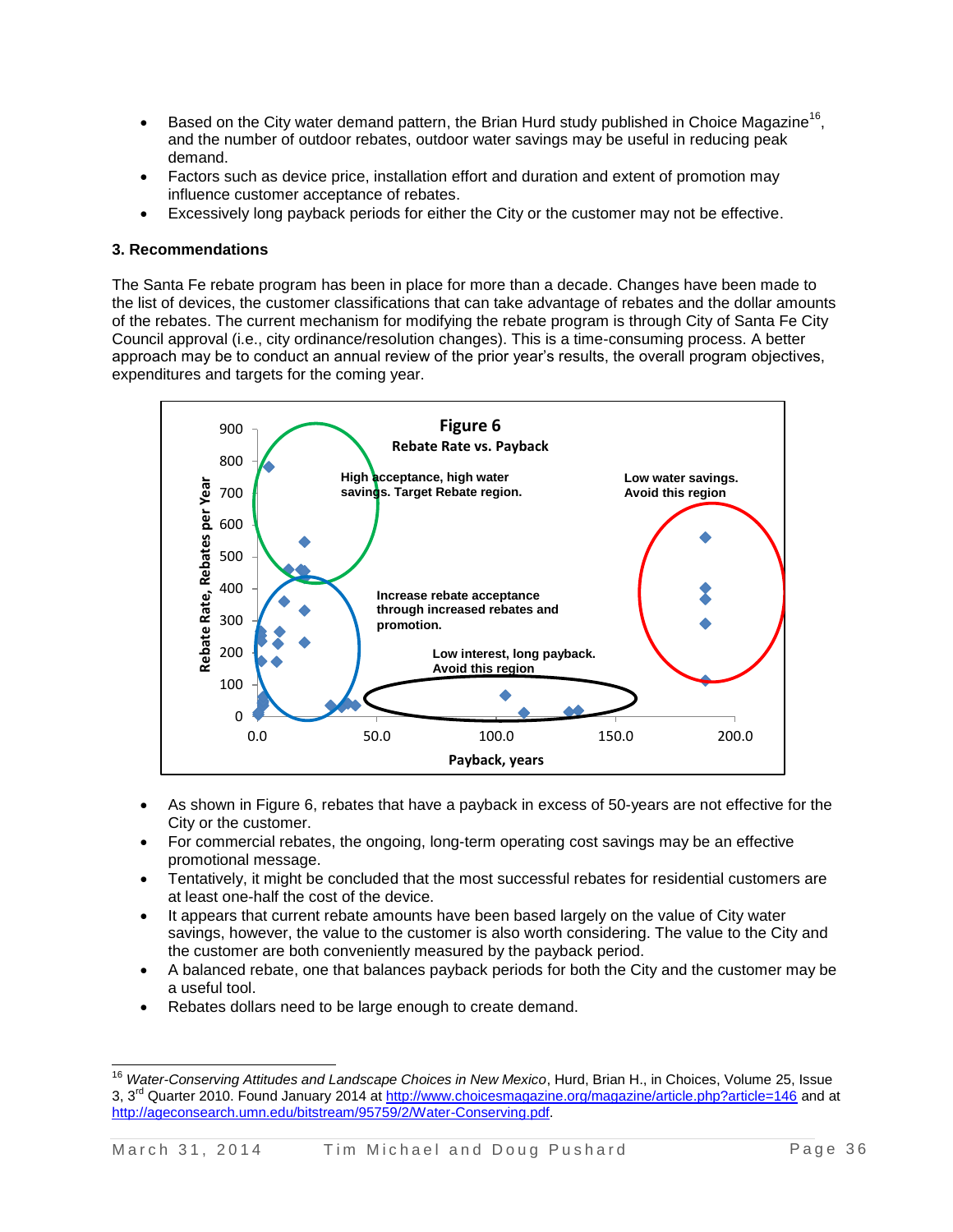The cost of a rebate program includes administrative and staff expenses as well as costs for processing rebate applications and advertising. Rebate programs are form-based systems that require the customer reporting and the water conservation staff to verification. Verification can require a few minutes to many hours including a site visit in some cases. The barrier to customers and the work requirement for staff are not investigated in this analysis, but do potentially impact the success of a program. If they were taken into account, administrative costs would increase the cost of the rebate program and extend the payoff periods for the City.

## **4. Further Investigations**

Water conservation cannot be entirely evaluated independently of other factors. Other factors also will affect water usage. Some of these are water rates, droughts, regulations, increased public awareness and economic conditions. This analysis is a starting point. Further investigations could include the following:

- Customer survey post installation to verify actual usage of the device rebated.
- Comparative analysis for the market penetration of specific devices by market sector.
- Tracking of hours to process rebates and inclusion of these costs in the overall costs to the City.
- Survey of sample market to better understand awareness versus promotional efforts.
- Better comparative data of the different types of promotion (e.g., city ads versus vendor ads).
- Investigation into the need for a constant source of rebate program funding.
- Investigation of income level and rebate award recipients to determine if low-income individuals are taking advantage of rebate programs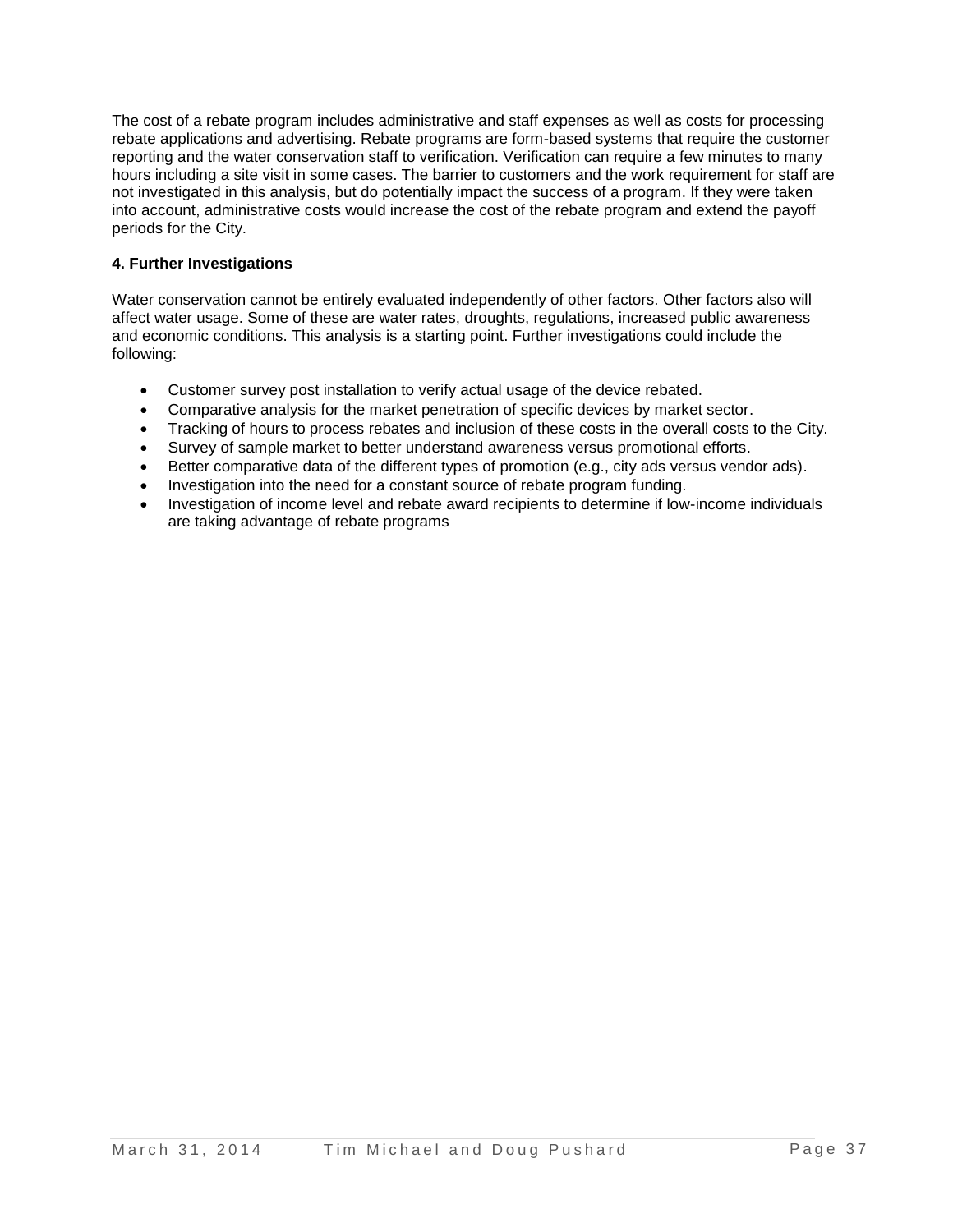#### **Acknowledgements**

This report would not have been possible without the commitment to water conservation by the City of Santa Fe and its current and past administrations and elected officials. This commitment includes the published documentation and records that are maintained as part of the rebate program.

The authors would like to acknowledge the contribution of a number of people. In particular we would like to acknowledge the assistance and editing of this document by Laurie Trevizo and Caryn Grosse of the City of Santa Fe Water Conservation Office. Others who have generously contributed comments and support during various phases of this document include Daniel Ransom, Stephen Wiman, Peter Balleau, Teri Thomson-Randall and John Hammerstrom. Stephen allowed us to use the conference room of Goodwater Company numerous times and provided a bottomless coffee pot, without which we would never have made it to the end. We appreciate the interest and encouragement by the members of the Water Conservation Committee and its chair, Councilor Peter Ives.

Although a number of people of contributed to this report, any errors or omissions are entirely the responsibility of the authors.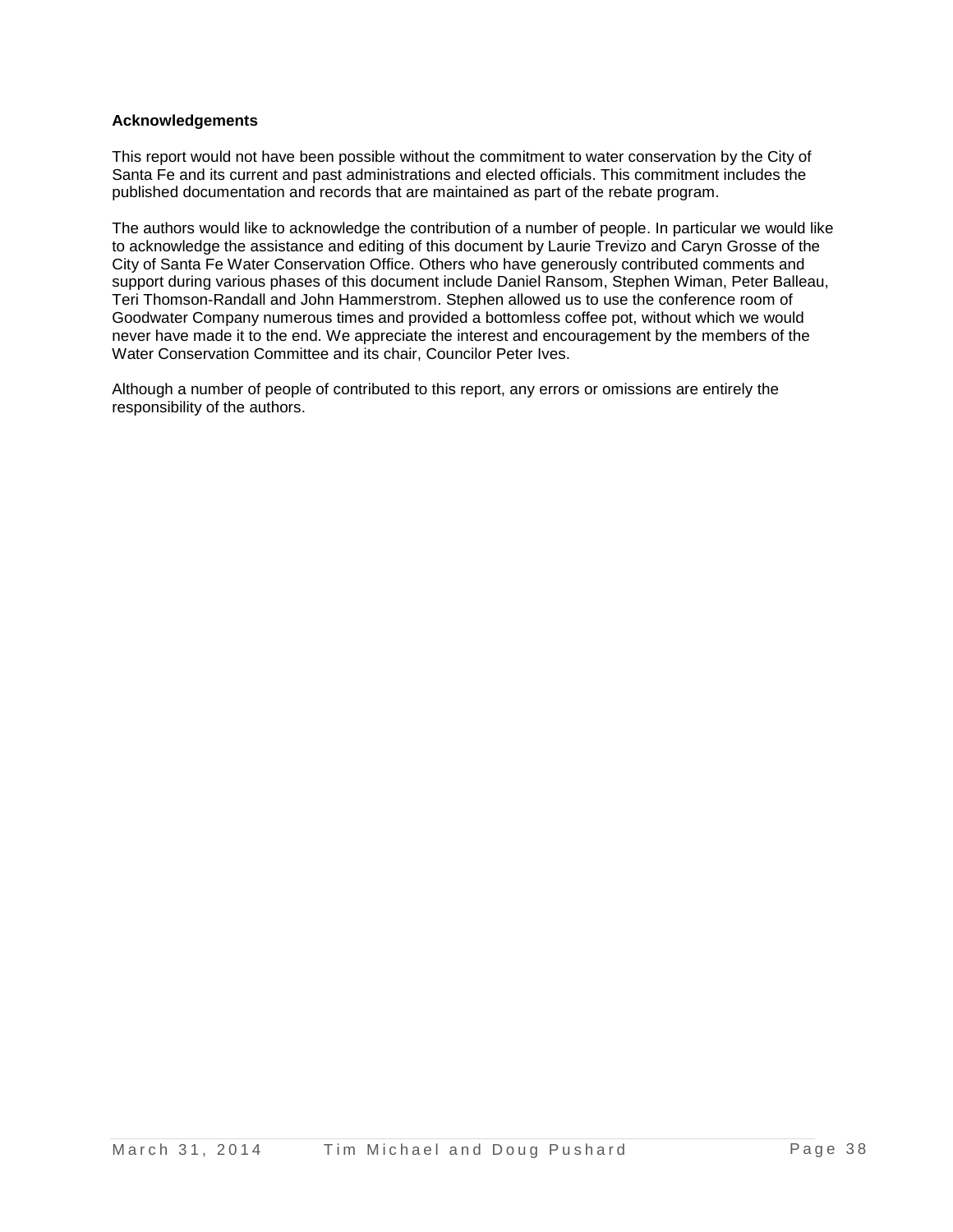## **Appendix I**

## **Glossary**

Balanced rebate – A rebate that attempts to balance the payback to both the Water Utility and the Customer.

Commercial process efficiency – A proposed water reduction improvement based on a City audit to a specific customer.

Cost of device (gross) – The total cost of the rebated device, without taxes.

Cost of device (net) – The cost of the device, excluding taxes, and minus the rebated amount.

Evapotranspiration (ET) irrigation controllers – A type of irrigation controller that adjusts the watering schedule automatically based on current climate conditions and plant watering needs.

GPCD - Is a standard measure of the annual per capita (per person) water use expressed in Gallons per Person per Day. It is typically total production of water divided by population of a given area.

High-efficiency toilets – The City of Santa Fe awards rebates based on EPA WaterSense standards for appliances, including toilets. A High-Efficiency toilet must meet current EPA High-Efficiency toilet standards. These standards change over time, reducing water use whereas newer toilets are brought to market (i.e. old toilets used to use 3+ gallons a flush (gpf), where new ones will use 1.28 gpf.

Hot water recirculator – A circulation pump added to the hot and cold water line that tries to keep hot water almost instant at the device. These devices save water by reducing the amount of cold water that typically goes down the drain prior to hot water being available. They use electricity and consequently water. To reduce water consumption these units can be equipped with timer or on/off switch to limit the time the pump is running; thereby saving water and electricity.

Payback period – The amount of time, typically expressed in years, it takes to recover the amount of money spent through ongoing savings.

Peak daily water consumption – A typical measure of a Water Utility to express maximum water produced for a given day. Generally it is expressed in either gallons or acre feet.

Pressure reducing valves – These are plumbing and irrigation valves designed to reduce incoming water pressure. Reducing incoming pressure saves water by reducing flow rate through the water lines. Generally domestic water pressure should be 60 – 80 PSI, where irrigation lines typically need no more than 20 – 30 PSI.

Water savings rate – This is a measure of how much water a specific device saves.

Water utility connection – This is customer of a City water utility that has a meter. It is a different measure than households (e.g. multiple households can have one meter) and a different measure than population. It is generally used in calculating household water use.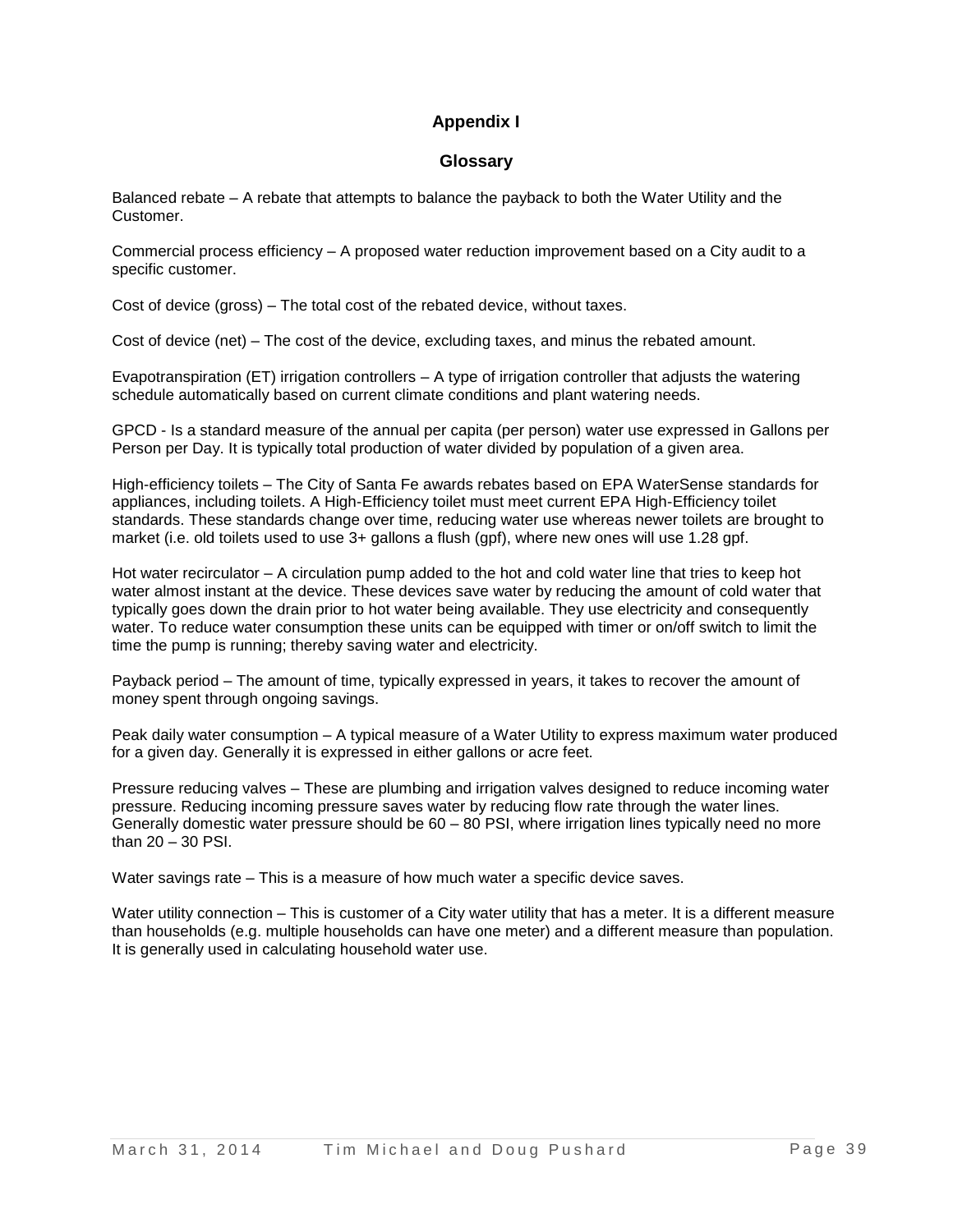## **Appendix II**

#### **Chronology of Rebate Programs**

As previously mentioned, Santa Fe has a long history of water conservation programs and rebates have figured in their programs since almost the very beginning. The City has done a good job of tracking and publishing the results of their water conservation efforts. The programs were changed or retired and replaced with a new one targeting new appliances or changing the dollars involved, but a rebate program has been in place every year since they were started in 2004. Provided below is a summary of the programs they have been in place over the years.

**2002, 2002** Annual Water Budget Requirements (adopted by Resolution 2002-55 and revised by Resolution 2003-106). All new construction served by the City water utility was required to implement stringent water conservation requirements and offset new demand through retrofitting high-use toilets, typically 3.5 or 5 gallons per flush (gpf) with low flush toilets (1.6 gpf) or by purchasing pre-1907 Middle Rio Grande surface water rights.

The City purchased 75 gallon rain barrels for distribution; 1,000 customers were able to purchase one rain barrel each for \$35, a significant savings from the actual cost of \$74.95. This program only lasted a few months before the supply of rain barrels was exhausted.

**2003** The City established the Water Budget Program, also known as the Toilet Retrofit Program, was created to track the number of toilet retrofits and accumulated water savings. Water credits were awarded to entities that have retrofitted toilets but have not designated the water credits to a future project.

**2004** The first rebate program was introduced and it included hot water recirculators (\$100), washing machines (\$100) and rain barrels (\$30). This program resulted in water savings of 67.26 acre/feet between 2004 and 2009, when this specific program ended.

**2005** The Water Rights Transfer Program ordinance modified the offset requirements for new development. The City code changed to require offsets with Middle Rio Grande surface water rights, transferred to the City, instead of toilet retrofits for commercial developments greater than 5 acre-feet and residential developments greater than 10 acre-feet.

2009 A 1998 analysis "Water Use in Santa Fe"<sup>17</sup> was updated to include additional customer sectors. These sectors (e.g. single-family, apartment, office, medical, religious, schools, parks) are used in creating development water budgets.

Water Demand Offset Requirements ordinance replaced the Annual Water Budget Requirements (Toilet Retrofit Program). Outstanding toilet retrofit credits were moved into the Water Bank as they are being redeemed. Components of this new code include:

- The development of a Water Budget and a Building Permit Requirement: Applicants are required to offset demand through dedication of water conservation credits or transferred water rights.
- City's Water Budget: Water managers are required to prepare annual accounting of current and projected supply and demand, and allocate water made available by water rights purchases, leases, and conservation measures to meet priorities, including affordable housing.
- City Water Bank: A water bank was established to account for water credits derived from conservation programs and water rights transfers to offset future demand. Some of the credits are available for purchase by developers or for allocation to City priorities.

l  $17$  The report, Water Use in Santa Fe (2009), is available on the City's website at: [www.santafenm.gov/document center/document/793](http://www.santafenm.gov/document_center/document/793‎)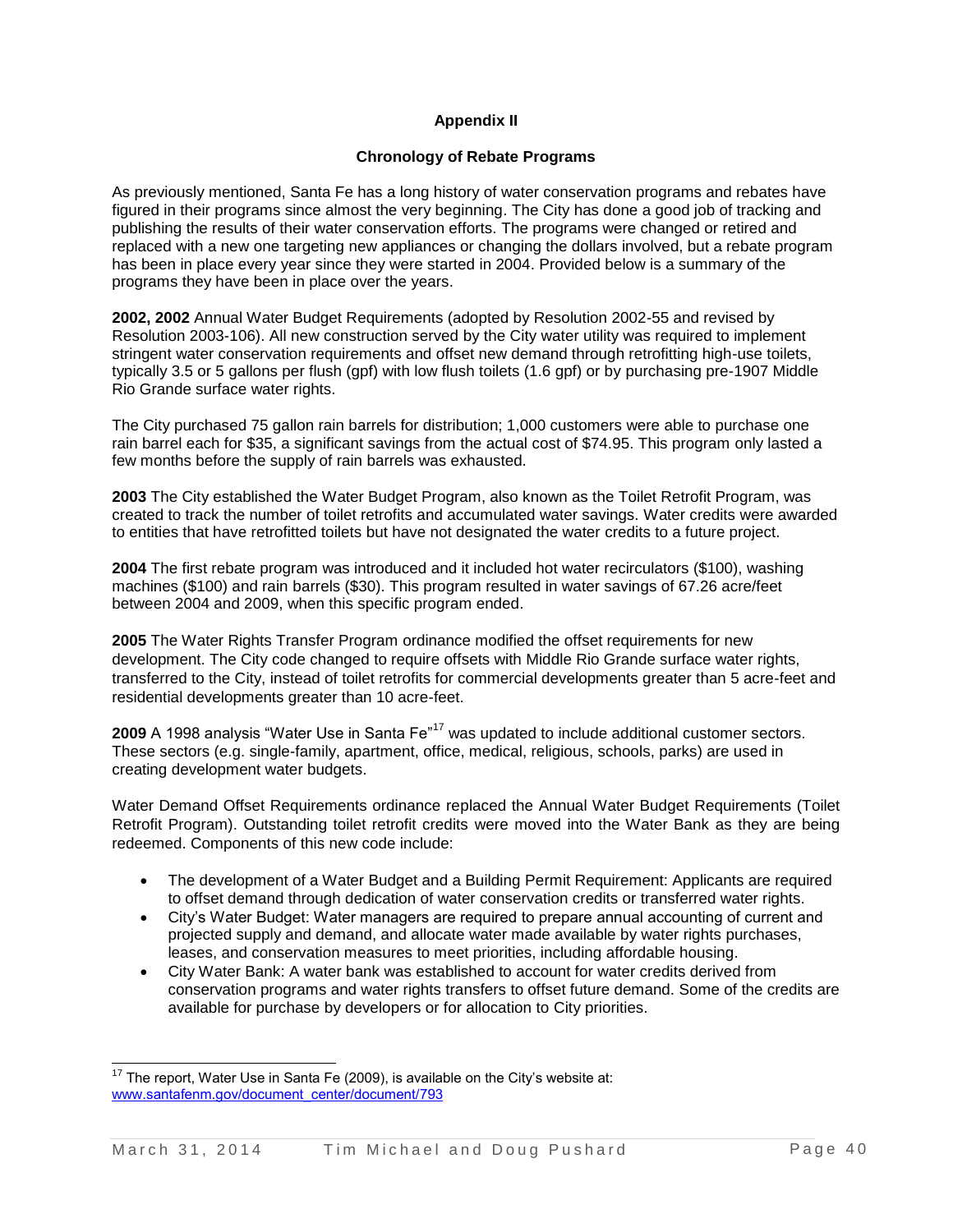- Conservation Credit Programs: credits generated by water conservation rebates and water conservation contracts.
- Water Rights Transfer Program: requires that new commercial development greater than 5 acrefeet and residential development greater than 10 acre-feet acquire and transfer water rights to City before obtaining building permit.

2009/55 authorizes the adoption of water conservation programs including rebates for outdoor water saving devices (Resolution 2009-55 modifies Section 25-2.11 SFCC 1987). This program provides rebates on Rain Sensors (\$40), Moisture Sensors (\$40), ET Controllers (1-6 \$300, 7-9 \$375, 10-12 \$450, 13-18 \$575, 19-24 \$750), Pressure Reducing Valves (3/4" \$120, 1" \$150, 1 ½" \$400, 2" \$525), Pressure Regulating Spray Nozzles (\$2), Precision Spray Nozzle (\$3), Pressure Regulating Spray Head (\$5), and Matched Precipitation Spray Rotors (\$5).

**2010** A new rebate program was instituted for which credits would now go into the Water Bank instead of the Water Budget Program. Rebates were offered for high-efficiency toilets (HET) (\$175/residential, \$504/ commercial), water free urinals (\$630), high-efficiency clothes washers (\$480), rain barrels (\$12-\$50 depending on size) and water harvesting systems (\$0.25/gallon), and for commercial process efficiency, resulting in 32.4626 acre/feet of conservation credits delivered to the Water Bank.

Note: The 2009 and 2010 rebate programs were funded in part with a grant from the American Recovery and Reinvestment Act of 2009. The program ended in July 2010 due to depletion of funds.

**2011** Beginning May 1, 2011, rebates were reinstated for high-efficiency toilets (HET) (\$175/ residential, \$125, \$250, or \$500/commercial depending on type), water free urinals (\$500), high-efficiency clothes washers (\$150 or \$350 depending on type), rain barrels (\$12-\$50 depending on size) and water harvesting systems (\$0.25/ gallon), and for commercial process efficiency, resulting in 9.0402 acre-feet of conservation credits delivered to the Water Bank.

**2012** Rebates for the same products and at the same values as 2011 were continued in 2012, resulting in 7.1504 acre-feet of conservation credits delivered to the Water Bank.

**2013** Rebates for the same products and at the same values as 2011 were continued in 2012, resulting in 6.6061 acre-feet of conservation credits delivered to the Water Bank.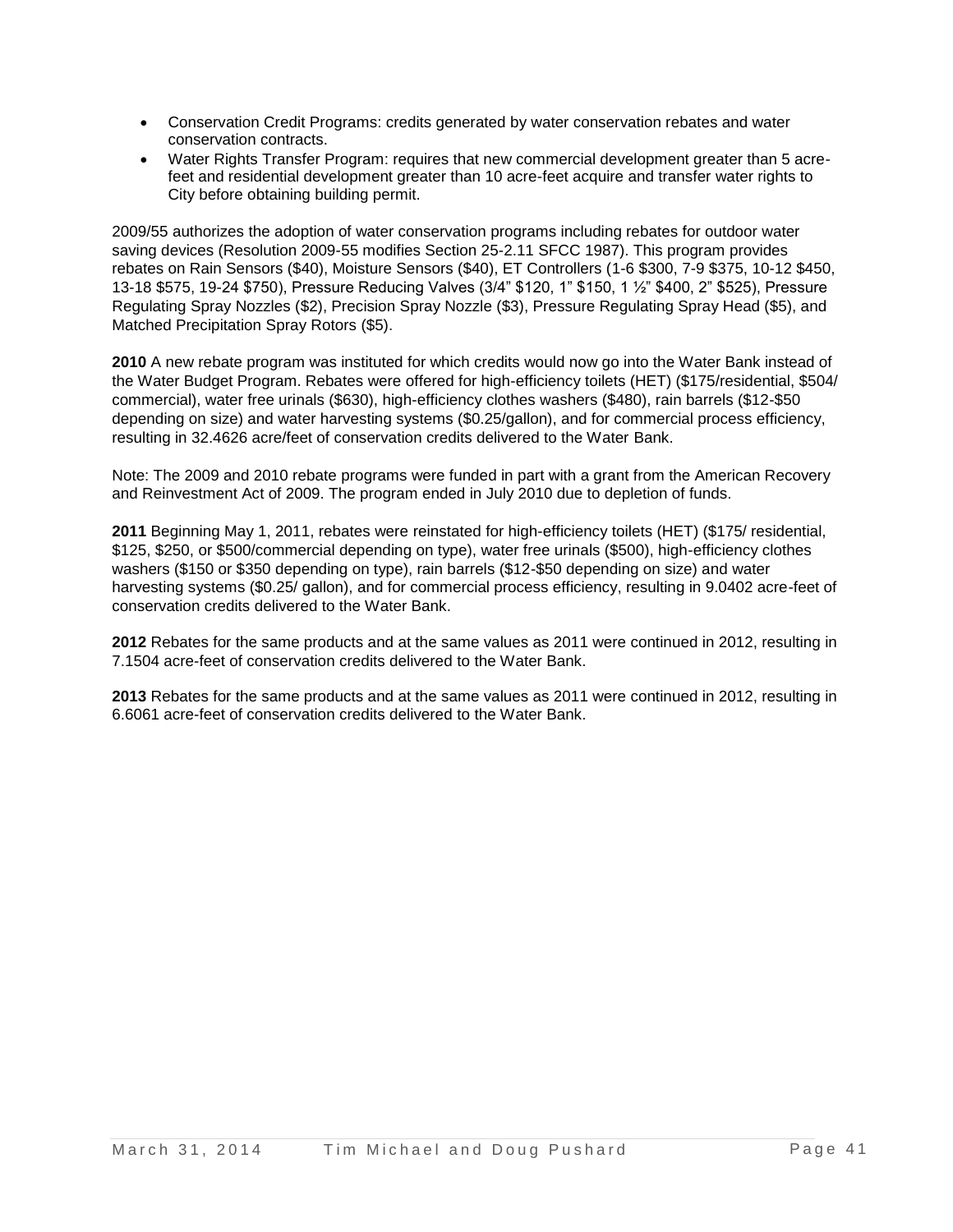## **Appendix III**

#### **Partial List of Santa Fe Water Conservation Ordinances and Resolutions**

- 1. Ordinance 1996 -16 Establishes Emergency Water Regulations
- 2. Ordinance 1996-20 Amends 1996-16
- 3. Ordinance 1996-30 Amends Stage 2 Implementation Plan of Emergency Water Regulations
- 4. Ordinance 1996-35 Amends Stage 2 Implementation Plan
- 5. Ordinance 1997-17 Comprehensive Water Conservation Ordinance
- 6. Ordinance 2000-30 Amends 1996-20 with surcharges, restrictions and fines
- 7. Ordinance 2002-17 Amends Stage 2 and Stage 3 Implementation plans
- 8. Resolution 2002-25 Establishes the Santa Fe Water Conservation Committee
- 9. Ordinance 2002-26 Added Stage 5, ordinance rescinded July  $10^{th}$
- 10. Ordinance 2002-55 Establishes requirement for developers to bring water offsets
- 11. Ordinance 2002-106 Amends 2002-55
- 12. Ordinance 2003-12 Amends Irrigation restrictions on parks, schools and athletic fields
- 13. Ordinance 2006-53 Amends Emergency Water Regulations changing to Orange and Red
- 14. Ordinance 2008-50 Discontinues Rainwater Harvesting Rebate Program
- 15. Resolution 2009-55 Establishes Outdoor Irrigation Rebate Program
- 16. Ordinance 2010-17 Adopts Landscape Irrigation Design Standard as guidelines
- 17. Ordinance 2010-78 Broadens the rebate program to Home Owner Associations under certain conditions
- 18. Ordinance 2011-37 Landscape ordinance, passed and is part of Land Use Code 14-8.8
- 19. Ordinance 2011-38 Amends to Authorize Suspension of Santa Fe River Target Flows
- 20. Ordinance 2013-27 Amends code to provide rebates to commercial accounts to lower their water consumption
- 21. Resolution 2013-52 A Resolution in support of "A Water Conservation Campaign Focusing on Voluntary Outdoor Irrigation"
- 22. City of Santa Fe Plant List Referenced in the Land Use code and maintained by the Parks **Department**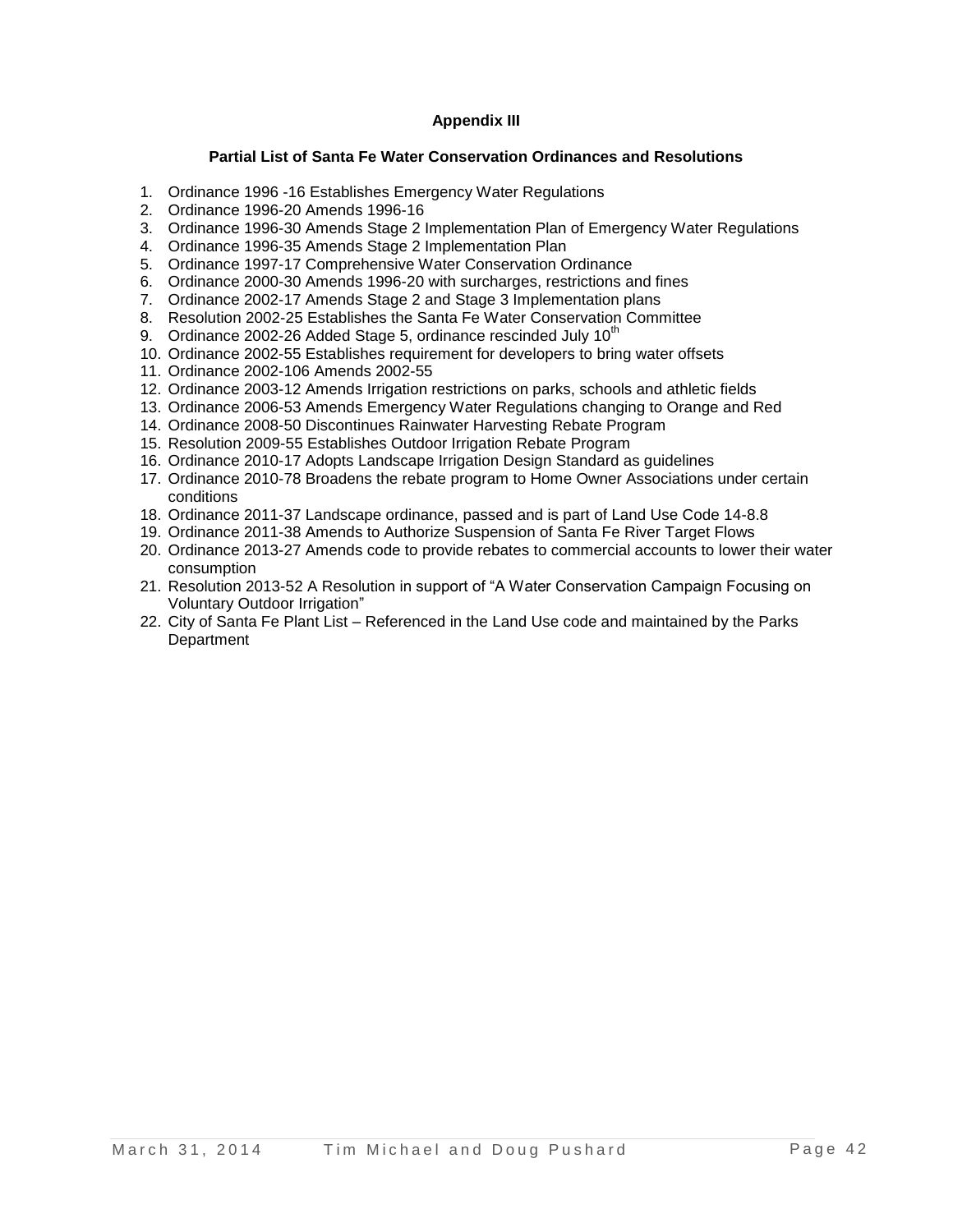## **Appendix IV**

#### **Current Santa Fe Rebates**

|                | Rebate for<br>(Device or Technology)                                                                                                         | C, R,<br>Or<br><b>Both</b> <sup>a</sup>           | Rebate<br>Amount<br>S             |
|----------------|----------------------------------------------------------------------------------------------------------------------------------------------|---------------------------------------------------|-----------------------------------|
|                | <b>High-Efficiency Clothes Washer</b><br>Top-Load Machine <sup>b</sup><br>Front-Load Machine <sup>c</sup>                                    | <b>Both</b><br><b>Both</b>                        | 350<br>150                        |
| Indoor         | High-Efficiency Toilet (HET)<br>Residential<br><b>Commercial Hotel/Motel</b><br><b>Commercial Tank-Type</b><br><b>Commercial Flushometer</b> | R<br>C<br>C<br>C                                  | 175<br>125<br>250<br>500          |
|                | Water-Free Urinal<br><b>Commercial Process Efficiency</b>                                                                                    | <b>Both</b><br>C                                  | 500<br>Site-specific              |
| <b>Dutdoor</b> | <b>Rainwater Harvesting</b><br>Rain Barrel 50-99 gallon<br>Rain Barrel 100-199 gallon<br>Rain Barrel 200-299 gallon<br>Cistern               | <b>Both</b><br><b>Both</b><br><b>Both</b><br>Both | 12<br>25<br>50<br>0.25 per gallon |

 $a^2$ Rebates available to commercial accounts (C), residential accounts (R), or both. **PReplacement of top loading washer with a higher-efficiency washer** 

<sup>c</sup> Replacement of a front loading washer with a higher-efficiency washer

Rebate applicants must be water customers of the City of Santa Fe Water Division. Rebates are for the exchange of existing devices to more efficient technologies, and do not apply to purchases for new homes or new construction and development.

- 1. All appliances and fixtures must be purchased after May 1, 2011
- 2. Applicants must be a City of Santa Fe Water customer with an account in their name at the service address where the appliance or fixture is installed and at time of purchase.
- 3. Only original receipt(s) will be accepted. Applications submitted with photocopy receipt(s) will be denied.

The City expanded the Rebate program to include Home Owner Associations and Condo Boards (special terms and conditions apply).

General guidance on rebates is at [http://savewatersantafe.com/rebates/.](http://savewatersantafe.com/rebates/)

Links to rebate application forms:

High-Efficiency Clothes Washer [http://savewatersantafe.com/wp-content/uploads/2012/10/clothes\\_washer\\_application\\_2013.pdf](http://savewatersantafe.com/wp-content/uploads/2012/10/clothes_washer_application_2013.pdf)

High-Efficiency Toilet

[http://savewatersantafe.com/wp-content/uploads/2012/10/het\\_application\\_2013.pdf](http://savewatersantafe.com/wp-content/uploads/2012/10/het_application_2013.pdf)

Water Free Urinal

[http://savewatersantafe.com/wp-content/uploads/2012/10/urinal\\_application\\_2013.pdf](http://savewatersantafe.com/wp-content/uploads/2012/10/urinal_application_2013.pdf)

Rainwater Harvesting

[http://savewatersantafe.com/wp-content/uploads/2012/10/water\\_harvesting\\_application\\_2013.pdf](http://savewatersantafe.com/wp-content/uploads/2012/10/water_harvesting_application_2013.pdf)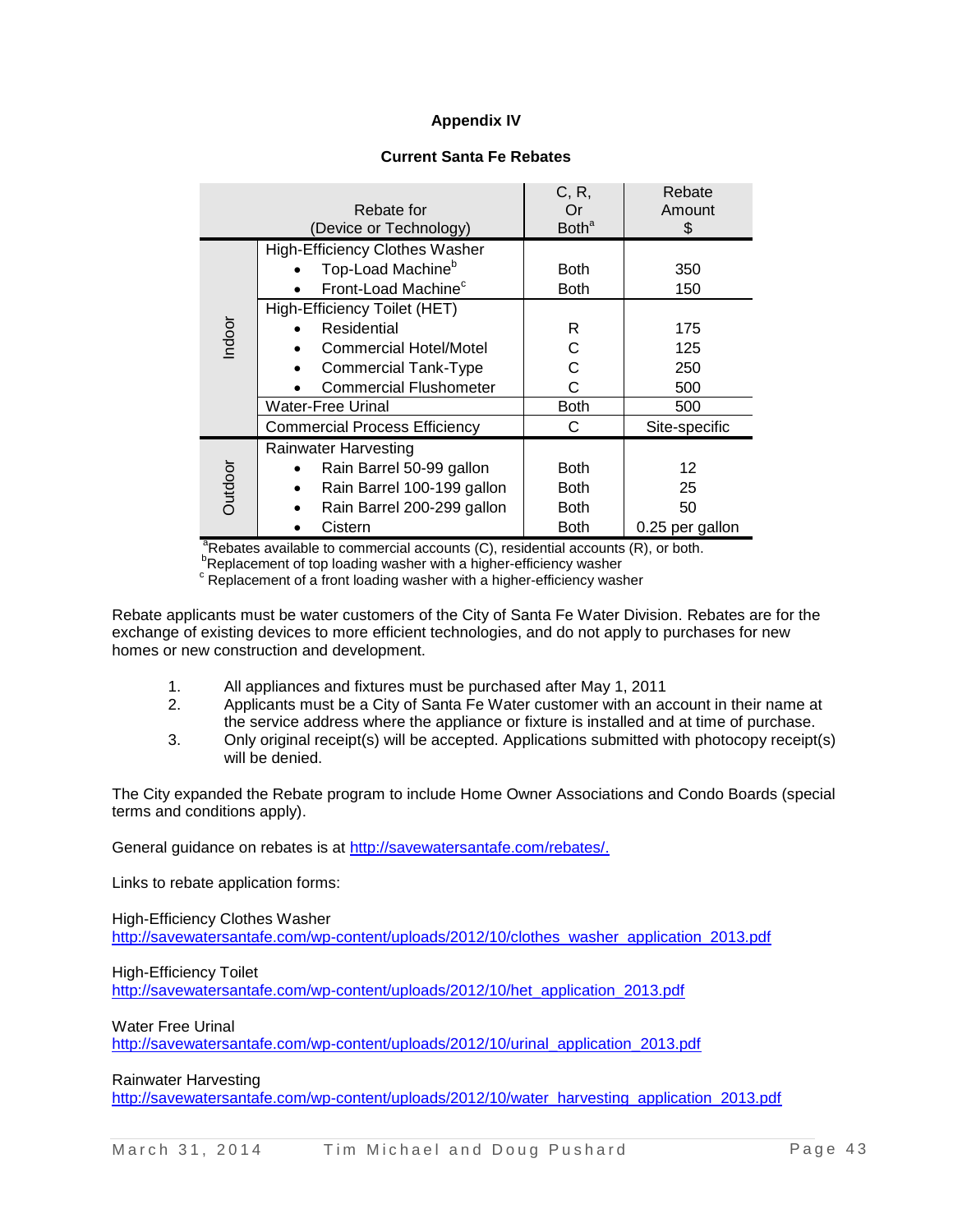## **Appendix V**

## **Number of Rebates by Device and Year**

| Rebate                                                       | Year $\rightarrow$ | 2004                   | 2005           | 2006           | 2007      | 2008         | 2009      | 2010           | 2011           | 2012           | 2013           | <b>Total</b>   |
|--------------------------------------------------------------|--------------------|------------------------|----------------|----------------|-----------|--------------|-----------|----------------|----------------|----------------|----------------|----------------|
| <b>Commercial HE Toilet, Flushometer</b>                     | <b>NA</b>          | <b>NA</b>              | <b>NA</b>      | <b>NA</b>      | <b>NA</b> | <b>NA</b>    | 197       | $\overline{2}$ | $\overline{0}$ | $\overline{0}$ | 199            |                |
| Commercial HE Toilet, Tank Type not in<br><b>Hotel/Motel</b> |                    |                        | <b>NA</b>      | <b>NA</b>      | <b>NA</b> | <b>NA</b>    | <b>NA</b> | 192            | 13             | 6              | $\mathbf{1}$   | 212            |
| Commercial HE Toilet, Tank Type in Hotel/Motel               |                    | <b>NA</b><br><b>NA</b> | <b>NA</b>      | <b>NA</b>      | <b>NA</b> | <b>NA</b>    | <b>NA</b> | 459            | 461            | $\overline{0}$ | 361            | 1281           |
| <b>Water-Free Urinal</b>                                     |                    | <b>NA</b>              | <b>NA</b>      | <b>NA</b>      | <b>NA</b> | <b>NA</b>    | <b>NA</b> | 24             | 5              | $\Omega$       | $\Omega$       | 29             |
| Commercial HE Clothes Washer, Top Loader                     |                    |                        |                |                |           |              |           |                |                |                |                |                |
| replacement<br>Commercial HE Clothes Washer, Front Loader    |                    | <b>NA</b>              | <b>NA</b>      | <b>NA</b>      | <b>NA</b> | <b>NA</b>    | <b>NA</b> | $\overline{2}$ | $\mathbf{0}$   | $\overline{0}$ | $\overline{0}$ | $\overline{2}$ |
| exchange                                                     |                    | <b>NA</b>              | <b>NA</b>      | <b>NA</b>      | <b>NA</b> | <b>NA</b>    | <b>NA</b> | $\overline{2}$ | $\mathbf{0}$   | $\overline{0}$ | $\overline{0}$ | $\overline{2}$ |
| <b>Air-Cooled Ice Machine</b>                                |                    | $\overline{0}$         | $\overline{0}$ | $\overline{1}$ | 5         | <b>NA</b>    | <b>NA</b> | $\overline{0}$ | $\overline{0}$ | $\overline{0}$ | $\overline{0}$ | 6              |
| <b>Commercial Dishwasher</b>                                 |                    | $\mathbf{0}$           | $\mathbf{0}$   | $\mathbf{1}$   | $\Omega$  | <b>NA</b>    | <b>NA</b> | $\Omega$       | $\mathbf{0}$   | $\mathbf{0}$   | $\overline{0}$ | $\mathbf{1}$   |
| <b>Commercial Process Efficiency</b>                         |                    | <b>NA</b>              | <b>NA</b>      | <b>NA</b>      | <b>NA</b> | <b>NA</b>    | <b>NA</b> | $\mathbf{1}$   | $\overline{0}$ | $\mathbf 0$    | $\mathbf 0$    | $\mathbf{1}$   |
| <b>Commercial Pre-Rinse Sprayer</b>                          |                    | <b>NA</b>              | <b>NA</b>      | $\overline{4}$ | 26        | <b>NA</b>    | <b>NA</b> | <b>NA</b>      | <b>NA</b>      | <b>NA</b>      | <b>NA</b>      | 30             |
| <b>Hot Water Recirculator</b>                                |                    | 60                     | 46             | 33             | 49        | 34           | 43        | <b>NA</b>      | <b>NA</b>      | <b>NA</b>      | <b>NA</b>      | 265            |
| <b>Residential HE Toilet</b>                                 | <b>NA</b>          | <b>NA</b>              | <b>NA</b>      | <b>NA</b>      | <b>NA</b> | <b>NA</b>    | 236       | 174            | 254            | 267            | 931            |                |
| <b>Residential Clothes Washer, Unspecified</b>               | 217                | 339                    | 434            | 456            | 556       | 460          | <b>NA</b> | <b>NA</b>      | <b>NA</b>      | <b>NA</b>      | 2,462          |                |
| Residential HE Clothes Washer, Top Loader<br>replacement     |                    |                        | <b>NA</b>      | <b>NA</b>      | <b>NA</b> | <b>NA</b>    | <b>NA</b> | 782            | 266            | 228            | 172            | 1.448          |
| Residential HE Clothes Washer, Front Loader<br>exchange      |                    |                        | <b>NA</b>      | <b>NA</b>      | <b>NA</b> | <b>NA</b>    | <b>NA</b> | 35             | 35             | 41             | 30             | 141            |
| Rain Barrel, Unspecified                                     |                    | 541                    | 286            | 403            | 368       | 113          | $\Omega$  | <b>NA</b>      | <b>NA</b>      | <b>NA</b>      | <b>NA</b>      | 1,711          |
| Rain Barrel, 50-99 gallon                                    |                    | <b>NA</b>              | <b>NA</b>      | <b>NA</b>      | <b>NA</b> | <b>NA</b>    | <b>NA</b> | 15             | $\overline{4}$ | 12             | 67             | 98             |
| Rain Barrel, 100-199 gallon                                  |                    | <b>NA</b>              | <b>NA</b>      | <b>NA</b>      | <b>NA</b> | <b>NA</b>    | <b>NA</b> | 5              | $\overline{2}$ | 3              | $\overline{2}$ | 12             |
| Rain Barrel, 200-299 gallon                                  |                    | <b>NA</b>              | <b>NA</b>      | <b>NA</b>      | <b>NA</b> | <b>NA</b>    | <b>NA</b> | 19             | $\overline{2}$ | $\mathbf{1}$   | $\overline{2}$ | 24             |
| <b>Water Harvesting (Cistern)</b>                            |                    | <b>NA</b>              | <b>NA</b>      | <b>NA</b>      | <b>NA</b> | <b>NA</b>    | <b>NA</b> | $\overline{2}$ | $\overline{2}$ | $\mathbf{1}$   | 3              | 8              |
| <b>Rain Sensor</b>                                           |                    |                        | <b>NA</b>      | <b>NA</b>      | <b>NA</b> | <b>NA</b>    | <b>NA</b> | $\overline{0}$ | $\overline{0}$ | $\mathbf{1}$   | <b>NA</b>      | $\mathbf{1}$   |
| <b>Moisture Sensor</b>                                       |                    |                        | <b>NA</b>      | <b>NA</b>      | <b>NA</b> | <b>NA</b>    | <b>NA</b> | $\overline{0}$ | $\overline{0}$ | $\overline{0}$ | <b>NA</b>      | $\mathbf{0}$   |
| <b>Evapotranspiration Controller</b>                         |                    |                        | <b>NA</b>      | <b>NA</b>      | <b>NA</b> | <b>NA</b>    | <b>NA</b> | $\overline{0}$ | $\mathbf{0}$   | $\Omega$       | <b>NA</b>      | $\mathbf{0}$   |
| <b>Press Reducing Valve</b>                                  |                    |                        | <b>NA</b>      | <b>NA</b>      | <b>NA</b> | <b>NA</b>    | <b>NA</b> | $\Omega$       | $\mathbf{0}$   | $\overline{0}$ | <b>NA</b>      | $\mathbf{0}$   |
| <b>Other Outdoor Devices</b>                                 |                    |                        | <b>NA</b>      | <b>NA</b>      | <b>NA</b> | <b>NA</b>    | <b>NA</b> | $\Omega$       | $\overline{0}$ | $\overline{0}$ | <b>NA</b>      | $\overline{0}$ |
| <b>Commercial Total</b>                                      |                    | $\overline{0}$         | $\overline{0}$ | 6              | 31        | $\mathbf{0}$ | $\Omega$  | 877            | 481            | 6              | 362            | 1,763          |
| <b>Residential Total</b>                                     |                    | 818                    | 671            | 870            | 873       | 703          | 503       | 1094           | 485            | 541            | 543            | 6,869          |
| <b>Annual Total</b>                                          |                    | 818                    | 671            | 876            | 904       | 703          | 503       | 1971           | 966            | 547            | 905            | 8,864          |

\*NA indicates that rebates were not available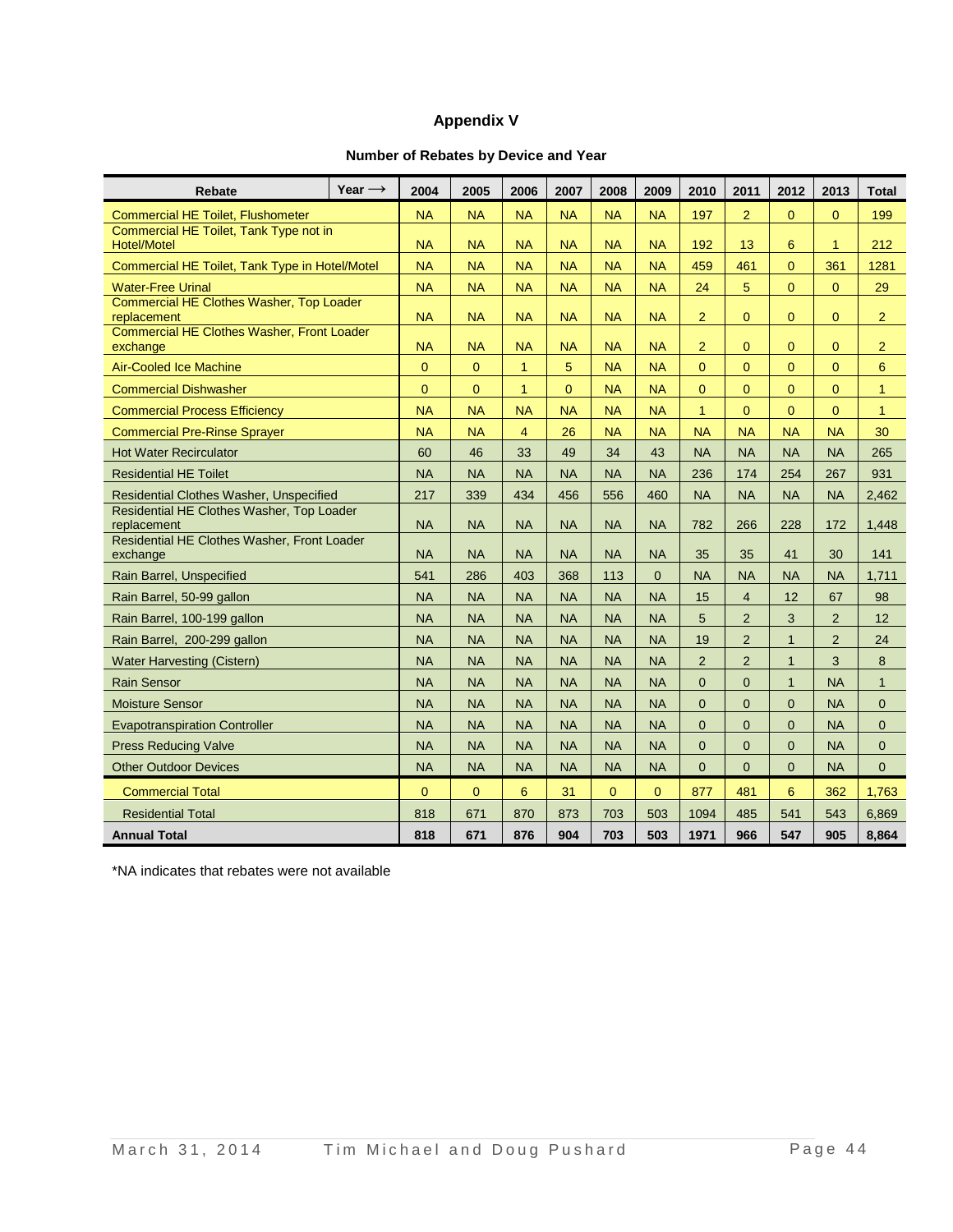## **Appendix VI**

# **Summary Table**

|                       |                                                                        |              | Low<br>Water<br>Cost | High<br>Water<br>Cost | Low                 | High                |                   | Median                |              |                |                       | Promo           |                      |                      |                   |                   |
|-----------------------|------------------------------------------------------------------------|--------------|----------------------|-----------------------|---------------------|---------------------|-------------------|-----------------------|--------------|----------------|-----------------------|-----------------|----------------------|----------------------|-------------------|-------------------|
|                       | Device                                                                 | Year         | \$/1000<br>qal       | \$/1000<br>qal        | Water<br>Cost \$/af | Water<br>Cost \$/af | <b>WSR</b><br>afy | Price<br>$\mathbb{S}$ | Rebate<br>\$ | Net Cost<br>\$ | Payback<br><b>yrs</b> | Duration<br>mos | Promo<br>Ways        | Promo<br>Factor      | <b>Difficulty</b> | Number<br>Rebates |
| No.<br>$\overline{1}$ | Commercial Low-flow Pre-Rinse Sprayer                                  | 2006         | 4.09                 | 19.09                 | 1333                | 6,220               | 0.1590            | 300                   | 25           | 275            | 0.28                  | 12              |                      |                      |                   | $\overline{4}$    |
| $\overline{2}$        | Commercial Low-flow Pre-Rinse Sprayer                                  | 2007         | 4.09                 | 19.09                 | 1,333               | 6,220               | 0.1590            | 300                   | 25           | 275            | 0.28                  | 12              |                      |                      |                   | 26                |
| 3                     | Commercial Flushometer Valve High Efficiency Toilet                    | 2010         | 4.79                 | 17.14                 | 1,561               | 5,585               | 0.0336            | 383                   | 504          | $-121$         | $-0.64$               | 12              | 12                   | 144                  | $\overline{4}$    | 197               |
| 4                     | Commercial Flushometer Valve High Efficiency Toilet                    | 2011         | 5.18                 | 18.55                 | 1,688               | 6,045               | 0.0336            | 383                   | 500          | $-117$         | $-0.58$               | 24              | 12                   | 288                  | $\overline{4}$    | $\overline{2}$    |
| 5                     | Commercial Flushometer Valve High Efficiency Toilet                    | 2012         | 5.60                 | 20.07                 | 1.825               | 6,540               | 0.0336            | 383                   | 500          | $-117$         | $-0.53$               | 36              | 12                   | 432                  | $\overline{4}$    | $\Omega$          |
| 6                     | Commercial Flushometer Valve High Efficiency Toilet                    | 2013         | 6.02                 | 21.72                 | 1,962               | 7,077               | 0.0336            | 383                   | 500          | $-117$         | $-0.49$               | 48              | 12                   | 576                  | $\overline{4}$    | $\mathbf 0$       |
| $\overline{7}$        | Commercial Tank Type High Efficiency Toilet                            | 2010         | 4.79                 | 17.14                 | 1,561               | 5,585               | 0.0336            | 300                   | 504          | $-204$         | $-1.09$               | 12              | 11                   | 132                  | 3                 | 192               |
| 8                     | Commercial Tank Type High Efficiency Toilet                            | 2011         | 5.18                 | 18.55                 | 1,688               | 6,045               | 0.0168            | 300                   | 250          | 50             | 0.49                  | 24              | 11                   | 264                  | 3                 | 13                |
| 9                     | Commercial Tank Type High Efficiency Toilet                            | 2012         | 5.60                 | 20.07                 | 1,825               | 6,540               | 0.0168            | 300                   | 250          | 50             | 0.46                  | 36              | 11                   | 396                  | 3                 | 6                 |
| 10                    | Commercial Tank Type High Efficiency Toilet                            | 2013         | 6.02                 | 21.72                 | 1,962               | 7,077               | 0.0168            | 300                   | 250          | 50             | 0.42                  | 48              | 11                   | 528                  | 3                 | $\overline{1}$    |
| 11                    | Commercial Hotel/Motel High Efficiency Toilet                          | 2010         | 4.79                 | 17.14                 | 1,561               | 5,585               | 0.0336            | 300                   | 504          | $-204$         | $-1.09$               | 12              | 11                   | 132                  | 3                 | 459               |
| 12                    | Commercial Hotel/Motel High Efficiency Toilet                          | 2011         | 5.18                 | 18.55                 | 1,688               | 6,045               | 0.0022            | 300                   | 125          | 175            | 13.16                 | 24              | 11                   | 264                  | 3                 | 461               |
| 13                    | Commercial Hotel/Motel High Efficiency Toilet                          | 2012         | 5.60                 | 20.07                 | 1.825               | 6,540               | 0.0022            | 300                   | 125          | 175            | 12.16                 | 36              | 11                   | 396                  | 3                 | $\mathbf 0$       |
| 14                    | Commercial Hotel/Motel High Efficiency Toilet                          | 2013         | 6.02                 | 21.72                 | 1962                | 7,077               | 0.0022            | 300                   | 125          | 175            | 11.24                 | 48              | 11                   | 528                  | 3                 | 361               |
| 15                    | Commercial Water-Free Urinal                                           | 2010         | 4.79                 | 17.14                 | 1,561               | 5,585               | 0.0420            | 600                   | 630          | $-30$          | $-0.13$               | 12              | 12                   | 144                  | $\overline{4}$    | 24                |
| 16                    | <b>Commercial Water-Free Urinal</b>                                    | 2011         | 5.18                 | 18.55                 | 1.688               | 6,045               | 0.0420            | 600                   | 500          | 100            | 0.39                  | 24              | 12                   | 288                  | $\overline{4}$    | 5                 |
| 17                    | <b>Commercial Water-Free Urinal</b>                                    | 2012         | 5.60                 | 20.07                 | 1.825               | 6,540               | 0.0420            | 600                   | 500          | 100            | 0.36                  | 36              | 12                   | 432                  | $\overline{4}$    | $\Omega$          |
| 18                    | <b>Commercial Water-Free Urinal</b>                                    | 2013         | 6.02                 | 21.72                 | 1,962               | 7,077               | 0.0420            | 600                   | 500          | 100            | 0.34                  | 48              | 12                   | 576                  | $\overline{4}$    | $\mathbf 0$       |
| 19                    | Commercial Top Load Clothes Washer Replacement                         | 2010         | 4.79                 | 17.14                 | 1,561               | 5,585               | 0.0233            | 765                   | 480          | 285            | 2.19                  | 12              | 12                   | 144                  | 3                 | $\overline{2}$    |
| 20                    | Commercial Top Load Clothes Washer Replacement                         | 2011         | 5.18                 | 18.55                 | 1,688               | 6,045               | 0.0233            | 765                   | 350          | 415            | 2.95                  | 24              | 12                   | 288                  | 3                 | $\mathbf 0$       |
| 21                    | Commercial Top Load Clothes Washer Replacement                         | 2012         | 5.60                 | 20.07                 | 1.825               | 6.540               | 0.0233            | 765                   | 350          | 415            | 2.72                  | 36              | 12                   | 432                  | 3                 | $\mathbf 0$       |
| 22                    | Commercial Top Load Clothes Washer Replacement                         | 2013         | 6.02                 | 21.72                 | 1,962               | 7,077               | 0.0233            | 765                   | 350          | 415            | 2.52                  | 48              | 12                   | 576                  | 3                 | $\mathbf 0$       |
| 23                    | Commercial Front Load Clothes Washer Replacement                       | 2010         | 4.79                 | 17.14                 | 1,561               | 5,585               | 0.0121            | 1,485                 | 180          | 1,305          | 19.31                 | 12              | 12                   | 144                  | 3                 | $\overline{2}$    |
| 24                    | Commercial Front Load Clothes Washer Replacement                       | 2011         | 5.18                 | 18.55                 | 1,688               | 6,045               | 0.0088            | 1,485                 | 150          | 1,335          | 25.10                 | 24              | 12                   | 288                  | 3                 | $\mathbf 0$       |
| 25                    | Commercial Front Load Clothes Washer Replacement                       | 2012         | 5.60                 | 20.07                 | 1,825               | 6,540               | 0.0088            | 1,485                 | 150          | 1,335          | 23.20                 | 36              | 12                   | 432                  | 3                 | $\mathbf 0$       |
| 26                    | Commercial Front Load Clothes Washer Replacement                       | 2013         | 6.02                 | 21.72                 | 1,962               | 7,077               | 0.0088            | 1,485                 | 150          | 1,335          | 21.43                 | 48              | 12                   | 576                  | 3                 | $\mathbf 0$       |
| 27                    | <b>Commercial Process Efficiency</b>                                   | 2010         | 4.79                 | 17.14                 | 1.561               | 5,585               | 0.4500            |                       | 874          |                |                       | 12              | 12                   | 144                  |                   | $\mathbf{1}$      |
| 28                    | Commercial Air Cooled Ice Machine                                      | 2006         | 4.09                 | 19.09                 | 1333                | 6,220               | 0.6700            | 2,150                 | 400          | 1,750          | 0.42                  | 12              | $\mathbf{0}$         | $\mathbf 0$          | $\overline{4}$    | $\mathbf{1}$      |
| 29                    | Commercial Air Cooled Ice Machine                                      | 2007         | 4.09                 | 19.09                 | 1,333               | 6,220               | 0.6700            | 2,150                 | 400          | 1,750          | 0.42                  | 24              | $\mathbf{0}$         | $\mathbf 0$          | $\overline{4}$    | 5                 |
| 30                    | <b>Commercial Dishwasher</b>                                           | 2006         | 4.09                 | 19.09                 | 1,333               | 6,220               | 1.1500            | 5,700                 | 400          | 5,300          | 0.74                  | 12              | $\mathsf 0$          | 0                    | 4.5               | $\mathbf{1}$      |
| 31                    | <b>Commercial Dishwasher</b>                                           | 2007         | 4.09                 | 19.09                 | 1,333               | 6,220               | 1.1500            | 5,700                 | 400          | 5,300          | 0.74                  | 24              | 0                    | 0                    | 4.5               | $\mathbf 0$       |
| 32                    | <b>Residential Hot Water Circulator</b>                                | 2004         | 4.09                 | 19.09                 | 1,333               | 6.220               | 0.0215            | 170                   | 100          | 70             | 2.44                  | 12              | $\Omega$             | $\Omega$             | 4.5               | 60                |
| 33                    | <b>Residential Hot Water Circulator</b>                                | 2005         | 4.09                 | 19.09                 | 1,333               | 6,220               | 0.0215            | 170                   | 100          | 70             | 2.44                  | 24              | $\Omega$             | $\mathbf{0}$         | 4.5               | 46                |
| 34<br>35              | Residential Hot Water Circulator                                       | 2006         | 4.09<br>4.09         | 19.09                 | 1,333               | 6,220               | 0.0215            | 170                   | 100          | 70             | 2.44                  | 36<br>48        | $\Omega$<br>$\Omega$ | $\Omega$<br>$\Omega$ | 4.5<br>4.5        | 33<br>49          |
|                       | Residential Hot Water Circulator                                       | 2007         |                      | 19.09                 | 1,333               | 6,220               | 0.0215            | 170                   | 100          | 70             | 2.44                  |                 | $\mathbf{0}$         | $\mathbf{0}$         | 4.5               |                   |
| 36<br>37              | <b>Residential Hot Water Circulator</b>                                | 2008<br>2009 | 4.09<br>4.43         | 19.09<br>15.84        | 1,333<br>1,444      | 6,220               | 0.0215<br>0.0215  | 170<br>170            | 100<br>100   | 70<br>70       | 2.44<br>2.26          | 60<br>72        | $\mathbf{0}$         | $\mathbf{0}$         | 4.5               | 34<br>43          |
| 38                    | Residential Hot Water Circulator<br>Residential High Efficiency Toilet | 2010         | 4.79                 | 17.14                 | 1,561               | 5,161<br>5.585      | 0.0053            | 190                   | 175          | 15             | 1.81                  | 12              | 11                   | 132                  | $\overline{2}$    | 236               |
| 39                    | Residential High Efficiency Toilet                                     | 2011         | 5.18                 | 18.55                 | 1,688               | 6,045               | 0.0053            | 190                   | 175          | 15             | 1.68                  | 24              | 11                   | 264                  | 2                 | 174               |
| 40                    | Residential High Efficiency Toilet                                     | 2012         | 5.60                 | 20.07                 | 1,825               | 6,540               | 0.0053            | 190                   | 175          | 15             | 1.55                  | 36              | 11                   | 396                  | $\overline{2}$    | 254               |
| 41                    | Residential High Efficiency Toilet                                     | 2013         | 6.02                 | 21.72                 | 1,962               | 7.077               | 0.0053            | 190                   | 175          | 15             | 1.44                  | 48              | 11                   | 528                  | 2                 | 267               |
| 42                    | <b>Residential Clothes Washer</b>                                      | 2004         | 4.09                 | 19.09                 | 1,333               | 6,220               | 0.0250            | 760                   | 100          | 660            | 19.81                 | 12              | 11                   | 132                  | $\mathbf{1}$      | 217               |
| 43                    | <b>Residential Clothes Washer</b>                                      | 2005         | 4.09                 | 19.09                 | 1.333               | 6,220               | 0.0250            | 760                   | 100          | 660            | 19.81                 | 24              | 11                   | 264                  |                   | 339               |
| 44                    | <b>Residential Clothes Washer</b>                                      | 2006         | 4.09                 | 19.09                 | 1,333               | 6,220               | 0.0250            | 760                   | 100          | 660            | 19.81                 | 36              | 11                   | 396                  |                   | 434               |
| 45                    | <b>Residential Clothes Washer</b>                                      | 2007         | 4.09                 | 19.09                 | 1,333               | 6,220               | 0.0250            | 760                   | 100          | 660            | 19.81                 | 48              | 11                   | 528                  |                   | 456               |
| 46                    | <b>Residential Clothes Washer</b>                                      | 2008         | 4.09                 | 19.09                 | 1,333               | 6,220               | 0.0250            | 760                   | 100          | 660            | 19.81                 | 60              | 11                   | 660                  |                   | 556               |
| 47                    | <b>Residential Clothes Washer</b>                                      | 2009         | 4.43                 | 15.84                 | 1,444               | 5.161               | 0.0250            | 760                   | 100          | 660            | 18.29                 | 72              | 11                   | 792                  |                   | 460               |
| 48                    | Residential Top Load Clothes Washer Replacement                        | 2010         | 4.79                 | 17.14                 | 1,561               | 5.585               | 0.0319            | 720                   | 480          | 240            | 4.82                  | 12              | 12                   | 144                  | $\mathbf{1}$      | 782               |
| 49                    | Residential Top Load Clothes Washer Replacement                        | 2011         | 5.18                 | 18.55                 | 1,688               | 6,045               | 0.0233            | 720                   | 350          | 370            | 9.41                  | 24              | 12                   | 288                  | $\mathbf{1}$      | 266               |
| 50                    | Residential Top Load Clothes Washer Replacement                        | 2012         | 5.60                 | 20.07                 | 1,825               | 6,540               | 0.0233            | 720                   | 350          | 370            | 8.70                  | 36              | 12                   | 432                  |                   | 228               |
| 51                    | Residential Top Load Clothes Washer Replacement                        | 2013         | 6.02                 | 21.72                 | 1,962               | 7077                | 0.0233            | 720                   | 350          | 370            | 8.10                  | 48              | 12                   | 576                  | $\overline{1}$    | 172               |
| 52                    | Residential Front Load Clothes Washer Replacement                      | 2010         | 4.79                 | 17.14                 | 1,561               | 5,585               | 0.0121            | 760                   | 180          | 580            | 30.71                 | 12              | 12                   | 144                  |                   | 35                |
| 53                    | Residential Front Load Clothes Washer Replacement                      | 2011         | 5.18                 | 18.55                 | 1,688               | 6,045               | 0.0088            | 760                   | 150          | 610            | 41.07                 | 24              | 12                   | 288                  |                   | 35                |
| 54                    | Residential Front Load Clothes Washer Replacement                      | 2012         | 5.60                 | 20.07                 | 1,825               | 6,540               | 0.0088            | 760                   | 150          | 610            | 37.99                 | 36              | 12                   | 432                  |                   | 41                |
| 55                    | Residential Front Load Clothes Washer Replacement                      | 2013         | 6.02                 | 21.72                 | 1,962               | 7.077               | 0.0088            | 760                   | 150          | 610            | 35.34                 | 48              | 12                   | 576                  | $\mathbf{1}$      | 30                |

M a r c h 3 1 , 2 0 1 4 T i m M i c h a e l a n d D o u g P u s h a r d P a g e 4 5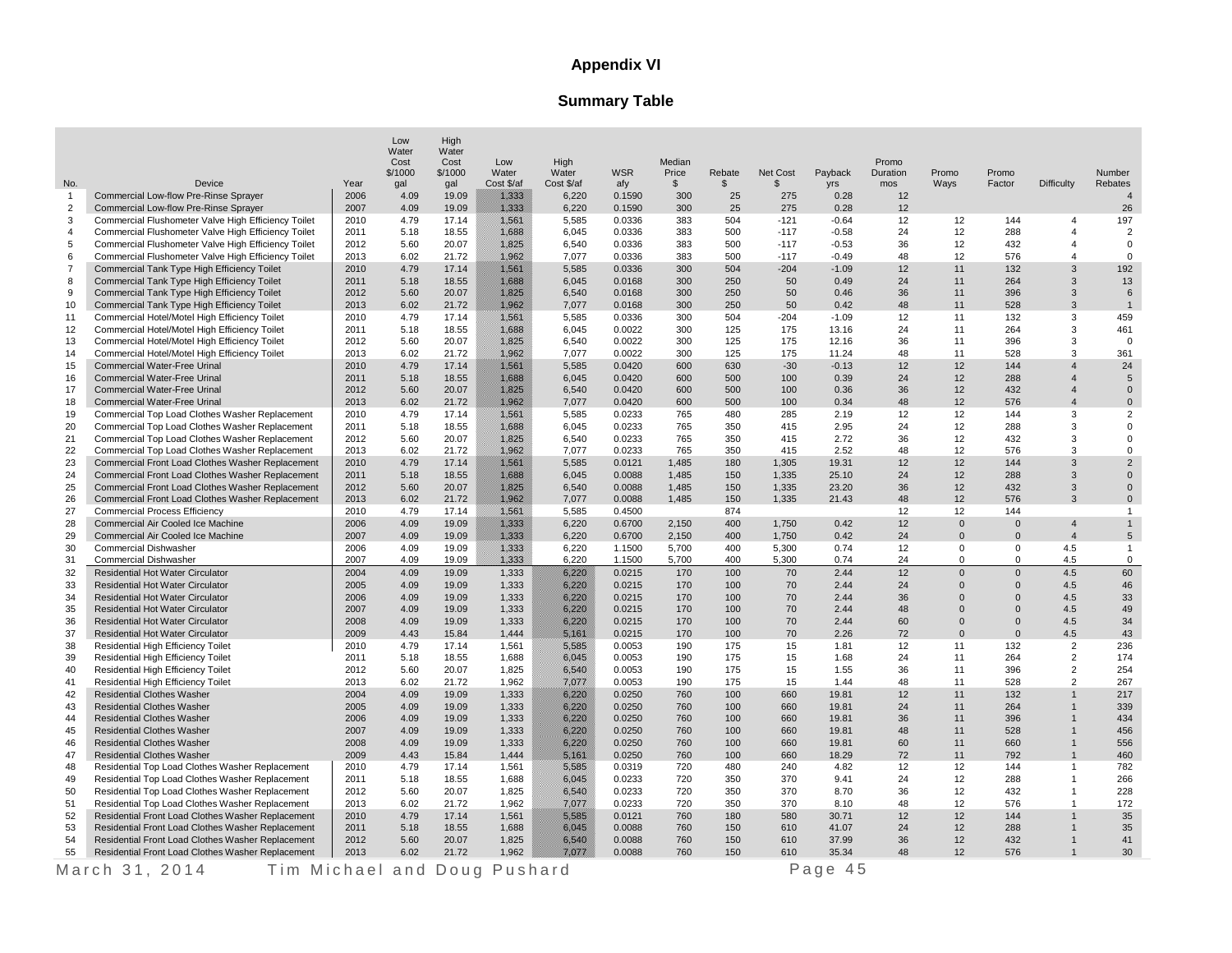|     |                                     |      | Low<br>Water | High<br>Water |            |            |            |              |                |                 |                  |                |                                  |            |                   |                |
|-----|-------------------------------------|------|--------------|---------------|------------|------------|------------|--------------|----------------|-----------------|------------------|----------------|----------------------------------|------------|-------------------|----------------|
|     |                                     |      | Cost         | Cost          | Low        | High       |            | Median       |                |                 |                  | Promo          |                                  |            |                   |                |
|     |                                     |      | \$/1000      | \$/1000       | Water      | Water      | <b>WSR</b> | Price        | Rebate         | <b>Net Cost</b> | Payback          | Duration       | Promo                            | Promo      |                   | Number         |
| No. | Device                              | Year | gal          | gal           | Cost \$/af | Cost \$/af | afy        | $\mathbb{S}$ | $\mathfrak{L}$ | $\mathfrak{L}$  | <b>yrs</b>       | mos            | Ways                             | Factor     | <b>Difficulty</b> | Rebates        |
| 56  | <b>Residential Rain Barrel</b>      | 2004 | 4.09         | 19.09         | 1,333      | 6,220      | 0.0015     | 405          | 30             | 375             | 187.59           | 12             | 12                               | 144        | $\overline{2}$    | 541            |
| 57  | <b>Residential Rain Barrel</b>      | 2005 | 4.09         | 19.09         | 1,333      | 6,220      | 0.0015     | 405          | 30             | 375             | 187.59           | 24             | 12                               | 288        | $\overline{2}$    | 286            |
| 58  | <b>Residential Rain Barrel</b>      | 2006 | 4.09         | 19.09         | 1.333      | 6,220      | 0.0015     | 405          | 30             | 375             | 187.59<br>187.59 | 36             | 12                               | 432<br>576 | $\overline{2}$    | 403            |
| 59  | <b>Residential Rain Barrel</b>      | 2007 | 4.09         | 19.09         | 1,333      | 6,220      | 0.0015     | 405          | 30             | 375             |                  | 48             | 12                               |            | $\overline{2}$    | 368            |
| 60  | <b>Residential Rain Barrel</b>      | 2008 | 4.09         | 19.09         | 1.333      | 6.220      | 0.0015     | 405          | 30             | 375             | 187.59           | 60             | 12                               | 720        | $\overline{2}$    | 113            |
| 61  | <b>Residential Rain Barrel</b>      | 2009 | 4.43         | 15.84         | 1.444      | 5.161      | 0.0015     | 405          | 30             | 375             | 173.19           | 72             | 12                               | 864        | $\overline{2}$    | $\Omega$       |
| 62  | Residential Rain Barrel 50-99 q     | 2010 | 4.79         | 17.14         | 1,561      | 5.585      | 0.0008     | 175          | 12             | 163             | 130.54           | 12             | $\overline{7}$                   | 84         | $\overline{2}$    | 15             |
| 63  | Residential Rain Barrel 50-99 g     | 2011 | 5.18         | 18.55         | 1.688      | 6.045      | 0.0008     | 175          | 12             | 163             | 120.71           | 24             | $\overline{7}$<br>$\overline{7}$ | 168        | $\overline{2}$    | $\overline{4}$ |
| 64  | Residential Rain Barrel 50-99 q     | 2012 | 5.60         | 20.07         | 1.825      | 6.540      | 0.0008     | 175          | 12             | 163             | 111.66           | 36             |                                  | 252        | $\overline{2}$    | 12             |
| 65  | Residential Rain Barrel 50-99 g     | 2013 | 6.02         | 21.72         | 1,962      | 7.077      | 0.0008     | 175          | 12             | 163             | 103.87           | 48             | $\overline{7}$                   | 336        | $\overline{2}$    | 67             |
| 66  | Residential Rain Barrel 100-199 q   | 2010 | 4.79         | 17.14         | 1,561      | 5.585      | 0.0015     | 405          | 25             | 380             | 162.31           | 12             | $\overline{7}$                   | 84         | $\overline{2}$    | 5              |
| 67  | Residential Rain Barrel 100-199 g   | 2011 | 5.18         | 18.55         | 1.688      | 6.045      | 0.0015     | 405          | 25             | 380             | 150.09           | 24             |                                  | 168        | $\overline{2}$    | $\overline{2}$ |
| 68  | Residential Rain Barrel 100-199 g   | 2012 | 5.60         | 20.07         | 1.825      | 6.540      | 0.0015     | 405          | 25             | 380             | 138.83           | 36             |                                  | 252        | $\overline{2}$    | 3              |
| 69  | Residential Rain Barrel 100-199 g   | 2013 | 6.02         | 21.72         | 1.962      | 7.077      | 0.0015     | 405          | 25             | 380             | 129.15           | 48             | $\overline{7}$                   | 336        | $\overline{2}$    | $\overline{2}$ |
| 70  | Residential Rain Barrel 200-299 g   | 2010 | 4.79         | 17.14         | 1,561      | 5,585      | 0.0031     | 700          | 50             | 650             | 134.34           | 12             | $\overline{7}$                   | 84         | 2                 | 19             |
| 71  | Residential Rain Barrel 200-299 q   | 2011 | 5.18         | 18.55         | 1.688      | 6.045      | 0.0031     | 700          | 50             | 650             | 124.22           | 24             | $\overline{7}$                   | 168        | $\overline{2}$    | $\overline{2}$ |
| 72  | Residential Rain Barrel 200-299 g   | 2012 | 5.60         | 20.07         | 1.825      | 6,540      | 0.0031     | 700          | 50             | 650             | 114.91           | 36             | $\overline{7}$                   | 252        | $\overline{2}$    |                |
| 73  | Residential Rain Barrel 200-299 q   | 2013 | 6.02         | 21.72         | 1,962      | 7.077      | 0.0031     | 700          | 50             | 650             | 106.89           | 48             | $\overline{7}$                   | 336        | $\overline{2}$    | $\overline{2}$ |
| 74  | <b>Residential Water Harvesting</b> | 2010 | 4.79         | 17.14         | 1,561      | 5.585      | 0.000015   | 1.22         | 0.25           | 0.97            | 41.43            | 12             | $\overline{7}$                   | 84         | 5                 | $\overline{2}$ |
| 75  | <b>Residential Water Harvesting</b> | 2011 | 5.18         | 18.55         | 1.688      | 6.045      | 0.000015   | 1.22         | 0.25           | 0.97            | 38.31            | 24             | $\overline{7}$                   | 168        | 5                 | $\overline{2}$ |
| 76  | <b>Residential Water Harvesting</b> | 2012 | 5.60         | 20.07         | 1.825      | 6,540      | 0.000015   | 1.22         | 0.25           | 0.97            | 35.44            | 36             |                                  | 252        | 5                 |                |
| -77 | <b>Residential Water Harvesting</b> | 2013 | 6.02         | 21.72         | 1.962      | 7.077      | 0.000015   | 1.22         | 0.25           | 0.97            | 32.97            | 48             | $\overline{7}$                   | 336        | 5                 | 3              |
| 78  | <b>Residential Rain Sensor</b>      | 2010 | 4.79         | 17.14         | 1,561      | 5,585      |            | 20           | 40             | $-20$           |                  | $\overline{2}$ | 6                                | 12         | 2                 | $\Omega$       |
| 79  | <b>Residential Rain Sensor</b>      | 2011 | 5.18         | 18.55         | 1,688      | 6.045      |            | 20           | 40             | $-20$           |                  | 14             | 6                                | 84         | $\overline{2}$    | $\Omega$       |
| 80  | <b>Residential Rain Sensor</b>      | 2012 | 5.60         | 20.07         | 1,825      | 6.540      |            | 20           | 40             | $-20$           |                  | 26             | 6                                | 156        | $\overline{2}$    |                |
| 81  | <b>Residential Rain Sensor</b>      | 2013 | 6.02         | 21.72         | 1.962      | 7.077      |            | 20           | 40             | $-20$           |                  | 38             | 6                                | 228        | $\mathcal{P}$     | $\Omega$       |
|     | Total                               |      |              |               |            |            |            |              |                |                 |                  |                |                                  |            |                   | 8.864          |

<sup>a</sup> Payback for commercial rebates calculated at high water cost, for residential rebates at low water cost.  $b$ Water cost is volume water cost only, and does not include sewer cost and tax.